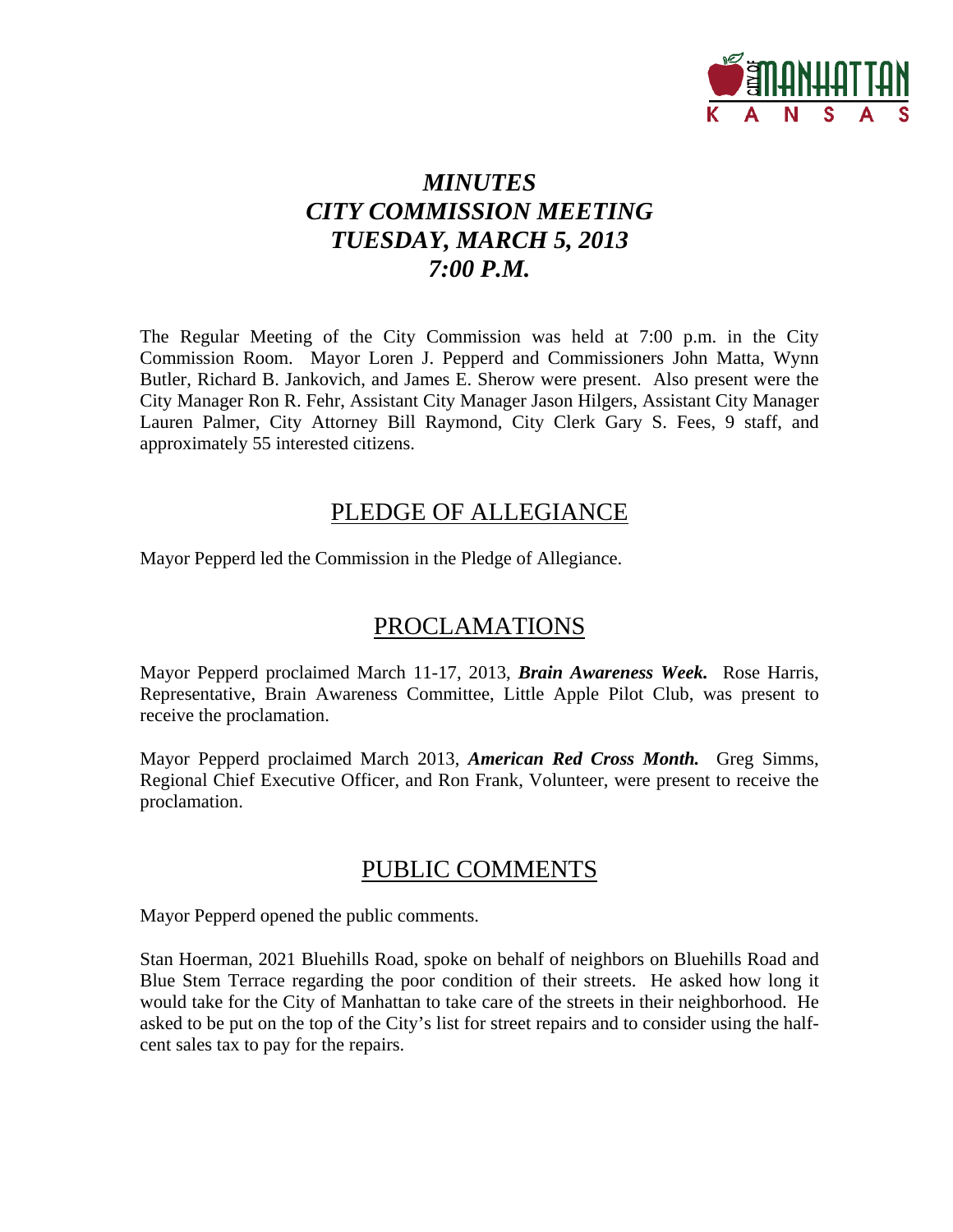# PUBLIC COMMENTS *(CONTINUED)*

Ron Fehr, City Manager, stated that Public Works is developing a street repair priority plan for the year and will be doing the bulk of the street repairs in the summer. He explained the process and work to be completed with City crews and with private contractors.

Hearing no other comments, Mayor Pepperd closed the public comments.

# COMMISSIONER COMMENTS

Commissioner Jankovich stated the Flint Hills Summer Fun Camp would be doing a fundraiser at the Wareham on April 21, 2012, titled, "An Evening with Bill Snyder." He also congratulated Bruce Snead and his group for hosting the Annual Radon Stakeholders Meeting in Manhattan on March 4-5, 2013, and finding out what the Little Apple has to offer.

Commissioner Sherow encouraged public participation in the upcoming elections and cited a letter received by resident Helen Roser voicing her concerns regarding *The Manhattan Mercury's* policy of charging for candidate support letters to the editor during the election season. He stated that this policy has hampered the ability of some campaigns to compete with others with larger campaign funds in getting their message out. He stated that money already plays too large a role in the elections and restricts citizens with limited means from voicing their opinions of the candidates publically in the editorial forums. He thanked Helen for writing her letter to the Commission.

Commissioner Matta concurred with comments from Commissioner Sherow and expressed his thanks to Helen Roser for her letter. He stated that other comparable communities are better off because their newspapers allow such letters and comments to be published free of charge. He then congratulated the Flint Hills Tea Party Educational Fund for its second annual Youth Education Scholarship for Liberty Constitution Week for Kansas High Schools on Sunday, March 3, 2012, at the Kansas State University Alumni Center. He recognized the three finalists receiving scholarships. He encouraged all high school students to sign-up and informed the community that this event is open to high school freshman through seniors and students can win multiple times.

Mayor Pepperd informed the community that Friday, March 8, 2013, at 5:30 p.m., is an opportunity for the public to greet and meet finalists for the new Director of the Flint Hills Discovery Center. He provided an update on future City Commission and Joint City/County Commission meeting schedules. He then stated that he attended a farewell ceremony on Sunday, March 3, 2013, for the 538 Transportation Detachment from the U.S. Army Reserves going to Afghanistan.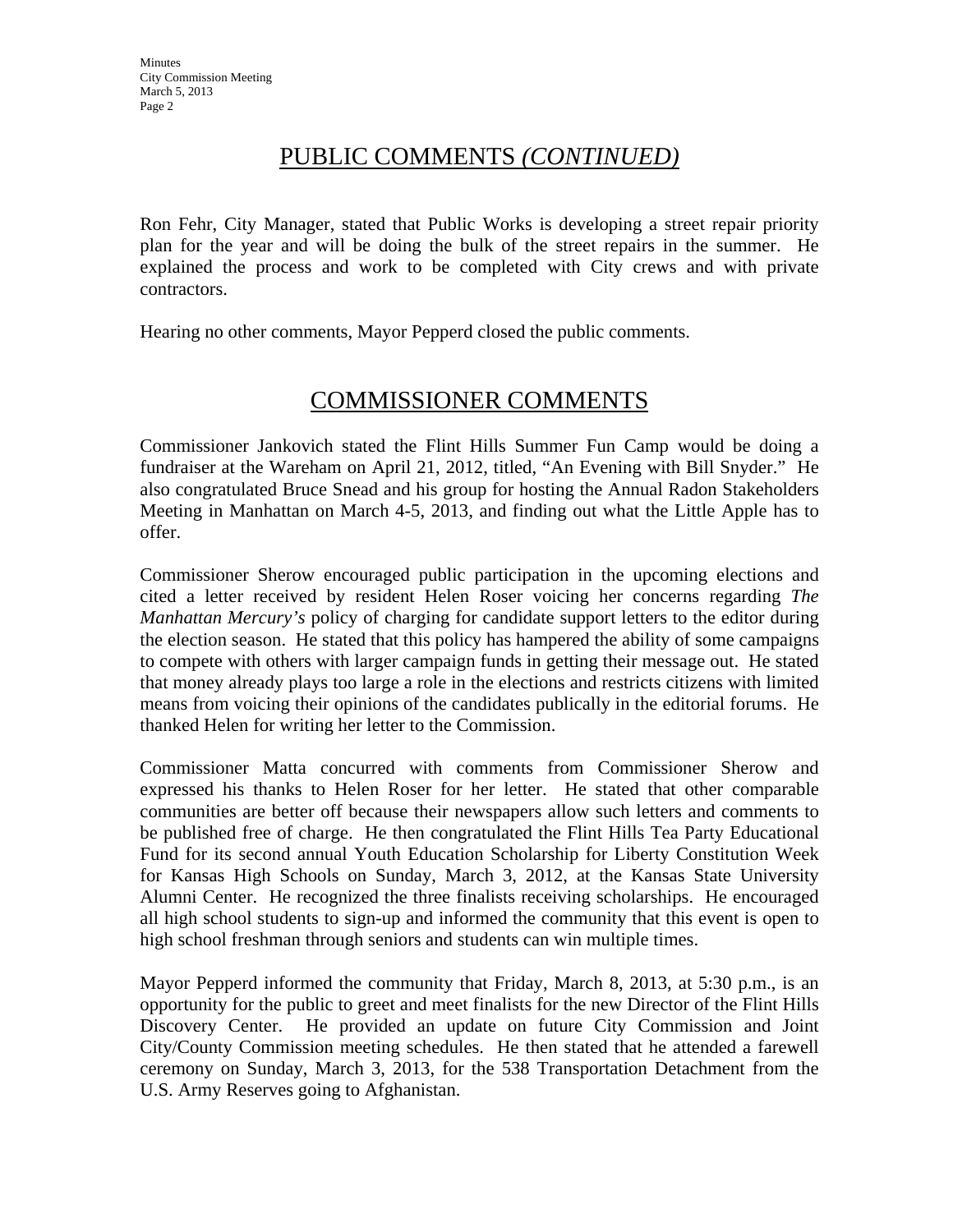# CONSENT AGENDA

(\* denotes those items discussed)

### **MINUTES**

The Commission approved the minutes of the Regular City Commission Meeting held Tuesday, February 19, 2013.

### **CLAIMS REGISTER NOS. 2724 and 2725**

The Commission approved Claims Register Nos. 2724 and 2725 authorizing and approving the payment of claims from February 13, 2013, to February 26, 2013, in the amounts of \$231,069.99 and \$1,379,563.18, respectively.

#### **LICENSES**

The Commission approved a Tree Maintenance License for calendar year 2013 for Kyle's Tree Service, 2049 Hayes Drive, and an annual Cereal Malt Beverage On-Premises License for JP's Sports Grill, Building 5 – Jardine Terrace.

#### **ORDINANCE NO. 6987 – VACATE DRAINAGE EASEMENTS – LOTS 2, 3, 4, AND 5, HERITAGE SQUARE SOUTH PUD**

The Commission approved Ordinance No. 6987 vacating portions of two drainage easements on Lots 2 and 3 and Lots 4 and 5, Heritage Square South P.U.D.

#### **ORDINANCE NO. 6988 – VACATE DRAINAGE EASEMENT – LOT 150, PRAIRIE LAKES, UNIT 3**

The Commission approved Ordinance No. 6988 vacating the portion of a drainage easement on Lot 150, Prairie Lakes, Unit 3, an addition to the City of Manhattan.

### **ORDINANCE NO. 6989 – VACATE DRAINAGE EASEMENT – LOTS 1 AND 2, GRANDE BLUFFS AT MILL POINTE, UNIT ONE**

The Commission approved Ordinance No. 6989 vacating a portion of a drainage easement on Lots 1 and 2 in Grande Bluffs at Mill Pointe, Unit One, an addition to the City of Manhattan, Riley County, Kansas.

### **ORDINANCE NO. 6990 – VACATE DRAINAGE EASEMENT – LOT 12, STONE POINTE ADDITION, UNIT TWO**

The Commission approved Ordinance No. 6990 vacating a portion of a drainage easement on Lot 128, Stone Pointe Addition, Unit Two, an addition to the City of Manhattan.

### **ORDINANCE NO. 6991 – AMEND PRELIMINARY DEVELOPMENT PLAN – LOT 3, HERITAGE SQUARE SOUTH PUD**

The Commission approved Ordinance No. 6991 amending the Preliminary Development Plan of Lot 3, Heritage Square South Commercial Planned Unit Development and Ordinance No. 6607, as proposed, generally located southeast of the intersection of South Port Drive and US-24, based on the findings in the Staff Report *(See Attachment No. 1)*.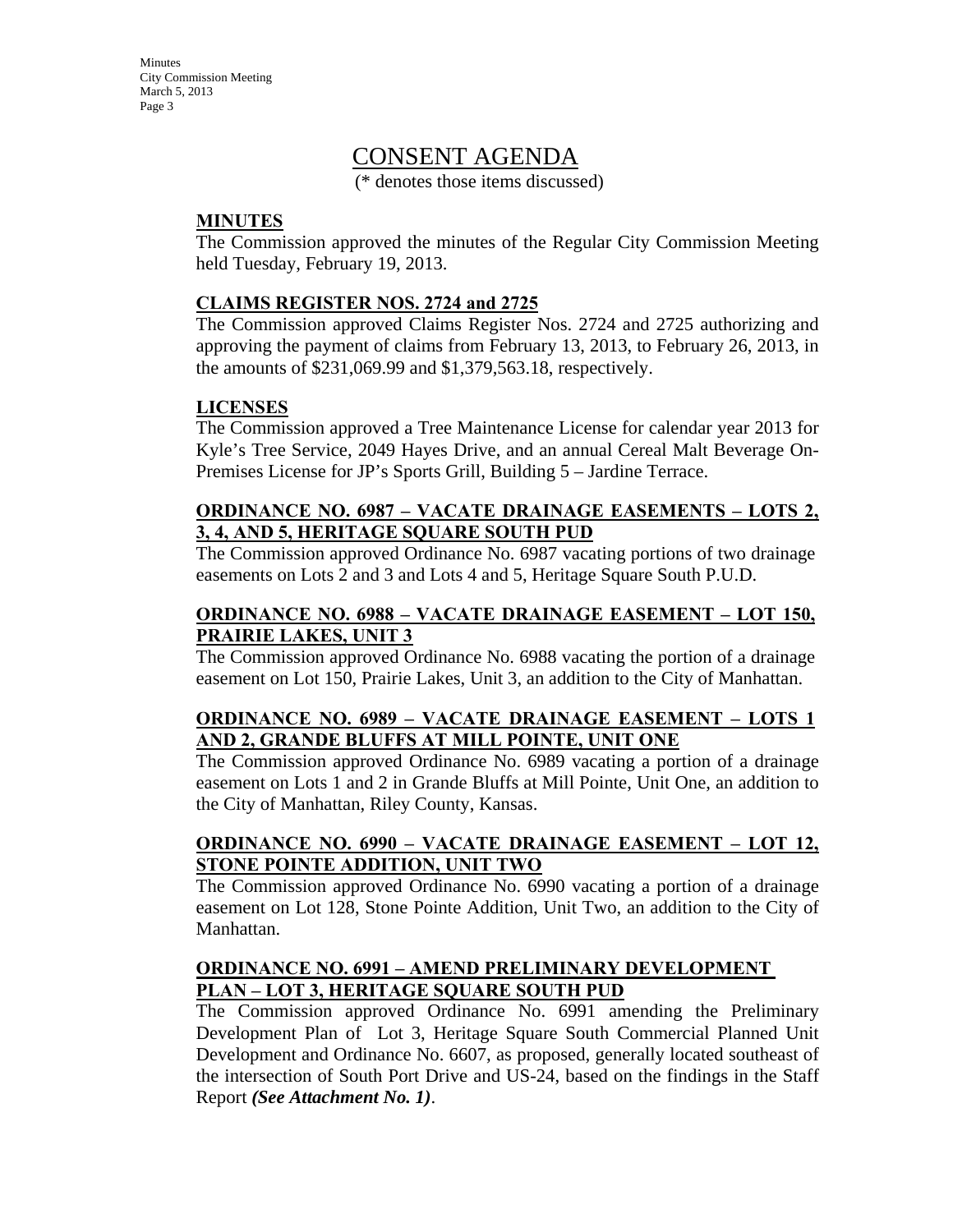# CONSENT AGENDA (*CONTINUED*)

### **ORDINANCE NO. 6992 – AMEND ZONING ORDINANCE – ADD CULTURAL FACILITIES**

The Commission approved Ordinance No. 6992 amending Article IV of the Manhattan Zoning Regulations, to add "Cultural Facilities" as a Permitted Use in the C-3, Aggieville Business District; C-4, Central Business District; and, C-5, Highway Service Commercial District, based on the findings in the Staff Memorandum *(See Attachment No. 2)*.

### **ORDINANCE NO. 6993 – AMEND FINAL DEVELOPMENT PLAN – LOT 4, DOWNTOWN ENTERTAINMENT DISTRICT PUD**

The Commission approved Ordinance No. 6993 amending Ordinance No. 6951 and the Final Development Plan of Lot 4, Downtown Entertainment District Commercial Planned Unit Development District, generally located on the southeast corner of S.  $4<sup>th</sup>$  Street and Colorado Street, based on the findings in the Staff Report *(See Attachment No. 3)*.

### **\* RESOLUTION NO. 030513-A – OMNIBUS CONTINUING DISCLOSURE UNDERTAKING**

The Commission approved Resolution No. 030513-A authorizing the Mayor to execute the "*Omnibus Continuing Disclosure Undertaking*" statement for the City of Manhattan.

### **\* RESOLUTION NO. 030513-B – ISSUE – TEMPORARY NOTE SERIES NO. 2013-01**

Ron Fehr, City Manager, provided additional information on the results of the bid opening and responded to questions from the Commission.

The Commission approved accepting the best bid from UMB Bank, n.a., Kansas City, Missouri, for selling the notes; and approved Resolution No. 030513-B issuing Temporary Note Series No. 2013-01 in the amount of \$3,260,000.00 to finance the following seven (7) capital and special assessment projects to be debt financed: *Airport Land Purchase; Prairie Lakes Addition, Unit Six, Sanitary Sewer (SS1207), Street (ST1209), and Water (WA1208); and Miller Ranch Addition, Unit Five, Sanitary Sewer (SS1209), Street (ST1211), and Water (WA1214).*

### **\* NEGOTIATE CONTRACT – WILDCAT CREEK LIFT STATION, PHASE 2, IMPROVEMENTS (SS1211, CIP #WW016P)**

The Commission accepted the recommendation of the selection committee and authorized City Administration to negotiate a contract with Olsson Associates, of Manhattan, Kansas, for the Wildcat Creek Lift Station Improvements, Phase II (SS1211, CIP #WW016P).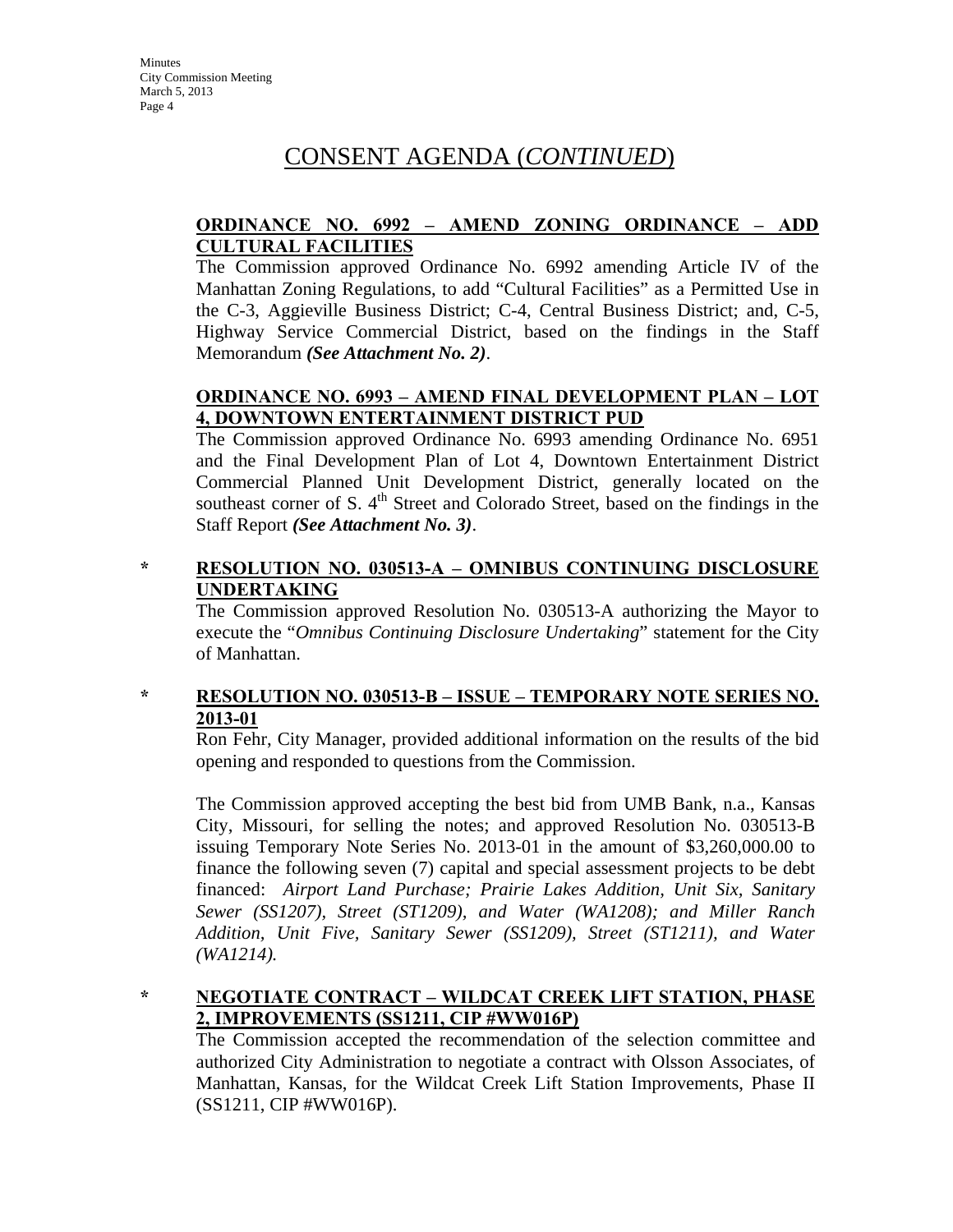# CONSENT AGENDA (*CONTINUED*)

#### **\* AWARD CONTRACT – HOUSING REHABILITATION PROGRAM**

Commissioner Butler stated that he would be abstaining on the item due to a substantial interest with Economy Carpentry and Painting.

The Commission accepted the bids for 1426 Colorado Street; awarded a contract for the base bid only in the amount of \$24,450.00 to the lowest responsible bidder Economy Carpentry Painting and Concrete, of Manhattan, Kansas; authorized the Mayor and City Clerk to execute agreements with the contractor and property owner for expenditure of Housing Rehabilitation Funds; and authorized City Administration to approve any necessary change orders.

### **\* FISCAL AGREEMENT – METROPOLITAN PLANNING ORGANIZATION**

The Commission authorized the Mayor and City Clerk to execute the Flint Hills Metropolitan Planning Organization Fiscal Agreement.

#### **AGREEMENT – STATE HISTORIC PRESERVATION OFFICER**

The Commission authorized the Mayor and City Clerk to execute an agreement with State Historic Preservation Officer (SHPO) for review as per State Historic Preservation Law.

### **\* ADDENDUM – CONCESSIONS EXTENSION**

The Commission authorized the Mayor and City Clerk to execute an Addendum for a one year extension to the concessions agreement with Streeter Enterprises, LLC.

**\* ADDENDUM – BEVERAGE EXTENSION**

The Commission authorized the Mayor and City Clerk to execute an Addendum between the City of Manhattan and Pepsi Cola Bottling of Manhattan, Inc., for a period of one year.

### **BOARD APPOINTMENTS**

The Commission approved appointments by Mayor Pepperd to various boards and committees of the City.

### *Arts & Humanities Advisory Board*

Re-appointment of Jan Danenberg, 2901 Nevada Street, to a three-year term. Ms. Danenberg's term will begin April 1, 2013, and will expire March 31, 2016.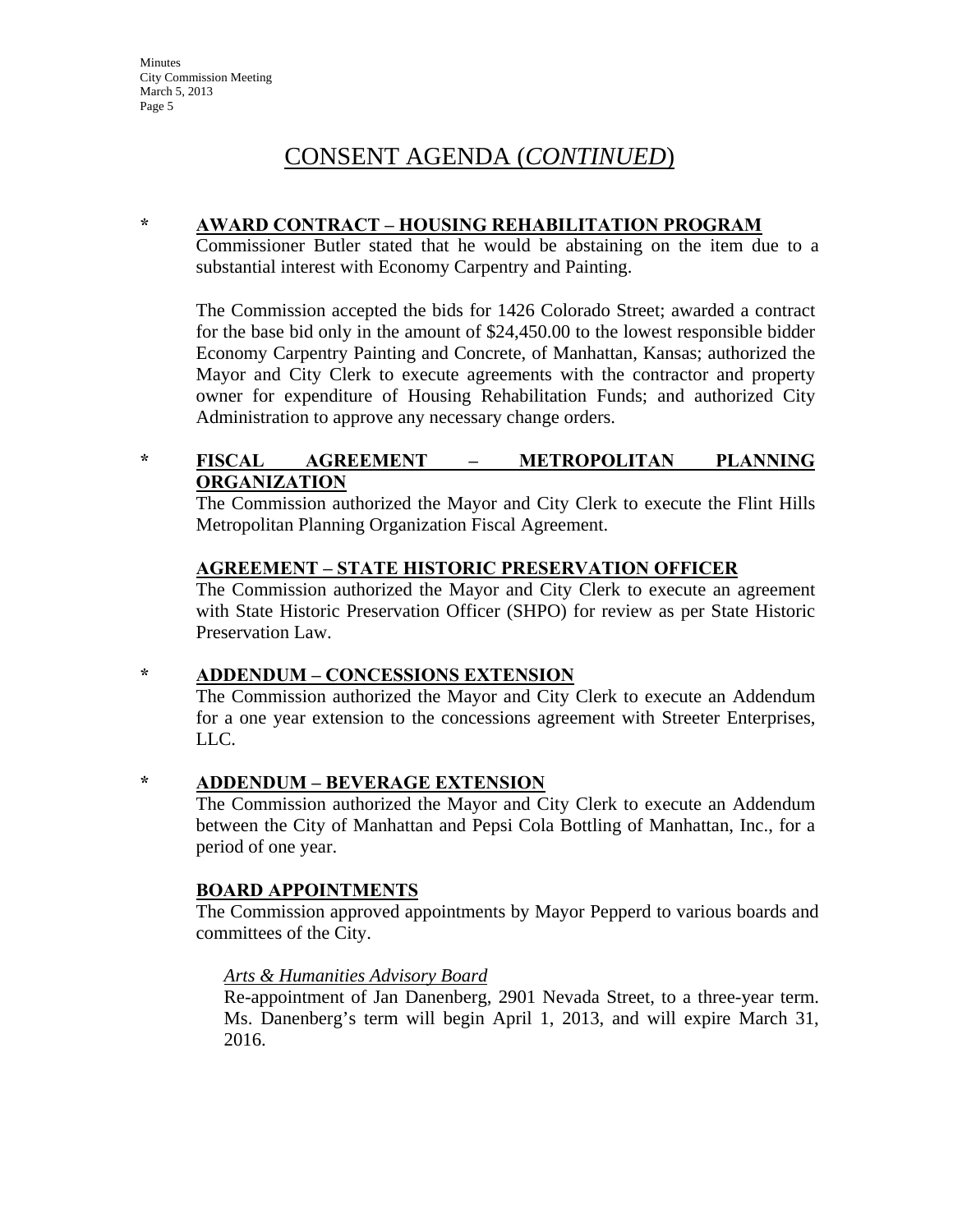# CONSENT AGENDA (*CONTINUED*)

#### **BOARD APPOINTMENTS** *(CONTINUED)*

#### *Metropolitan Planning Organization Policy Board*

Appointment of Commissioner Wynn Butler, 3600 Windsong Court, to a permanent position on the Board. Commissioner Butler's term begins immediately.

Appointment of Commissioner John Matta, 1213 Greystone Place, to an alternate position on the Board. Commissioner Matta's term begins immediately.

#### *Municipal Audit Committee*

Re-appointment of Jane Bloodgood, 3100 Willowood Circle, to a three-year Citizen-At-Large term. Ms. Bloodgood's term will begin April 1, 2013, and will expire March 31, 2016.

After discussion, Commissioner Sherow moved to approve the consent agenda, as read. Commissioner Jankovich seconded the motion. On a roll call vote, motion carried 5-0, with the exception of Item N, AWARD CONTRACT – HOUSING REHABILITATION PROGRAM, which carried 4-0-1, with Commissioner Butler abstaining on the item; and, with the exception of Item O, FISCAL AGREEMENT – METROPOLITAN PLANNING ORGANIZATION, which carried 4-1, with Commissioner Matta voting against the item.

# GENERAL AGENDA

### **AGREEMENT - RIGHT-OF-WAY USE FOR FIXED ROUTE BUS SERVICE BUS STOPS - FLINT HILLS AREA TRANSPORTATION AGENCY (ATA)**

Lauren Palmer, Assistant City Manager, presented background information and an overview of the item. She then responded to questions from the Commission.

Anne Smith, Director, Flint Hills Area Transportation Agency (ATA), presented additional information regarding ridership levels from 2007-2012, proposed bus stop signage, funding received, current bus stop locations, and SafeRide bus routes. She then responded to questions from the Commission regarding wage rates for drivers, number of employees, fares being charged, local match criteria and amounts, fixed-route activity, demand response activity, overall ridership levels, and time of operations and pickup points for this weekend. She encouraged the public to call ATA or view their website for additional information.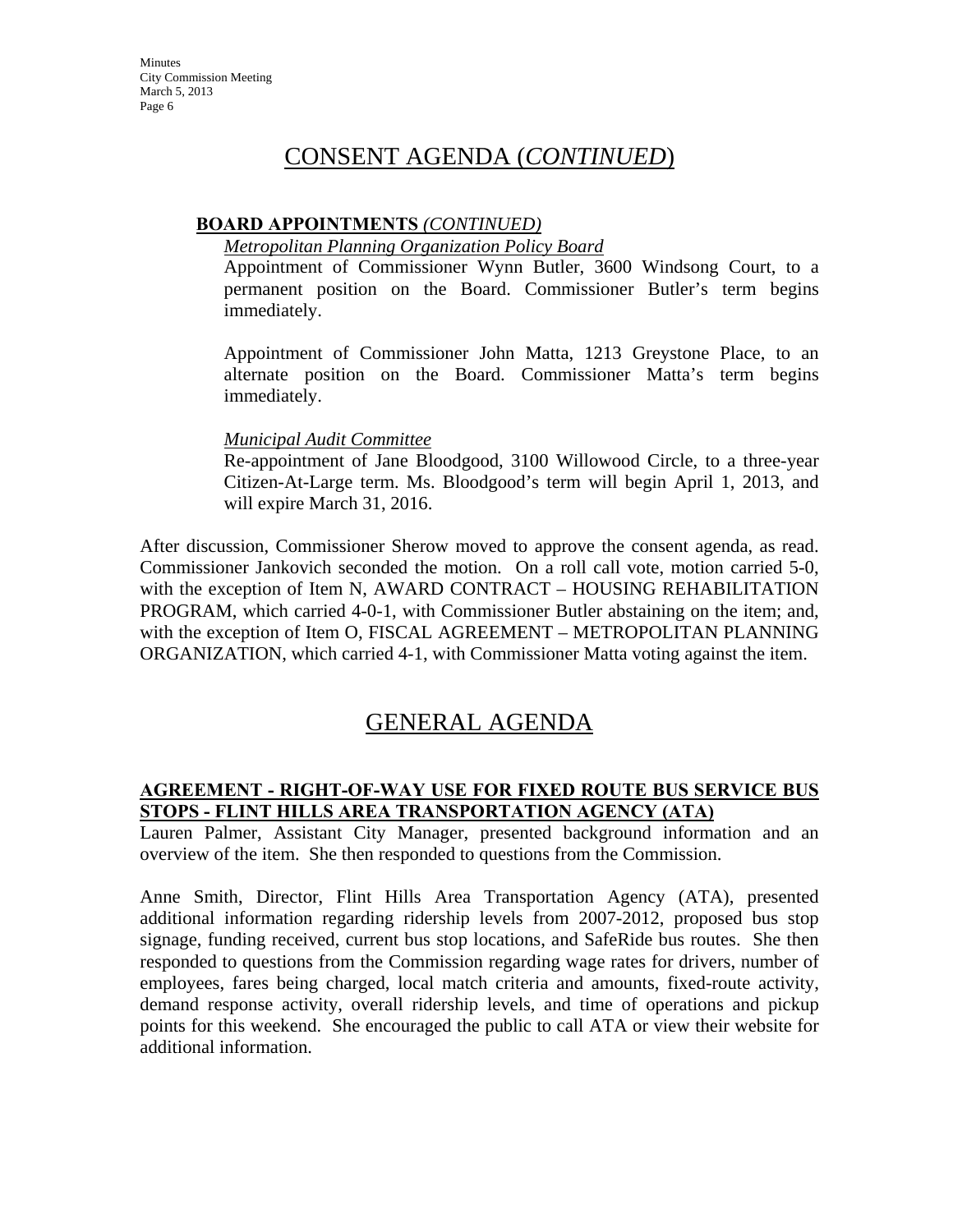#### **AGREEMENT - RIGHT-OF-WAY USE FOR FIXED ROUTE BUS SERVICE BUS STOPS - FLINT HILLS AREA TRANSPORTATION AGENCY (ATA)** *(CONTINUED)*

Janet Benson, 401 Denison Avenue, informed the Commission that the bus comes within a block of her house so she can now use the ATA system. She spoke in strong support of a fixed route system and for signage.

Tim Lindemuth, 500 Denison Avenue, asked how many City Commissioners rode the red and orange fixed route system. He provided his observation and experience in riding on the fixed route system. He highly encouraged the Commission to grant the request and to make this transportation system take off. He said there are many students and individuals in the community that need public transportation.

Phil Anderson, 1718 Fairchild Avenue, stated that one of his concerns is that it sometimes sounds as though the Commission is attempting to judge ATA as a business and it is really a public service. He stated there are benefits to this public service that need to be considered, such as reducing congestion, reducing wear and tear on public roads, and reducing needs for additional parking in congested areas. He said this is important to consider and that there are definite benefits to the city and should not be measured just as a business, but as a public benefit to all of the citizens.

Brennan Walter, 1611 Laramie Street, Apt. 6, informed the Commission of his experience on the red route of the ATA system. He stated the service will improve access for many individuals in Manhattan to other destinations in the community for working or shopping. He said that Hays and Emporia have fixed route public transportation systems and that other Kansas cities are competing for economic development companies and who need to provide access to transportation. He encouraged the Commission to fully endorse the ATA fixed route system and to support the item.

Commissioner Matta provided an overview of the research he conducted on fixed routes during his election campaign. He voiced concern that the costs for operating a fixed route bus system will gradually become a financial burden to the community. He stated that he could not support the proposal.

After discussion and comments from the Commission, Commissioner Jankovich moved to authorize City Administration to negotiate and finalize a right-of-way use agreement with Flint Hills Area Transportation Agency for the placement of fixed route bus stop signage. Commissioner Sherow seconded the motion.

After additional discussion and comments from the Commission, on a roll call vote, motion carried 4-1, with Commissioner Matta voting against the motion.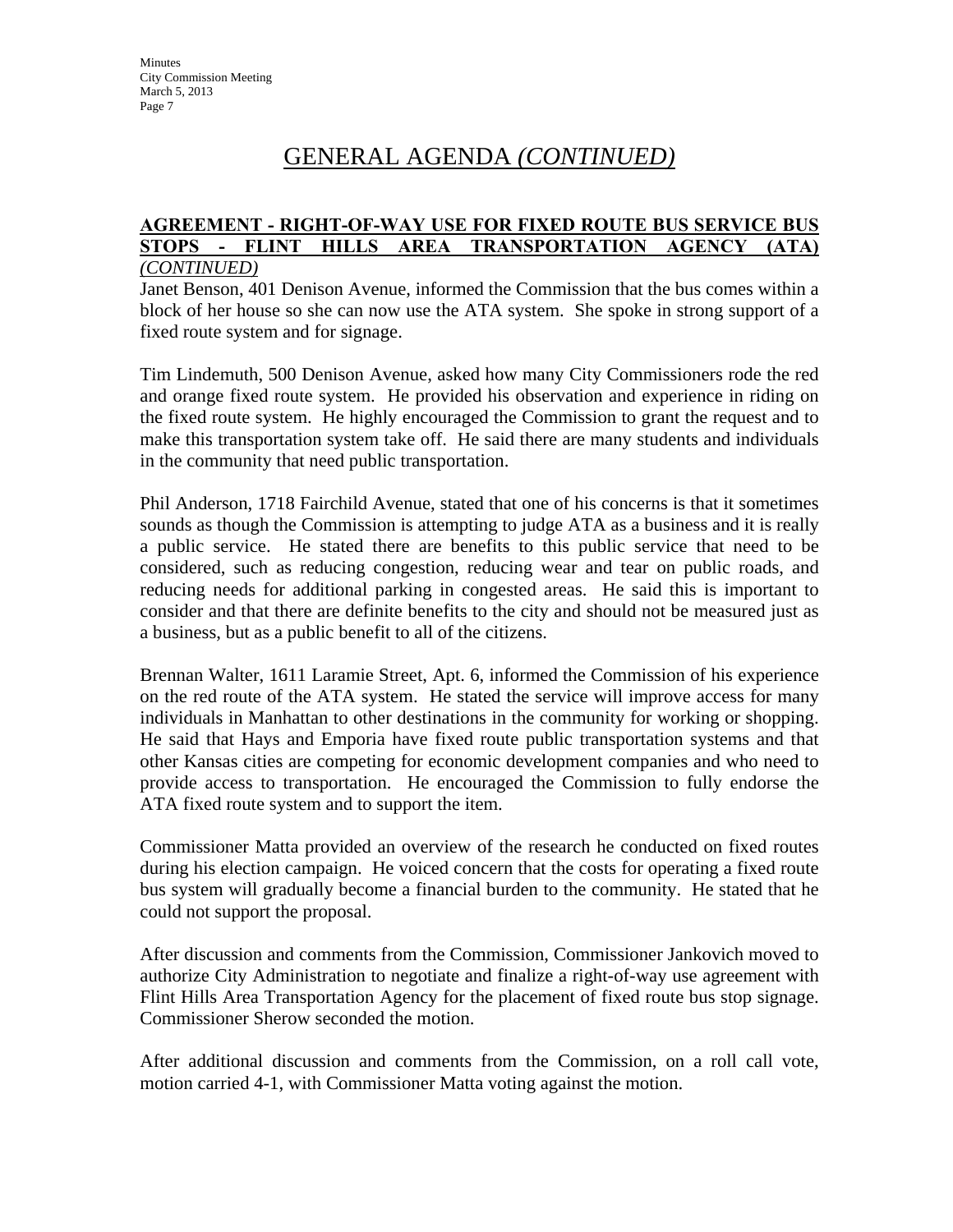### **COOPERATIVE AGREEMENT – MANHATTAN PUBLIC LIBRARY CHILDREN'S LIBRARY EXPANSION (SP1301)**

Lauren Palmer, Assistant City Manager, presented an overview of the Cooperative Agreement with the Manhattan Public Library. She outlined responsibilities of the City, the Library Board of Trustees, and the Manhattan Library Foundation; projected debt service schedule spreadsheet for the Children's Library Expansion; project financing; and the proposed mill levy compromise.

Brice Hobrock, 4009 Snowy Reach, President, Manhattan Public Library Board of Trustees, informed the Commission that he was speaking as an advocate for approval of this project. He stated that 1,000 people per day on the average are coming to the Manhattan Public Library and that he was advocating on behalf of the children of Manhattan for their literacy and learning. He provided additional background information on the proposed expansion of the Public Library, fundraising efforts to-date, and highlighted the compromise offered relating to the uncertainties that exists for a 10 year commitment. He stated that this is the right time to build the project and asked the Commission to support this proposal and to help keep Manhattan as one of the finest cities in America.

Robert Haines, 226 Fordham Road, President, Manhattan Library Foundation, stated that the City is getting this building at a fire sale price and are paying .66 cents on the dollar. He stated that very favorable construction costs with the economy would be experienced and currently have the best rates since World War II.

Gary Jeffrey, Olsburg, Chair of the Library book sale this past weekend, wore a Cat in the Hat hat in honor of Dr. Seuss'  $109<sup>th</sup>$  birthday. He informed the Commission that the book sale was a huge success and all proceeds went to the Library. He stated that Manhattan has a jewel of a public library and is one of the reasons he moved here. He said that young families and retired individuals often look to libraries for many things.

Richard Hill, 3513 Stagecoach Circle, representing Landlords of Manhattan, informed the Commission that in time of looking at cutbacks at Fort Riley and funds being withdrawn by the federal and state governments, the City is picking up a lot of these items and now is not the time to increase the City's mill levy. He voiced concerns with the language in the proposed Cooperative Agreement and the dollar amount of the addition, bond fees, and interest. He stated that the citizens cannot keep up with the tax increases. He urged the Commission to look at this item very, very closely.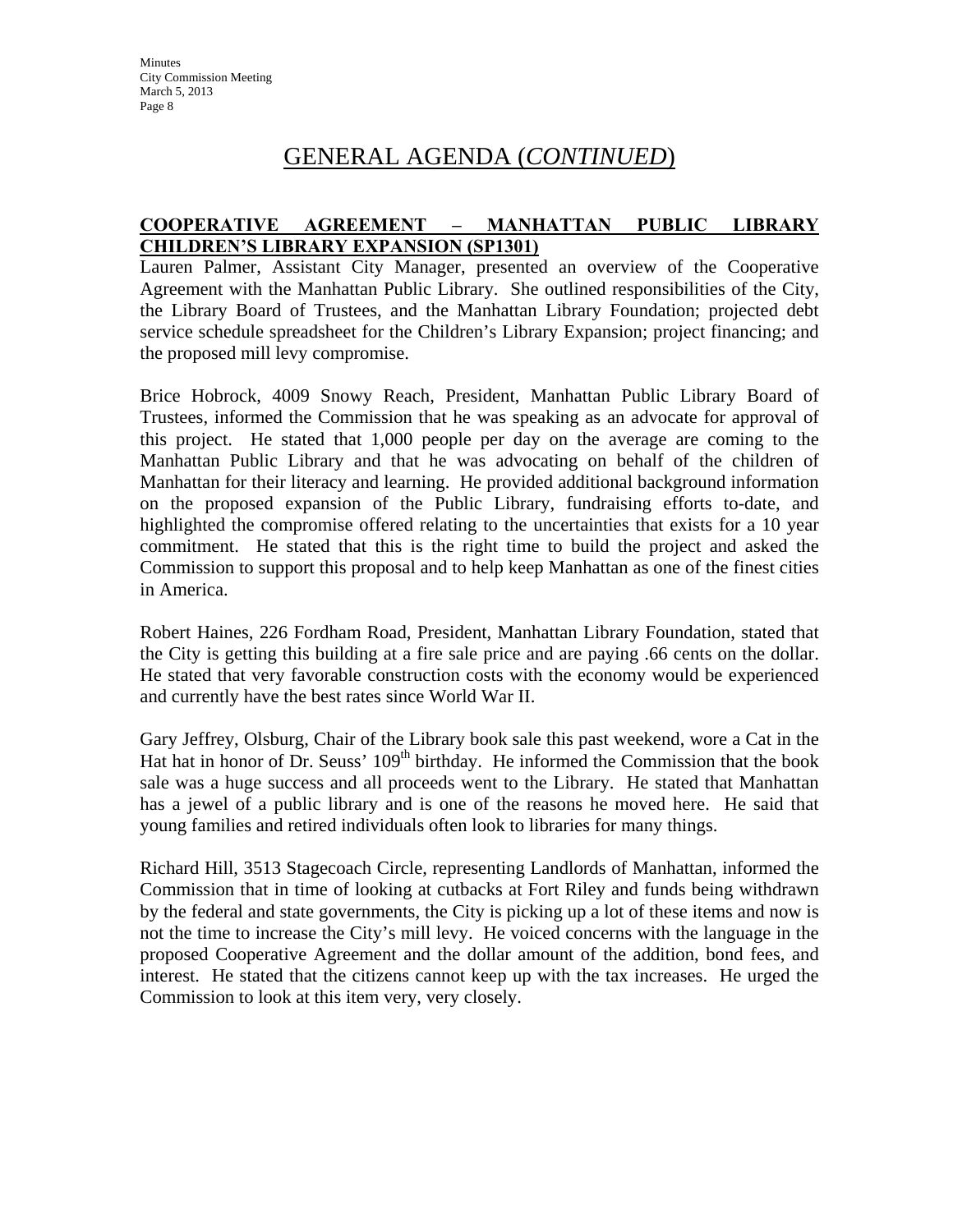### **COOPERATIVE AGREEMENT – MANHATTAN PUBLIC LIBRARY CHILDREN'S LIBRARY EXPANSION (SP1301)** *(CONTINUED)*

Linda Knupp, Director, Manhattan Public Library, stated the Library is capped at six (6) mills for its operating budget by Charter Ordinance. She said for the past 12 years, the Library has operated under the six (6) mill levy limit for the operating budget and the Employee Benefit Fund with the help of funds received from ongoing donations and support from the Friends of the Library Association. She provided additional information on the need for the project, fundraising efforts, and stated the five year compromise is a doable thing. She stated the Board is willing to make that compromise to move the project forward with the support of the community.

Bernie Hayen, Director of Finance, responded to questions from the Commission regarding the issuance of bonds and interest capitalized on the bonds.

Linda Knupp, Director, Manhattan Public Library, responded to questions from the Commission regarding the original agreement, the Employee Benefit Fund, and the debt service. She said that it was hard to predict ten (10) years out but five (5) years was a more reasonable projection based on past performance.

After discussion and comments from the Commission, Commissioner Butler moved to table the item until mid April. Commissioner Matta seconded the motion.

Bernie Hayen, Director of Finance, responded to questions from the Commission regarding City debt projections.

Ron Fehr, City Manager, clarified that a new Commission can reject a contract bid before the Commission if it finds the finances are not appropriate for doing this.

Commissioner Matta reiterated his concerns with the timing of the project and with unknown budget factors. He stated that he would vote no on the proposal, unless the costs were offset and the project would be tax neutral. He requested that the item be put in context with the City's budget discussions, the Parks and Recreation facilities, and the priorities established with the new Commission after the election.

Commissioner Jankovich provided additional information on the item and asked that the Library Foundation provide confirmation on the actual amount the Foundation is willing to contribute to the project. He asked that an analysis be done on the impact of debt service and to address future maintenance issues. He voiced concern with potential items being faced with from the state legislature in Topeka and funding cuts for the Airport tower. He discussed the potential to create two separate notes in order to lessen the interest costs over the life of the loan and to mitigate risk. He stated that there seems to be a significant mood in the community that this is a good project, but understood the issues and concerns, especially with sequestration.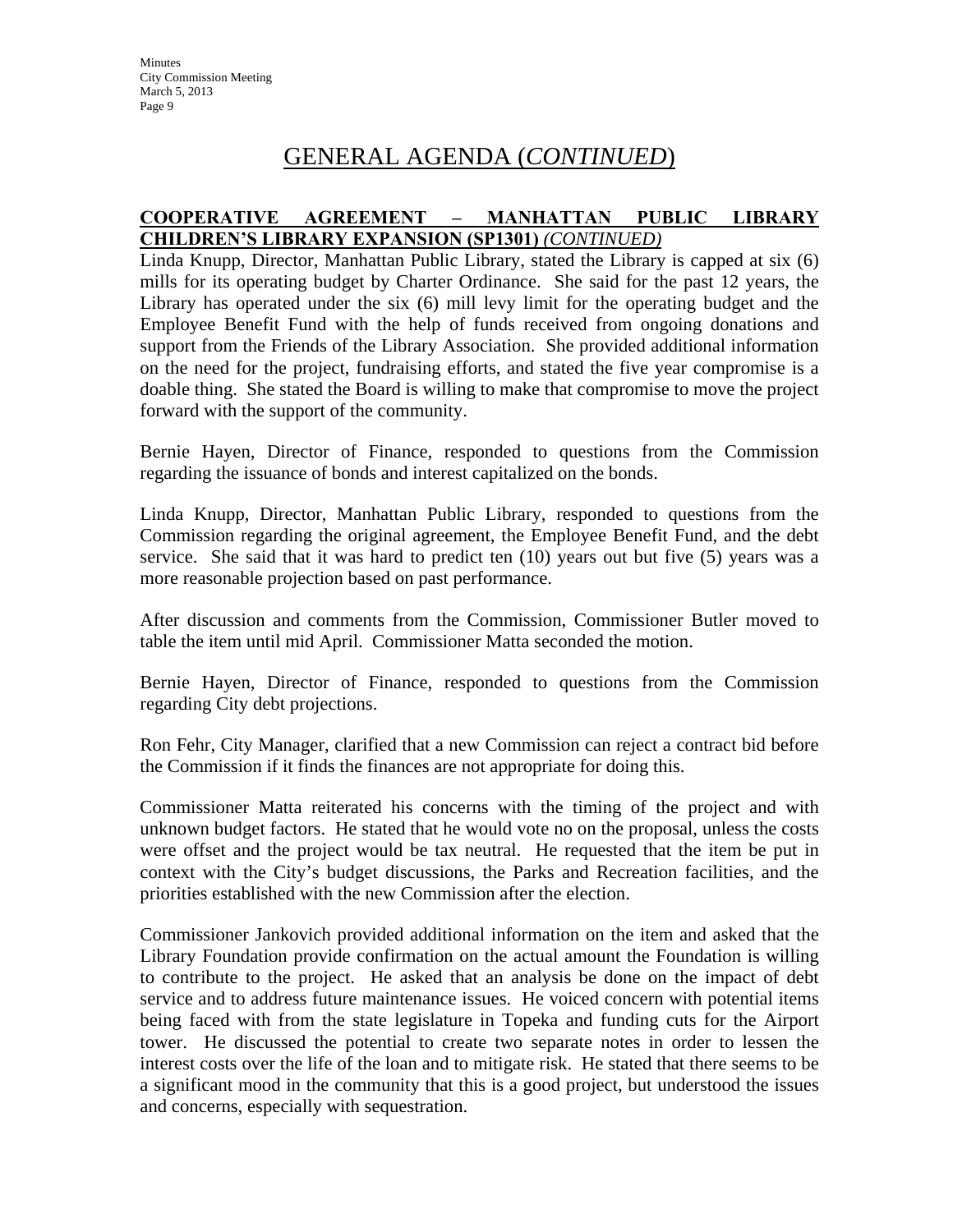#### **COOPERATIVE AGREEMENT – MANHATTAN PUBLIC LIBRARY CHILDREN'S LIBRARY EXPANSION (SP1301)** *(CONTINUED)*

Lauren Palmer, Assistant City Manager, provided clarification on the project costs as defined in the contract and stated that interest costs would be outside of that.

Bernie Hayen, Director of Finance, said that the pro forma includes the interest and the paying down of the capital contribution that is being made offsets the total amount.

Lauren Palmer, Assistant City Manager, responded to questions from the Commission regarding the language "voting in good faith" in the Agreement to issue the bonds.

Commissioner Butler voiced opposition to the project and stated that his reasons for not supporting the item have nothing to do with the Library. He stated concerns with the financial climate of the nation given the sequestration, the Federal Aviation Authority looking at possibly removing funding for the airport tower at Manhattan Regional Airport, the possible expansion and costs associated with the Parks and Recreation facilities, and the state pushing more fiscal responsibility to local government. He stated that the Library expansion needs to be considered holistically with other priority items during the City's budget process. He said that he could not support the item and did not want to send a false message. He stated that this Commission could not vote in good faith to approve the bonds.

Linda Knupp, Director, Manhattan Public Library, responded to questions from the Commission regarding the initial Agreement and the one-third commitment of costs. She stated that she would need to talk with the Library Foundation and donors to see if they would be willing to pledge \$800,000 against the actual costs or if the project comes in at a higher amount.

Robert Haines, 226 Fordham Road, President, Manhattan Library Foundation, responded to questions from the Commission and informed the Commission that he thought there was an agreement that if one-third of the costs was raised that it would look favorable. He said the Library Board and the Library Foundation have spent a considerable amount of the money helping with the fundraising. He stated it was presented that the Library Board and Foundation would pay one-third of the costs, up to a maximum of \$800,000. He said the Library's six (6) mill levy has not been anywhere near the maximum. He stated the Library runs a prudent operation and the Foundation is very conservative.

After additional discussion and comments from the Commission, on a roll call vote, motion failed 2-3, with Mayor Pepperd and Commissioners Jankovich and Sherow voting against the motion.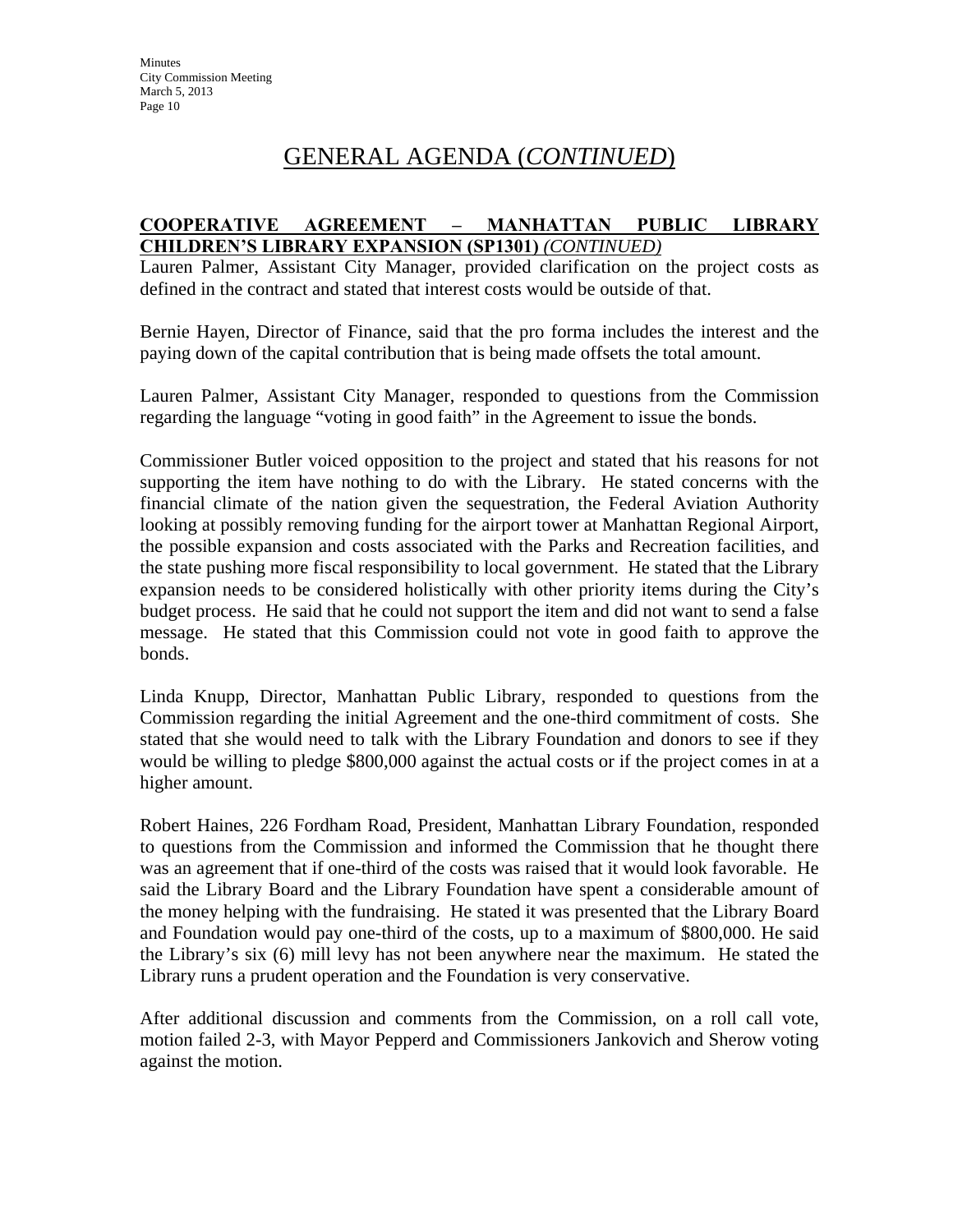#### **COOPERATIVE AGREEMENT – MANHATTAN PUBLIC LIBRARY CHILDREN'S LIBRARY EXPANSION (SP1301)** *(CONTINUED)*

Mayor Pepperd stated that members of the Library staff, Library Board, and Library Foundation had spent a lot of time, effort, and money on fundraising efforts. He thought the project needed to move forward and stated that if the bids come back too high, then the project could be voted down by the Commission.

Bill Raymond, City Attorney, responded to questions from Commissioner Matta regarding the Agreement, specifically, Section II. D. in the Agreement. He clarified that ultimately the authority rests with the City Commission to make the determination. He informed the Commission that this action will not bind a future Commission to make that determination. He also highlighted the provisions in Section III. B. in the Agreement and clarified the definition of good faith. He reiterated that a future Commission would not be bound by the passing of this Agreement.

Ron Fehr, City Manager, stated that it has always been our intent and the Library would verify that the new Commission would ultimately make the decision.

Bill Raymond, City Attorney, responded to additional questions from the Commission and clarified the authorities of the City Commission versus the Library Board. He said the Library Board does not have taxing statutory authority or the ultimate decision to go forward in issuing and agreeing on the bonds.

Commissioner Butler read an email received from Steve Disbrow who was not supportive of the item. He stated Mr. Disbrow's concerns associated with the library proposal and encouraged the Commission to vote no on the item.

Commissioner Sherow stated that this is a well thought out project. He said that interest rates are at historic lows and bids are coming in competitively. He stated that he understood the unsure future and debt, but said that the Commission is confronted with that all the time as the Commission encountered with the north and south end redevelopments. He emphasized that the project provides a good level of commitment on the part of the Library and Commission and that it is a really good public benefit and service to the community.

After additional discussion and comments from the Commission, Commissioner Sherow moved to authorize the Mayor and City Clerk to execute the Cooperative Agreement with the Manhattan Public Library Board of Trustees and the Manhattan Library Foundation for the expansion of the Manhattan Public Library Children's Library. Commissioner Jankovich seconded the motion. On a roll call vote, motion carried 3-2, with Commissioners Matta and Butler voting against the motion.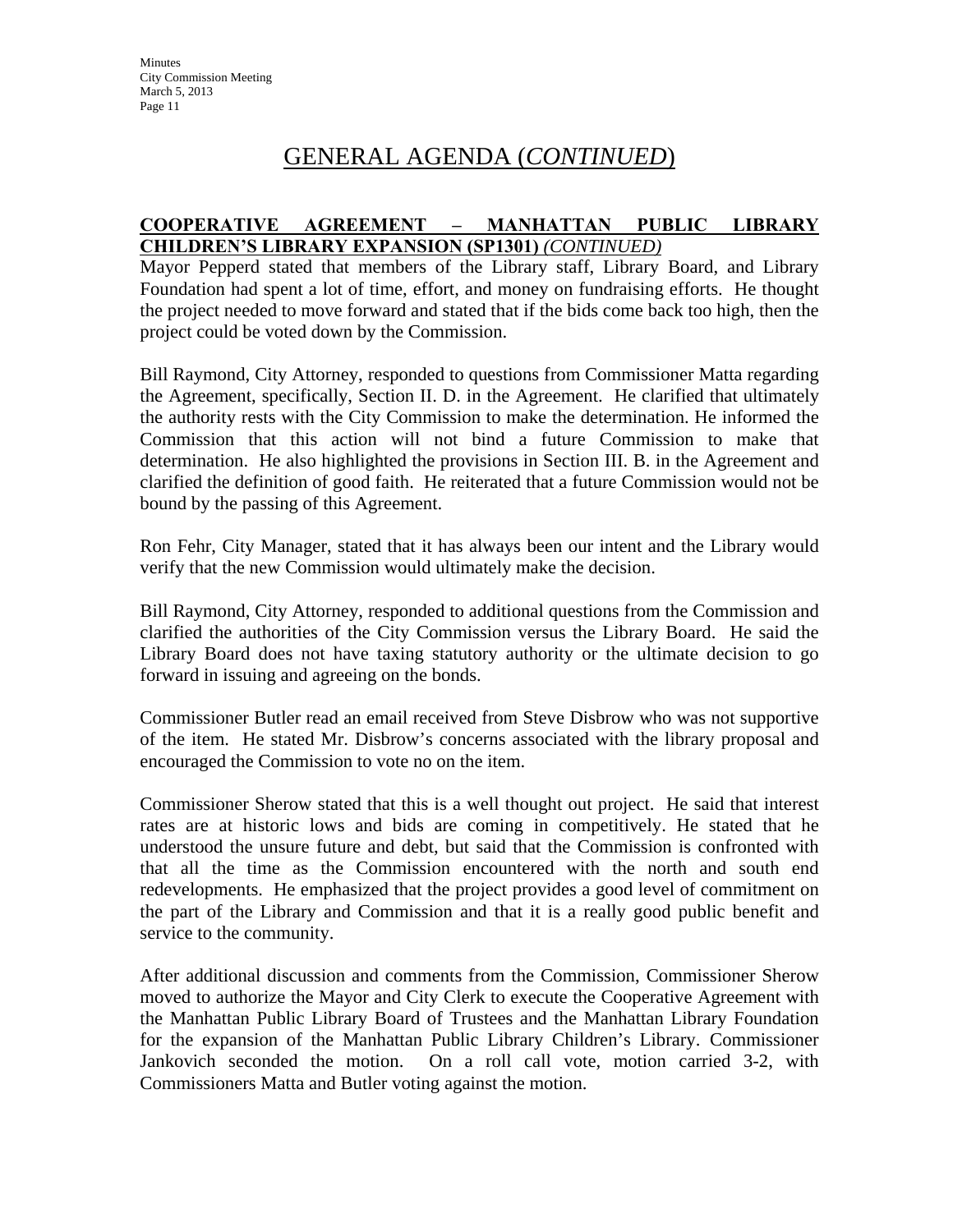At 9:15 p.m., the Commission took a brief recess.

#### **FIRST READING - ADOPT AND AMEND - 2009 INTERNATIONAL ENERGY CONSERVATION CODE**

Brad Claussen, Building Official, presented the item and responded to questions from the Commission.

Patrick Schutter, President, Flint Hills Area Homebuilders Association, informed the Commission that this is the best solution to solve issues with code enforcement and to provide a reasonable product to the end user. He voiced support for the amendments to the Code.

After discussion and comments from the Commission, Commissioner Jankovich moved to approve first reading of an ordinance adopting the 2009 edition of the International Energy Conservation Code and amending sections of the Code of Ordinances, City of Manhattan, Kansas, relating to Buildings and Building Regulations. Commissioner Sherow seconded the motion. On a roll call vote, motion carried 5-0.

### **AWARD CONTRACT - MANHATTAN CORE DISTRICT IMPROVEMENT PROJECTS (ST1203, WA1301, ST1301, ST1302)**

Rob Ott, City Engineer, presented an overview of the item. He then responded to questions from the Commission regarding utilities and stormwater issues.

Ron Fehr, City Manager, and Jason Hilgers, Assistant City Manager, provided additional information on the existing infrastructure, the proposed project and highlighted the favorable bid received for the project.

Rob Ott, City Engineer, informed the Commission that extra efforts will be made to ensure good communication with staff, the contractor and business owners. He provided an overview of the project schedule and stated that the annual Purple Power Play on Poyntz event would most likely be relocated to City Park this year.

After discussion and comments from the Commission, Commissioner Sherow moved to accept the Architect's Opinion of Probable Cost in the amount of \$3,147,500.00; award a construction contract in the amount of \$2,838,524.83 to Emery Sapp and Sons, of Kansas City, Missouri; and authorize the Mayor and City Clerk to execute a contract with Emery Sapp and Sons, of Kansas City, Missouri, for the Manhattan Core District Improvement projects (ST1203 – Streetscape, WA1301 - Water Main, ST1301 - Traffic Signal, and  $ST1302$  - Asphalt Mill and Overlay).with all three alternates (Alternate No. 1  $\sim$  Curb Extension at Fifth Street; Alternate No. 2 ~ Curb Extension at Sixth Street; Alternate No. 3 ~ Improvements on Fourth Street South of Houston Street). Commissioner Butler seconded the motion. On a roll call vote, motion carried 5-0.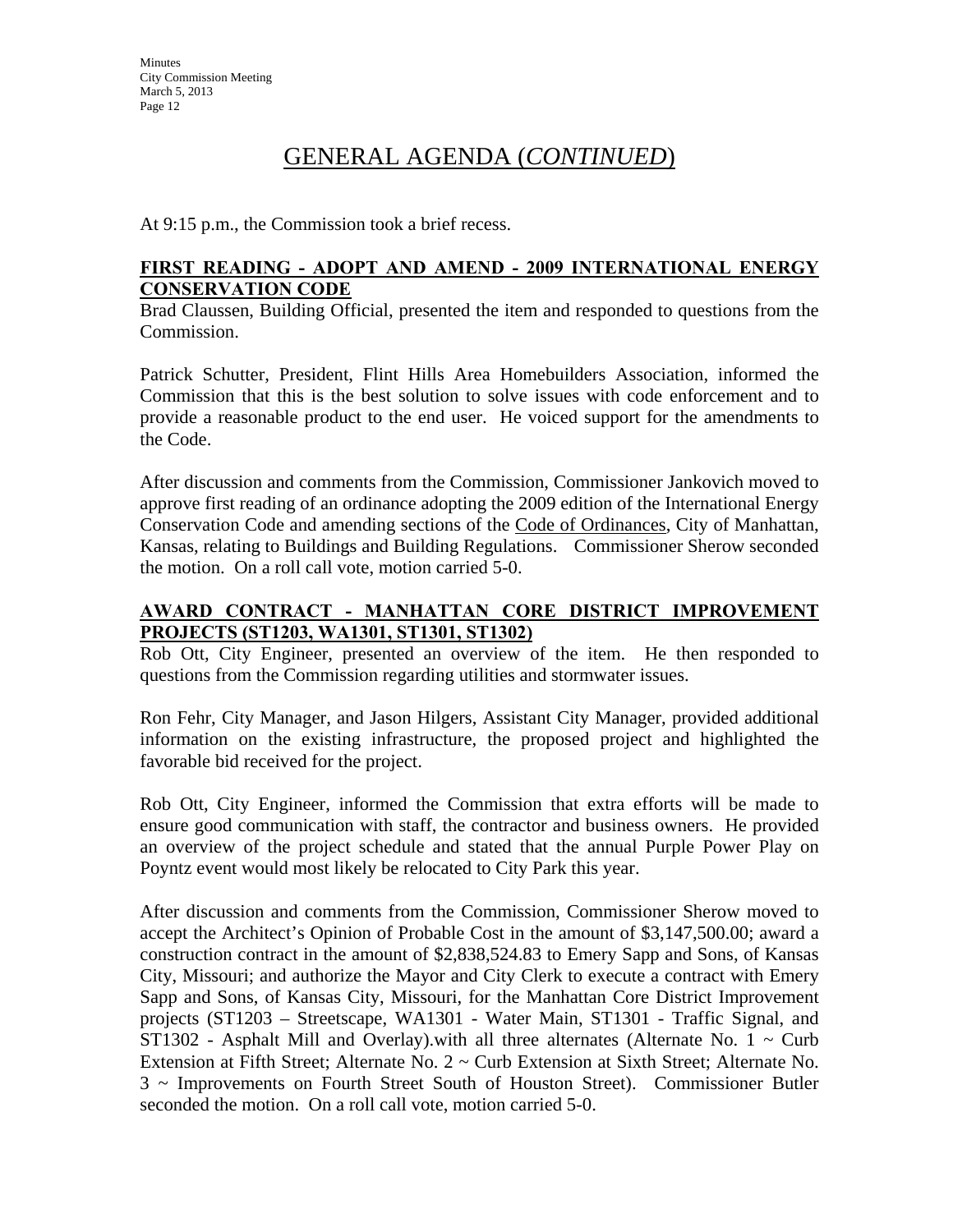Minutes<br>City Commission Meeting<br>March 5, 2013<br>Page 13

ADJOURNMENT<br>At 9:50 p.m., the Commission adjourned.

MMC, City Clerk Glar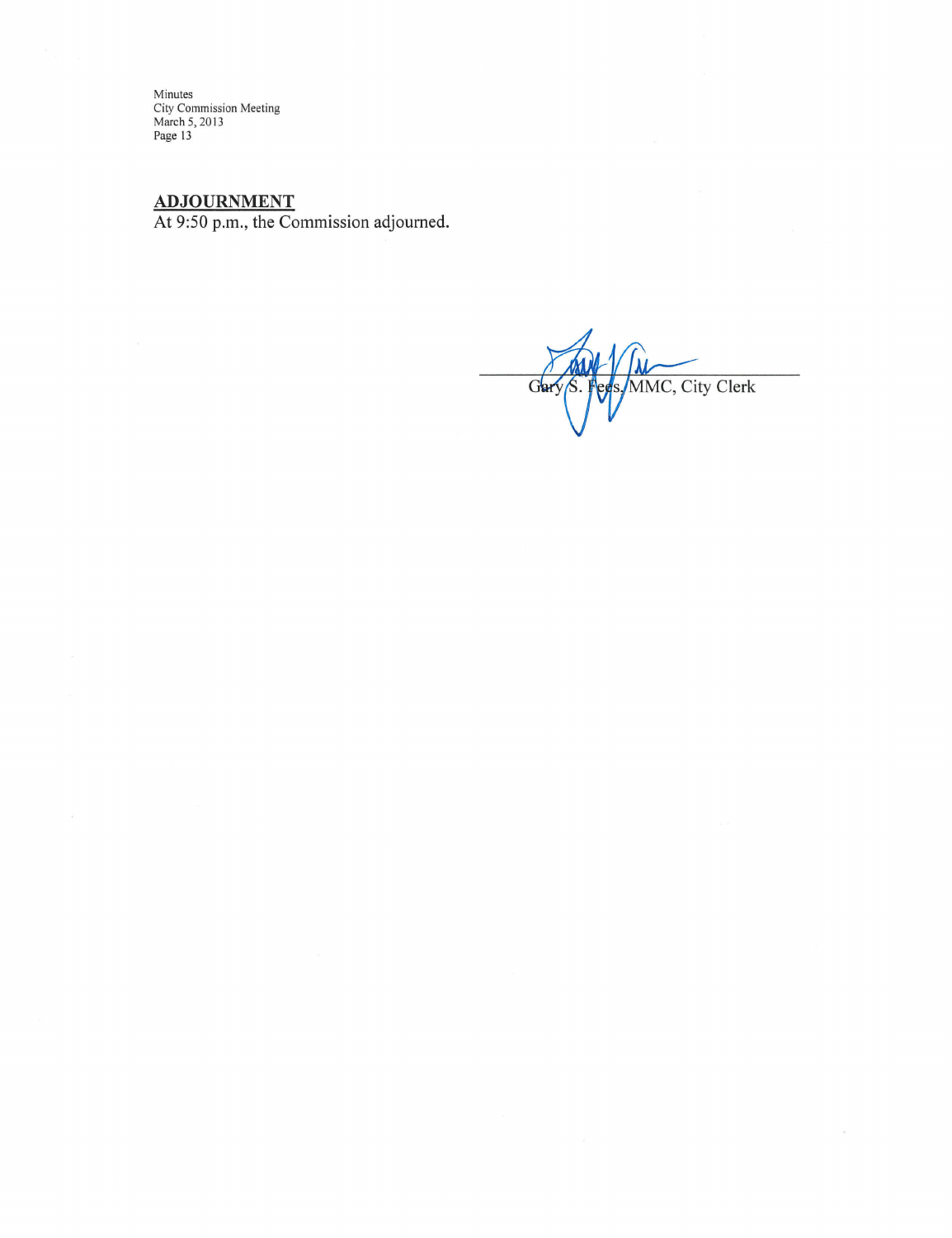#### **STAFF REPORT**

#### **AN AMENDMENT OF AN ORDINANCE AND THE APPROVED PRELIMINARY DEVELOPMENT PLAN, PROPOSED AS A FINAL DEVELOPEMNT PLAN.**

# **BACKGROUND**

**PROPOSED AMNENDMENT:** Amend Ordinance No. 6607 and the approved Preliminary Development Plan of Lot 3, Heritage Square South Commercial Planned Unit Development, to allow a proposed Dollar General store. Other site improvements include, but are not limited to, signs, landscaping, lighting, and other improvements. The amendment is proposed as a Final Development Plan.

**The proposed amendment is required** because Condition No. 11, Ordinance No .6607, states, *An amendment(s) of the PUD shall be submitted for review and approval, prior to issuance of any necessary permits for development on Lots 2, 3, 4, 5, 7, 8 and 10.*

**APPLICANT:** Abeln & Associates Architects, PA on behalf of 5700 Holdings, LLC-Tyler Oliver.

ADDRESS: 11827 W. 112<sup>th</sup> Street, Suite 220, Overland Park, KS 66210; 13356 Metcalf, Overland Park, KS 66213.

**OWNER:** Heritage Square Land Company-Tim Schultz.

**ADDRESS:** 1213 Hylton Heights Road, Suite 129, Manhattan, KS 66502.

**LOCATION:** Lot 3, Heritage Square South P.U.D. Addition, is generally located southeast of the intersection of South Port Drive and U.S.-24 Highway, approximately 3,600 feet east of Manhattan's city limits.

**AREA:** Lot 3 is 43,531 square feet in area.

**DATE OF PUBLIC NOTICE PUBLICATION:** Thursday January 3, 2013.

**DATE OF PUBLIC HEARING: PLANNING BOARD:** Thursday, January 24, 2013. **CITY COMMISSION:** Tuesday, February 19, 2013.

## **EXISTING PUD:**

**EXISTING PUD**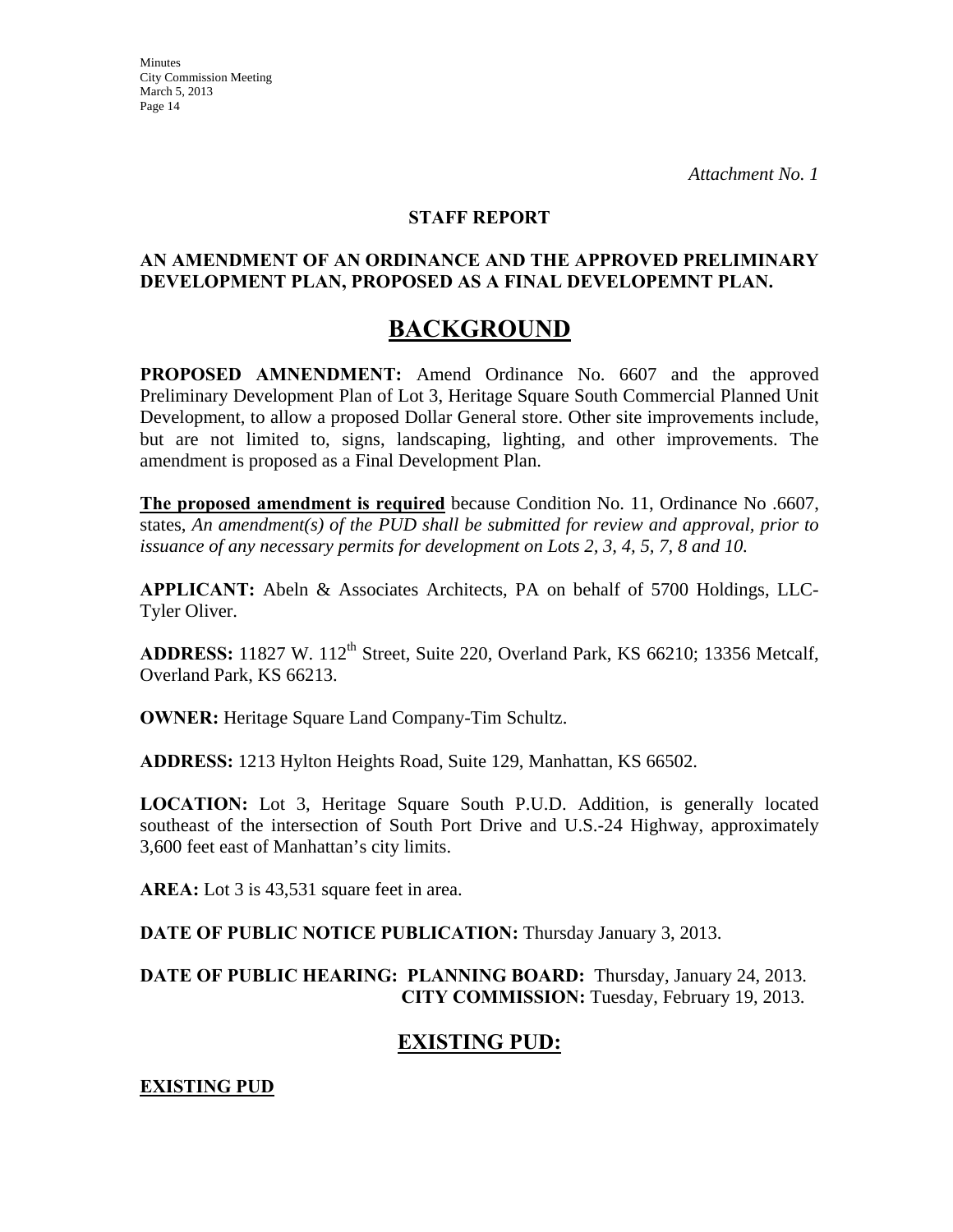#### **Ordinance No. 6607**

The Heritage Square South Commercial Planned Unit Development, and Ordinance No. 6607, approved February 6, 2007, is subject to the following conditions of approval:

- 1. Permitted uses shall include all of the Permitted Uses and Conditional Uses allowed in the C-5, Highway Service Commercial District, except for Adult Businesses and Commercial off-street parking lots as a Principal Use. Additional Permitted Uses include: Antique shops; Apparel stores; Blueprinting, desktop publishing, and photocopying establishments; Book stores; Camera and photographic supply stores; Carpet and rug stores; China and glassware stores; Department stores; Farm and ranch supply stores; Florist shops; Furrier shops; Governmental buildings; Hardware stores; Hobby shops; Motel; Medical clinic; Outdoor seating for restaurants; and Tavern.
- 2. Landscaping and irrigation shall be provided pursuant to a Landscaping Performance Agreement between the City and the owner, which shall be entered into prior to issuance of a building permit.
- 3. All landscaping and irrigation shall be maintained in good condition.
- 4. Light poles shall be provided as described in the application documents. Exterior building lighting shall be provided as proposed and be of a cut-off design, so as to not cast direct light or glare onto streets or adjacent property.
- 5. Ground Signs shall be permitted and constructed as proposed.
- 6. Wall signs shall be permitted as proposed.
- 7. One (1) pole sign shall be permitted per lot on Lots 6, 7, 8 and 10, and no pole signs shall be permitted on Lots 1, 2, 3, 4, 5 and 9. Pole signs shall have a maximum total height of 50 feet above the ground; shall not exceed a maximum total 120 square feet in area; and shall include skirting of the pole. The skirting and the base of pole signs shall include materials and architectural quality similar to those of the associated principal building such as brick, stone and/or stucco; and, pole signs shall include an enhanced landscaped area around the base.
- 8. Exempt signage shall be permitted as described in Article VI, Section 6-104  $(A)(1),(2),(4),(5),(7)$  and  $(8)$ ; and Section 6-104  $(B)(2)$ , of the Manhattan Zoning Regulations. Temporary sales aids and portable signs, as described in Article VI, Signs, of the Manhattan Zoning Regulations, shall be prohibited.
- 9. Traffic and drainage improvements to US-24 shall be provided as required by the Kansas Department of Transportation, and the applicant shall submit with the Final Plat either the approved access permit, or a letter from a KDOT representative authorizing the project based on the approved concept.
- 10. Drainage improvements shall be provided as proposed in the application documents and as per the City Engineer's requirements.
- 11. An amendment(s) of the PUD shall be submitted for review and approval, prior to issuance of any necessary permits for development on Lots 2, 3, 4, 5, 7, 8 and 10.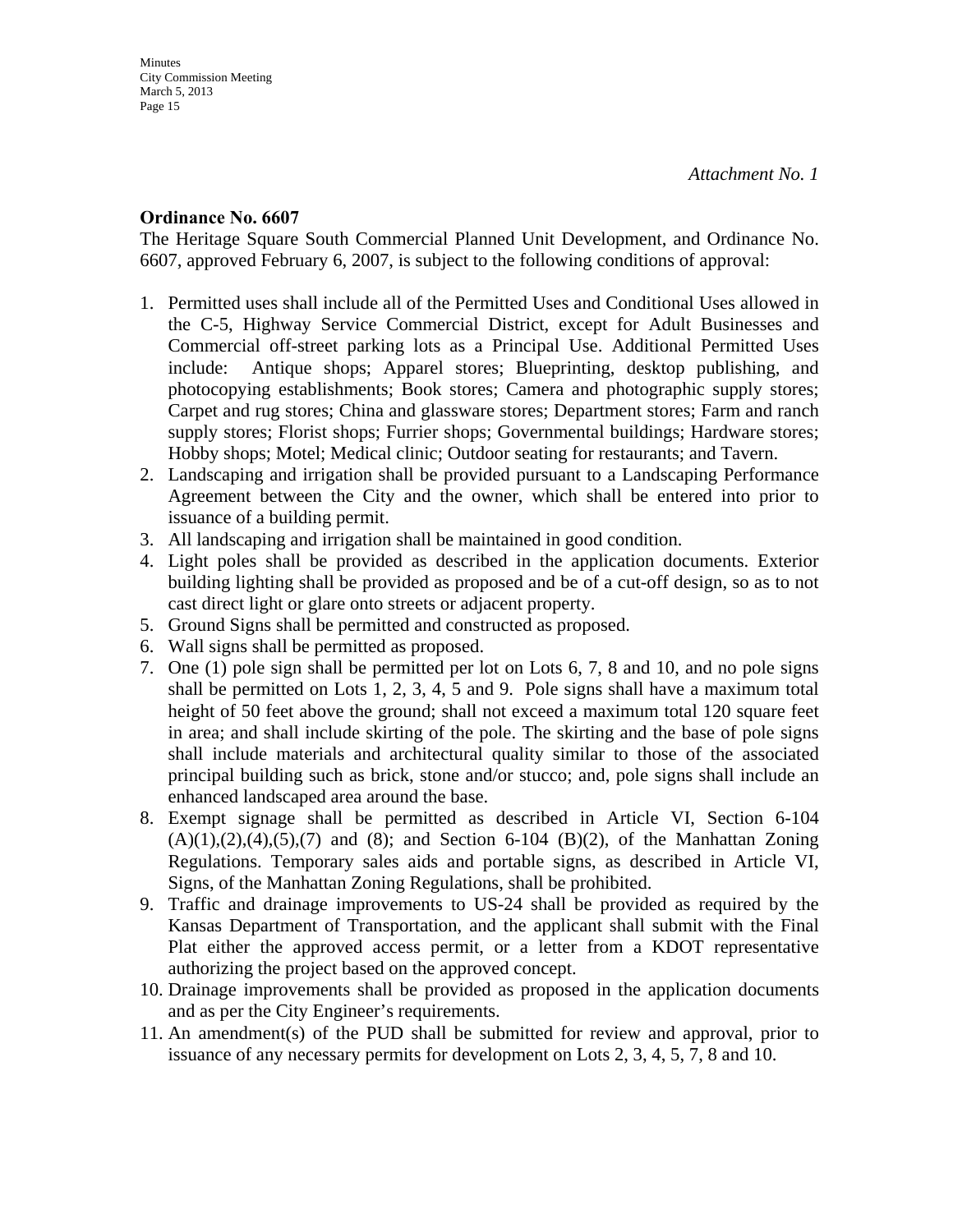#### **Permitted Uses**

The Permitted Uses in the PUD are set out above in Condition No. 1.

#### **Existing Development**

The first phase of the PUD consisted of Lots 1, 6, and 9. Lots 1 and 6 are individual sites for specific tenants: Fastenal and Farm and Tractor Supply, respectively. Heritage Commons, a multiple-tenant commercial building is on Lot 9 and currently occupied by a state government agency, liquor store, and restaurant, with the balance of the building vacant.

Development on the other seven vacant lots, including Lot 3, is subject to future amendments of the PUD once specific buildings and uses are known.

### **PUD AMENDMENT AND PROPOSED IMPROVEMNTS ON LOT 3**

#### **Building and Other Structure**

An approximate 130 foot by 70 foot, one-story commercial building is proposed for a Dollar General store, with a total interior floor area of 8,615 square feet. Interior space is divided into sales floor space, receiving area, bathrooms, break room, and office space. The front of the rectangular shaped building faces U.S.-24 Highway with the rear of the building to the south. Deliveries are to a receiving area located on the southwest corner of the building. The building height varies due to a sloped roof, and ranges from approximately 19-feet on the front to approximately 13-feet at the rear.

The platted front yard setbacks are along the north, west, and south front lot lines. The north front yard setback is 50-feet and the south and west front yard setbacks are 25-feet. The east yard is a side yard and the building is set back 25-feet from the east side lot line. (Note: Commercial areas may commonly be as close as zero feet.) In addition, there is a 30-foot utility easement on the north side of Lot 3, 15-foot utility easement on the west and south sides of the lot, and a ten foot drainage easement on the east side of the lot.

Exterior finish materials on the front are evenly divided into brick and split block in shades of tan and brown. EFIS is smooth faced and dark brown in color. Materials on the east and west sides of the building are similar with EFIS the predominate material. The rear of the building is EFIS in shade of dark brown and concrete block base in light buff and deep mocha.

A screened trash enclosure is proposed in the southwest corner of the site. Screening is described below.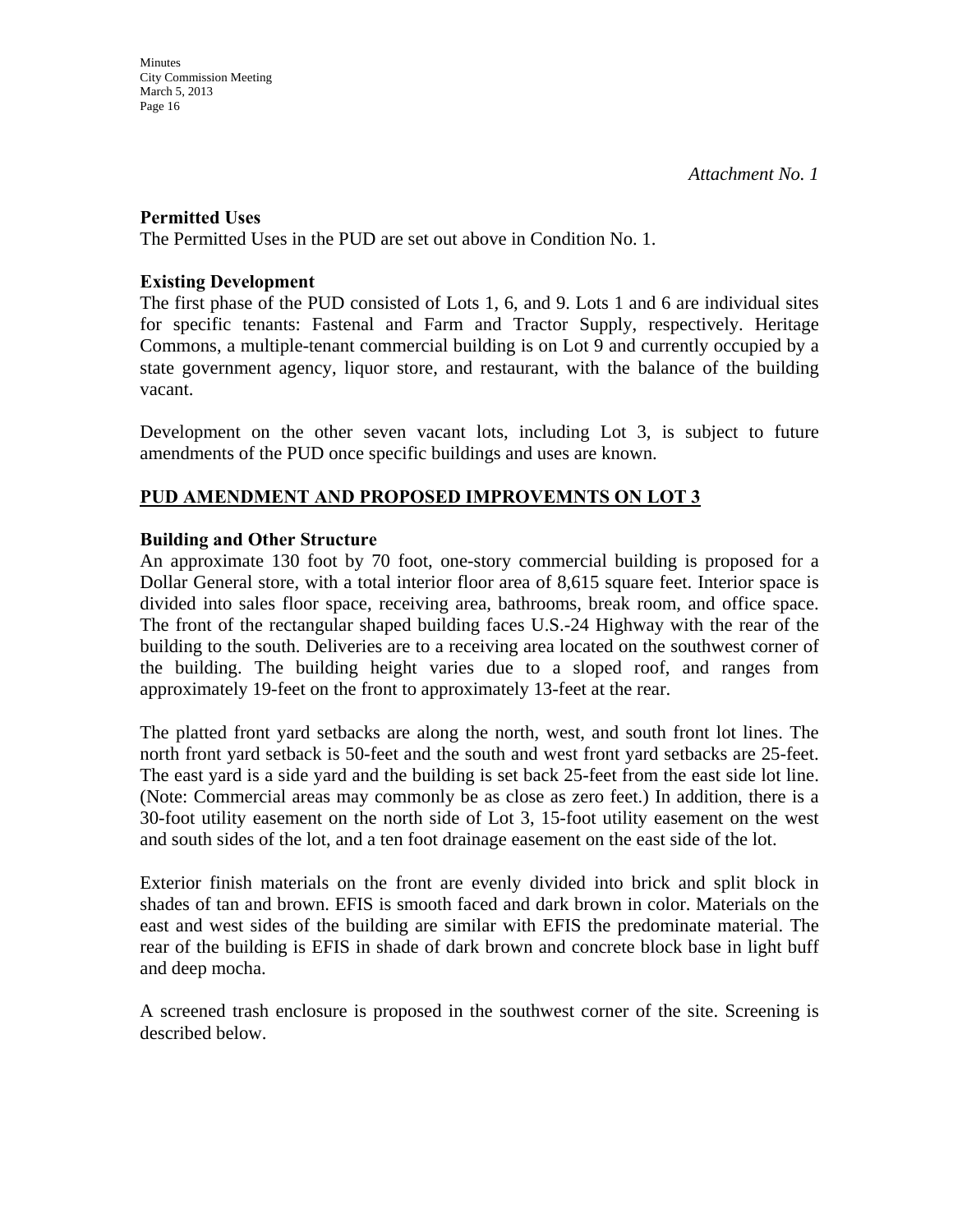*Attachment No. 1* 

#### **Signs**

One approximate 149-square foot internally illuminated, Dollar General, wall sign is shown on the front of the building over the entrance. Two ground signs are proposed, one at the northwest corner of the building and one on the west side of the south entrance to the parking lot off South Port Drive. The five foot tall by ten foot wide internally lit signs are 50 square feet in area constructed on a three foot tall concrete block base, with an overall dimension of eight feet by ten feet.

#### **Lighting**

All exterior lighting fixtures are downcast and will consist of building wall packs, and parking lot lights on 25 to 30-foot tall poles (cut sheets attached).

# **MATTERS TO BE CONSIDERED WHEN AMENDING A PLANNED UNIT DEVELOPMENT**

**1. WHETHER THE PROPOSED AMENDMENT IS CONSISTENT WITH THE INTENT AND PURPOSE OF THE APPROVED PUD, AND WILL PROMOTE THE EFFICIENT DEVELOPMENT AND PRESERVATION OF THE ENTIRE PUD:** The proposed amendment is consistent with the intent and purpose of the approved commercial PUD intended to consist of a broad range of highway service and retail uses. The approved PUD shows a commercial building footprint and parking on Lot 3, but no other information was provided with the initial rezoning. The proposed amendment will promote the efficient development of the site, and PUD, by allowing construction of a retail use intended to be part of the retail and commercial shopping area.

**2. WHETHER THE PROPOSED AMENDMENT IS MADE NECESSARY BECAUSE OF CHANGED OR CHANGING CONDITIONS IN OR AROUND THE PUD, AND THE NATURE OF SUCH CONDITIONS:** The amendment is made necessary because Condition No. 11, of Ordinance No. 6607, requires an amendment of the PUD prior to issuance of any permits for development. The PUD has developed slowly and the amendment may spur additional demand and development in the surrounding PUD.

**3. WHETHER THE PROPOSED AMENDMENT WILL RESULT IN A RELATIVE GAIN TO THE PUBLIC HEALTH, SAFETY, CONVENIENCE OR GENERAL WELFARE, AND IS NOT GRANTED SOLELY TO CONFER A SPECIAL BENEFIT UPON ANY PERSON:** The proposed amendment will result in a gain to the public by allowing development of a vacant tract of land. The amendment is necessary because of a condition of the approval of the PUD and not because the amendment will confer a special benefit to any person.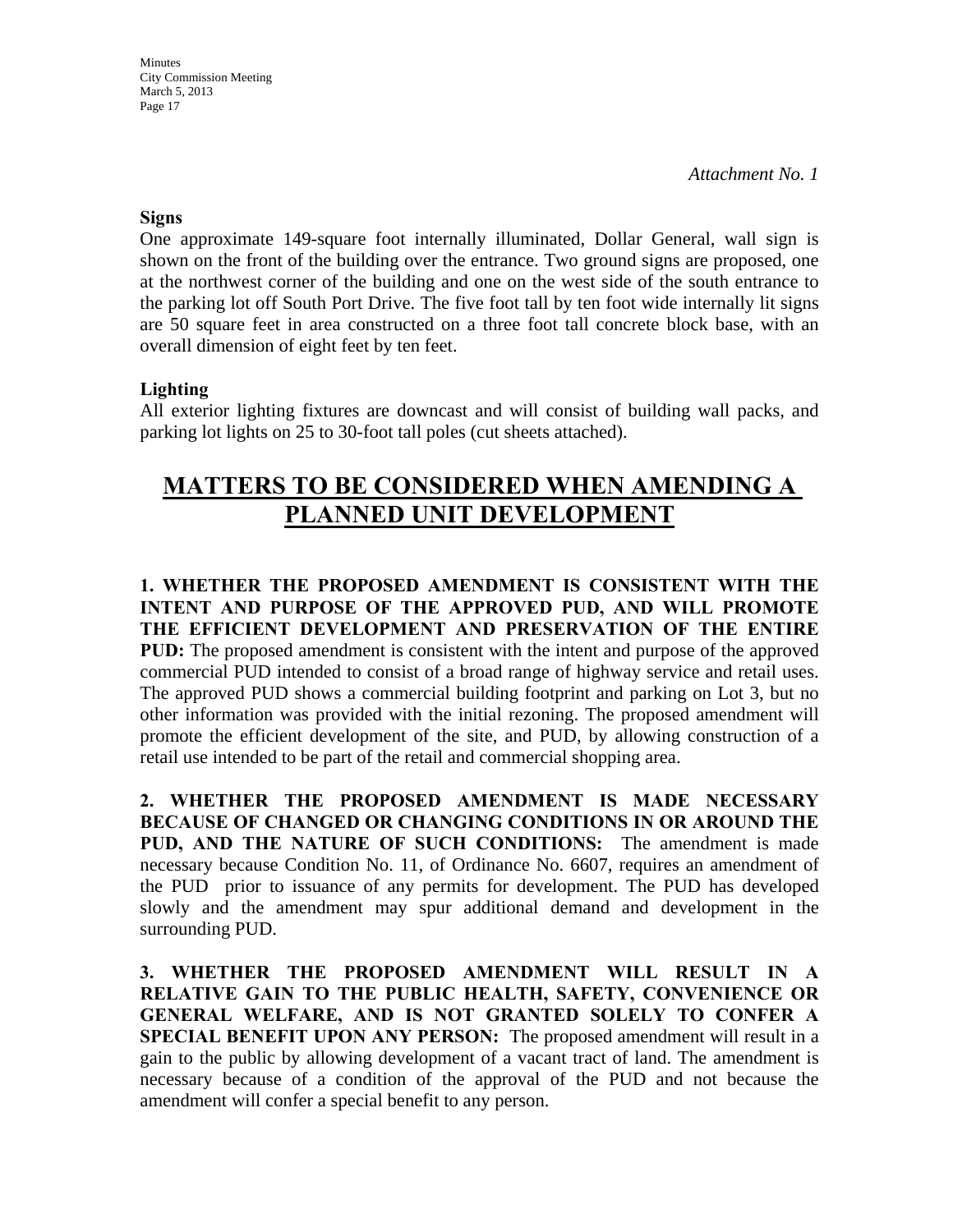# **ADDITIONAL MATTERS TO BE CONSIDERED WHEN AMENDING A PLANNED UNIT DEVELOPMENT**

**1. LANDSCAPING:** Landscaping is largely on Lot 3's perimeter and consists of evergreen and shade trees, evergreen and rose shrubs, and grass lawns. A lawn irrigation sprinkler system will be provided to maintain landscaped areas.

**2. SCREENING:** A six foot tall trash enclosure constructed of concrete block, painted to match the building, with steel frame gates will screen trash containers. An eight foot tall wood fence will screen HVAC units at the rear of the building**.**

**3. DRAINAGE:** The south part of the site drains to the south to an existing storm water inlet on South Port Drive and connects to an underground storm water pipe in a drainage easement on the east side of Lot 3. Storm water flows underground to an existing 48-inch concrete pipe that drains to the north to the Blue River. The north part of the site will drain to a proposed storm water inlet to be constructed in the 48-inch concrete pipe.

The dedicated drainage easement along the east side of Lot 3 will be vacated and dedicated as a utility easement in order to allow the parking lot surfacing, which would not be allowed in the drainage easement. A petition was submitted to the Public Works Department to vacate the drainage easement and dedicate a utility easement in which the underground storm water pipe is located. The Public Works Department does not oppose the vacation and dedication, which is subject to a public notice and public hearing process conducted by the City Commission.

**4. CIRCULATION:** The existing street system provides an internal circulation plan which is safe, convenient and efficient for movement of goods, motorists, and pedestrians. Conflicts between motorists and pedestrians are minimized.

Public Access. Pedestrians are, or will be, accommodated by sidewalks that will be constructed throughout the development located along one side of streets, as the development builds out.

As a part of Lot 3 development, public sidewalk will be constructed in South Port Drive right-of-way to the south of Lot 3, with a pedestrian connection from the public sidewalk to an internal pedestrian sidewalk on the south and east side of the building, which leads to the front door.

Traffic. In 2006, a Traffic Report was submitted and accepted by the City Engineer. Access to the development is from U.S.-24 Highway onto a main entry drive to the internal streets of the development, which connect to the east and west of the PUD. Major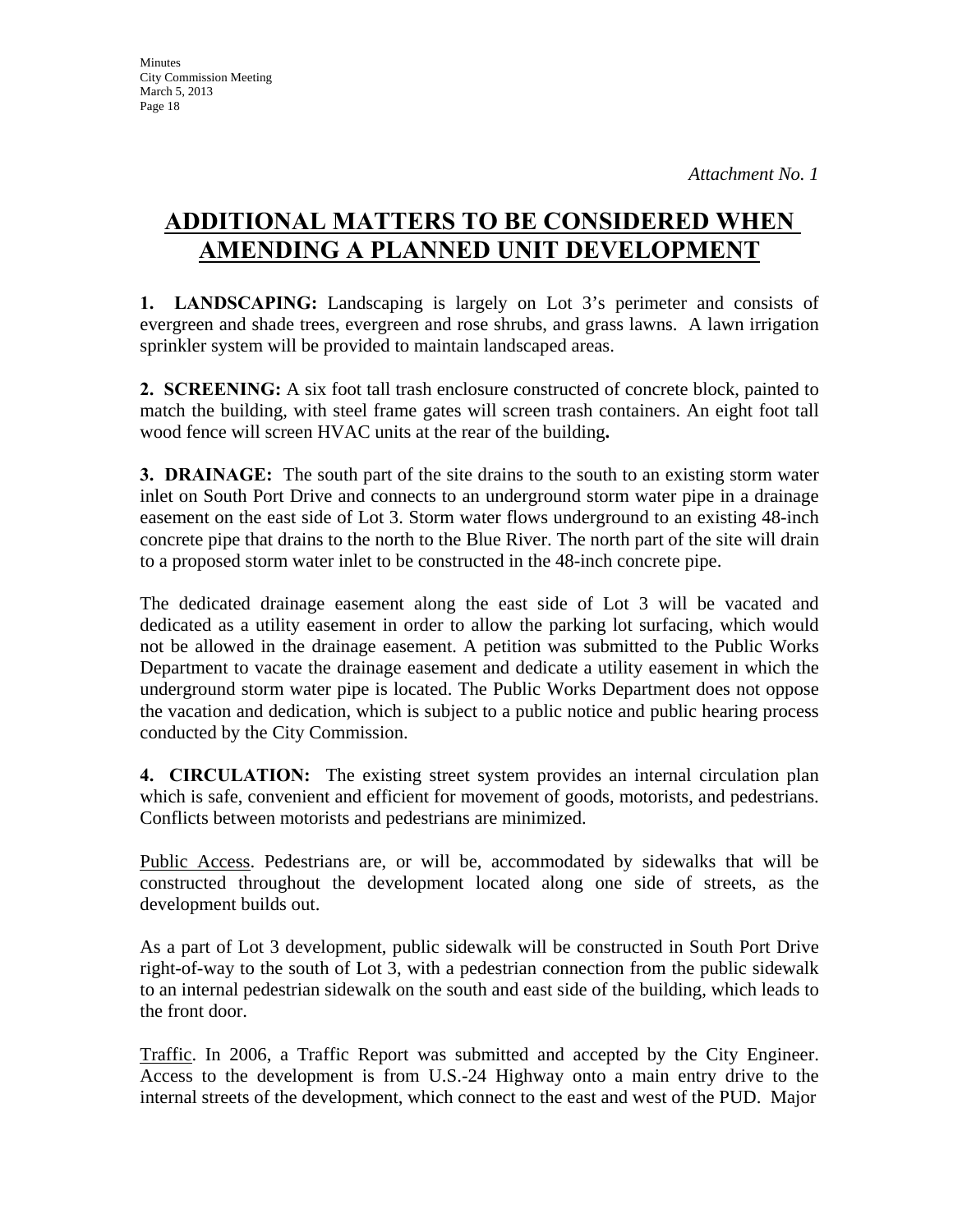highway improvements including left turning lanes, a traffic signal and closure of two existing median crossings, were constructed.

Off-Street Parking. Thirty off-street parking spaces are required and 30 are provided.

**5. OPEN SPACE/LANDSCAPED AND COMMON AREA:** No common area is proposed. Landscaped space is approximately 30% of the site's coverage.

**6. CHARACTER OF THE NEIGHBORHOOD:** The highway corridor is a service commercial neighborhood characterized primarily by individual building sites. Open sales display lots of vehicles and equipment are a common feature of the corridor.

# **MATTERS TO BE CONSIDERED WHEN REZONING**

**1. EXISTING USE:** Lot 3 is a vacant commercial tract of land.

**2. PHYSICAL AND ENVIRONMENTAL CHARACTERISTICS:** Lot 3 is a flat rectangular shaped tract of land with frontage on three public rights-of-way. The north lot line is along U.S.-24 Highway. The west and south lot lines are along South Port Drive. Access is prohibited onto U.S.-24 Highway. The existing grade of the site is at 1014-feet.

Lot 3 is shown on adopted Flood Insurance Rate Map (FIRM) Panel 359 of 500, dated July 6, 2010, and in the 0.2% annual chance flood plain (500-year) and 1% (100-year) flood plains, Base Flood Elevation (BFE) 1008.50-feet National Geodetic Vertical Datum (NGVD) .

Lot 3 is also shown on the Preliminary FIRM for Riley County, undated Panel 359 of 500, Zone AE, BFE 1014-feet (NGVD). Preliminary FIRMS are expected to be adopted in 2013-2014 time period. For future compliance with flood plain elevation requirements, the lowest enclosed floor will be constructed one-foot above BFE, or at 1015.25-fee (NGVD), as noted on the Sheet C-1.

### **3. SURROUNDING LAND USE AND ZONING:**

**(a.) NORTH:** U.S.-24 Highway, cultivated agricultural field, highway service commercial and retail uses, and undeveloped tract (future Heritage Square North); Pottawatomie County CH, Highway & Commercial Corridor District.

**(b.) SOUTH:** Railroad; agricultural fields, Kansas River; Pottawatomie County A-1, General Agriculture District.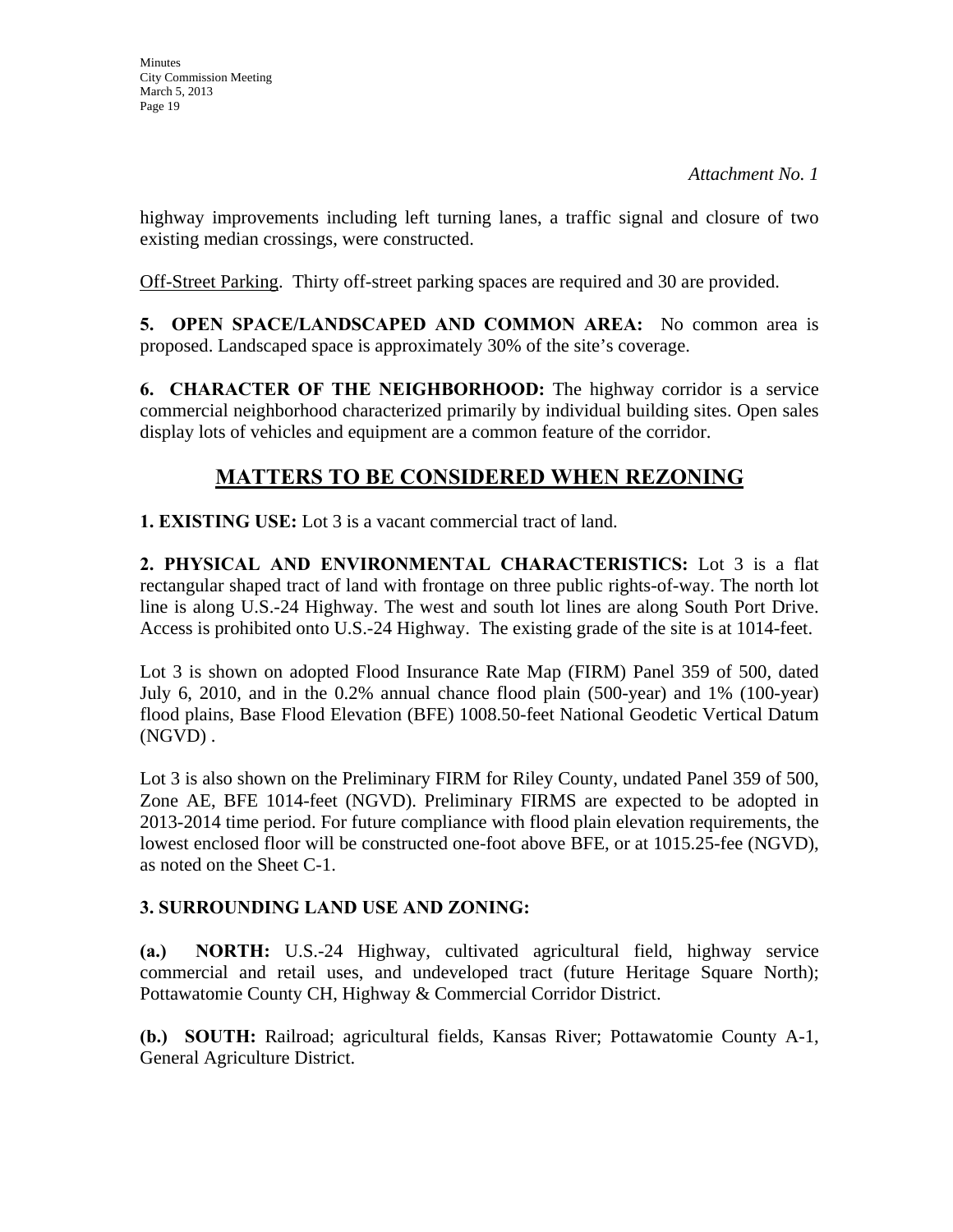**(c.) EAST:** Highway service commercial and retail uses; Pottawatomie County CH, Highway & Commercial Corridor District.

**(d.) WEST:** Furniture sales, storage units, and similar highway service commercial and retail uses, livestock sales; Pottawatomie County CH, Highway & Commercial Corridor District.

### **4. GENERAL NEIGHBORHOOD CHARACTER:** See above under **No. 6, CHARACTER OF THE NEIGHBORHOOD**.

**5. SUITABILITY OF SITE FOR USES UNDER CURRENT ZONING:** Lot 3 is suitable for commercial development for the uses under the current zoning, as approved with the Preliminary Development Plan, subject to Condition No. 11, Ordinance No. 6607.

**6. COMPATIBILITY OF PROPOSED DISTRICT WITH NEARBY PROPERTIES AND EXTENT TO WHICH IT MAY HAVE DETRIMENTAL AFFECTS:** Minimal impact on adjacent commercial property in the Heritage Square South PUD with respect to light, noise, and traffic is anticipated. Lot 3 is intended to develop as a commercial lot in a manner similar to other commercial sites in the PUD.

The Preliminary PUD shows a building footprint with the rear of the building facing the exiting street (South Port Drive), and the sides of the building parallel to U.S.-24 Highway and an internal street (South Port Drive), with store front oriented to an internal east facing façade, parking lot and building site. The proposed building's storefront will face U.S.-24 Highway, its west side parallel to the exit street (South Port Drive) to U.S.-24 Highway, the east side towards an internal driving aisle and future building site to the east, and rear of the building facing an internal street (South Port Drive). The change in orientation should not have a negative effect on the businesses to the south that are separated from Lot 3 by a public street. Trash containers and HVAC will be screened. Facing the proposed building towards a major highway is more compatible than having the rear of the building facing the main entrance and exit to the PUD, as shown on the Preliminary PUD.

**7. CONFORMANCE WITH COMPREHENSIVE PLAN:** The Future Land Use Map for the Northeast Planning Area of the Manhattan Urban Area Comprehensive Plan designates the site as Community Commercial (CC). The Comprehensive Plan also reflects the land use designation of the US 24 Corridor Plan developed by Pottawatomie County. The site is also subject to the US 24 Corridor Special Planning Area Policies in the Comprehensive Plan.

The existing PUD was found to conform to the Comprehensive Plan in 2006. The proposed PUD amendment conforms to the Manhattan Urban Area Comprehensive Plan.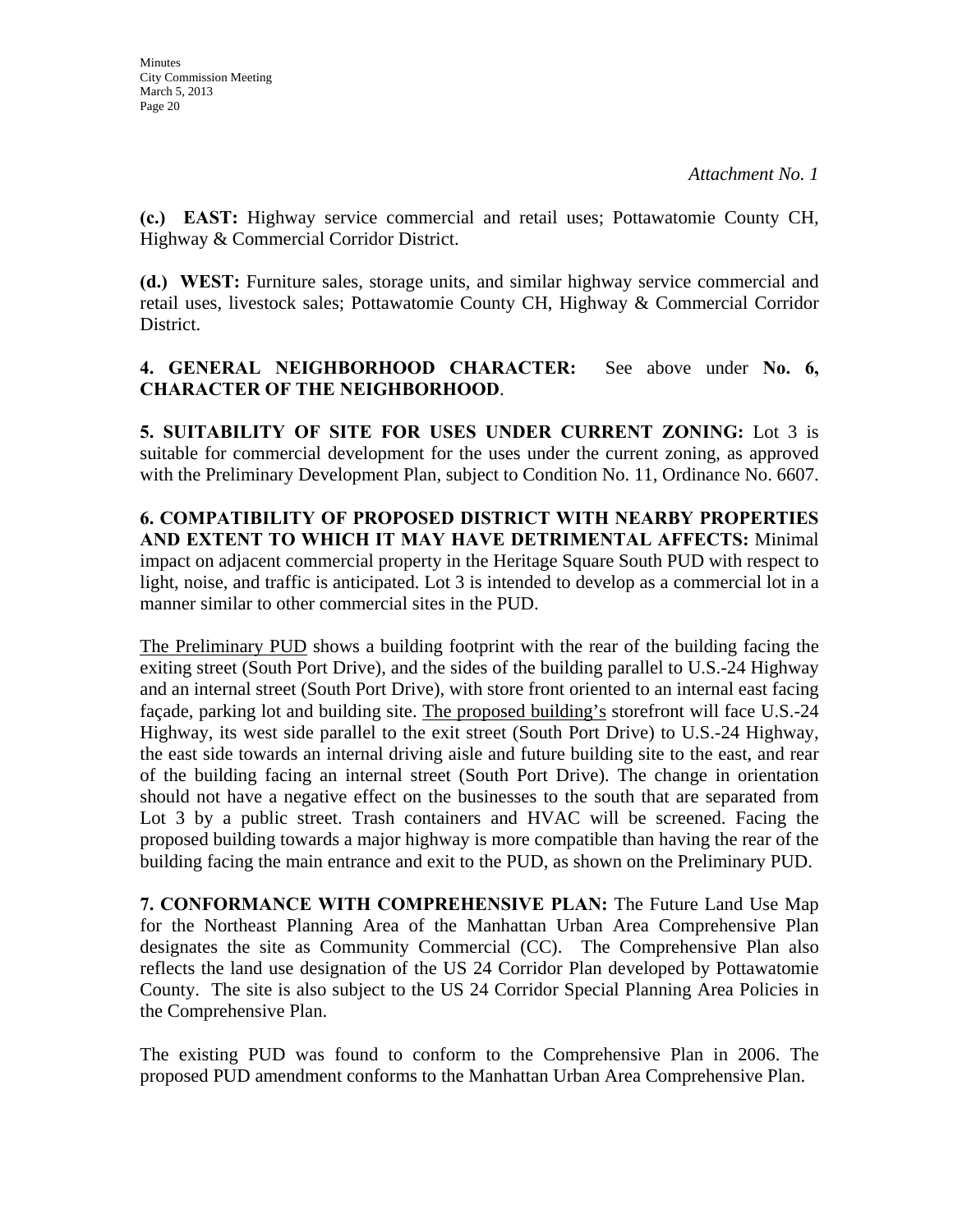#### **8. ZONING HISTORY AND LENGTH OF TIME VACANT AS ZONED:**

- June 29, 2006: City of Manhattan receives requests for island annexation of the proposed Heritage Square North and Heritage Square South tracts from Roger Schultz and Rob Eichman.
- July 11, 2006: City Commission approves Resolution Nos. 071106-H & I, requesting the Board of Pottawatomie County Commissioners to make positive findings regarding the requested island annexation of Heritage Square North and Heritage Square South.
- July 27, 2006: Board of Pottawatomie County Commissioners makes positive findings regarding the island annexations of Heritage Square North and Heritage Square South.
- August 15, 2006: City Commission approves first reading of ordinances annexing Heritage Square North and Heritage Square South; and, approves Resolution No. 081506-A, requesting the Board of Pottawatomie County Commissioners to make positive findings regarding the island annexation of that portion of the US 24 rights-of-way that adjoins Heritage Square.
- August 18, 2006: City of Manhattan receives Consent to Annexation from the Kansas Department of Transportation for that portion of the U.S.-24 Highway right-of-way that adjoins Heritage Square South, consisting of 6.791 acres.
- August 21, 2006: Board of Pottawatomie County Commissioners makes positive findings regarding the island annexation of that portion of U.S.-24 Highway rights-of-way that adjoins Heritage Square South.
- October 16, 2006; Manhattan Urban Area Planning Board holds public hearing and recommends approval (7-0), of the rezoning the proposed Heritage Square South and the U.S.-24 Highway -of-way from County - CH, Highway & Commercial Corridor District, to PUD, Commercial Planned Unit Development District.
- November 7, 2006 City Commission approved first reading of an ordinance annexing the 6.8-acre portion of the U.S.-24 Highway right-of-way adjoining the Heritage Square South development; and, approved first reading of an ordinance rezoning the proposed Heritage Square South development and the adjoining portion of U.S.-24 Highway rightof-way, to PUD, Planned Unit Development District.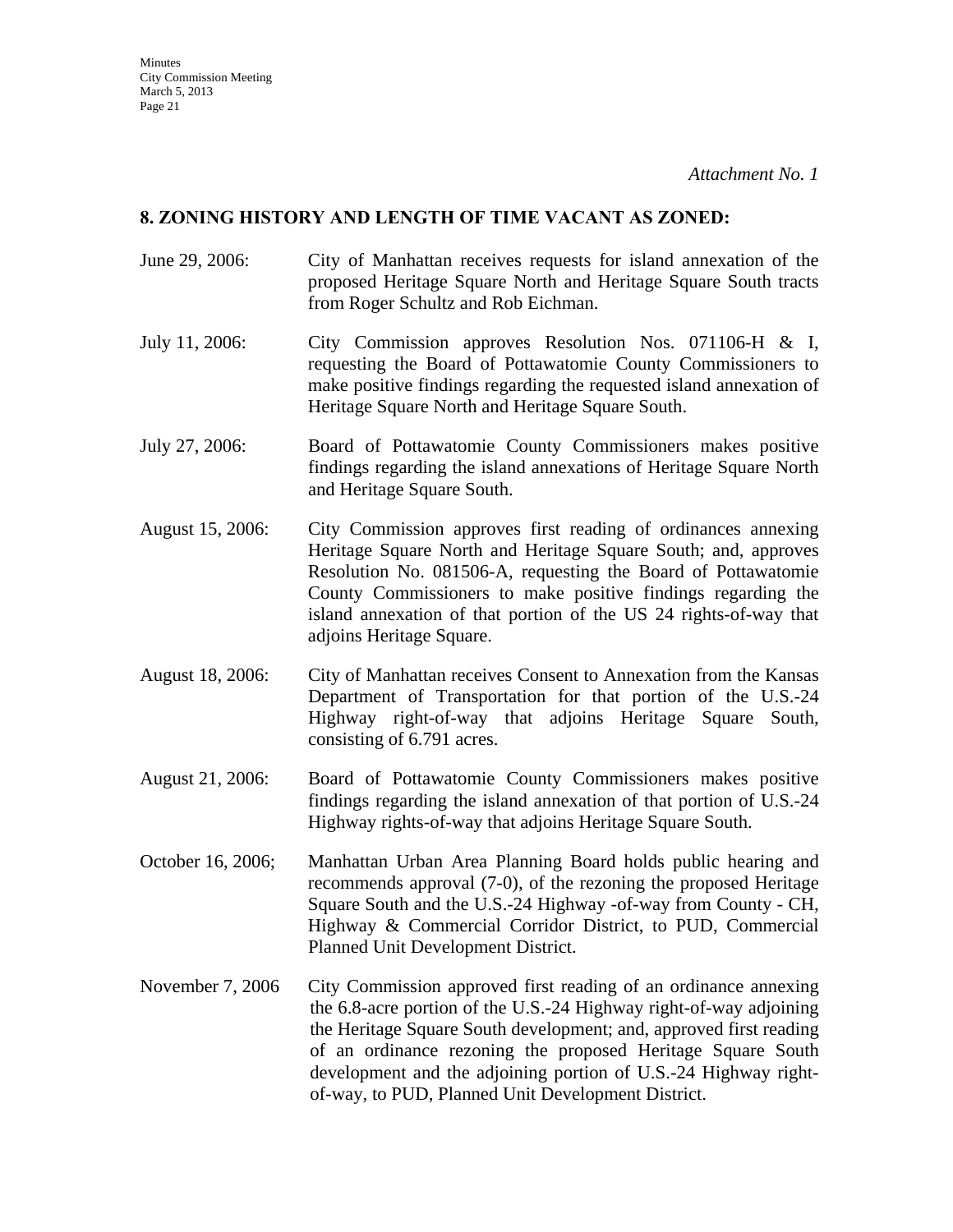#### *Attachment No. 1*

- February 6, 2007 City Commission approves Ordinance No. 6606 annexing proposed Heritage Square North, proposed Heritage Square South and the 6.8-acre portion of the U.S.-24 Highway rights-of-way that adjoins Heritage Square South; and, approved Ordinance No.6607 rezoning the Heritage Square South and the adjoining portion of U.S.-24 Highway right-of-way, to PUD, Commercial Planned Unit Development District.
- March 5, 2007 Manhattan Urban Area Planning Board approves the Final Development Plan (Lots 1, 6, and 9) and Final Plat of the Heritage Square South Addition (Lots 1-10).
- March 15, 2007 City Commission accepts the easements and rights-of-way as shown on the Final Plat of Heritage Square South Addition.
- July 17, 2007 City Commission approves first reading of an ordinance renaming Heritage South Road to South Port Road, and Heritage Square Drive to South Port Drive, in Heritage Square South P.U.D. Addition.
- August 14, 2007 City Commission approves Ordinance No. 6651 renaming Heritage South Road to South Port Road, and Heritage Square Drive to South Port Drive, in Heritage Square South P.U.D. Addition.

Tractor Supply, Heritage Commons, and Fastenal were built in 2007.

**9. CONSISTENCY WITH INTENT AND PURPOSE OF THE ZONING ORDINANCE:** The intent and purpose of the Zoning Regulations is to protect the public health, safety, and general welfare; regulate the use of land and buildings within zoning districts to assure compatibility; and to protect property values. The PUD Regulations are intended to provide a maximum choice of living environments by allowing a variety of housing and building types; a more efficient land use than is generally achieved through conventional development; a development pattern that is in harmony with land use density, transportation facilities and community facilities; and a development plan which addresses specific needs and unique conditions of the site which may require changes in bulk regulations or layout.

The proposed PUD amendment is consistent with Ordinance No. 6607, and the approved PUD, the Manhattan Zoning Regulations, and PUD requirements of the Manhattan Zoning Regulations. The amendment process is required before development of Lot 3 can proceed. The amendment process insures the PUD conforms to the requirements of all regulations.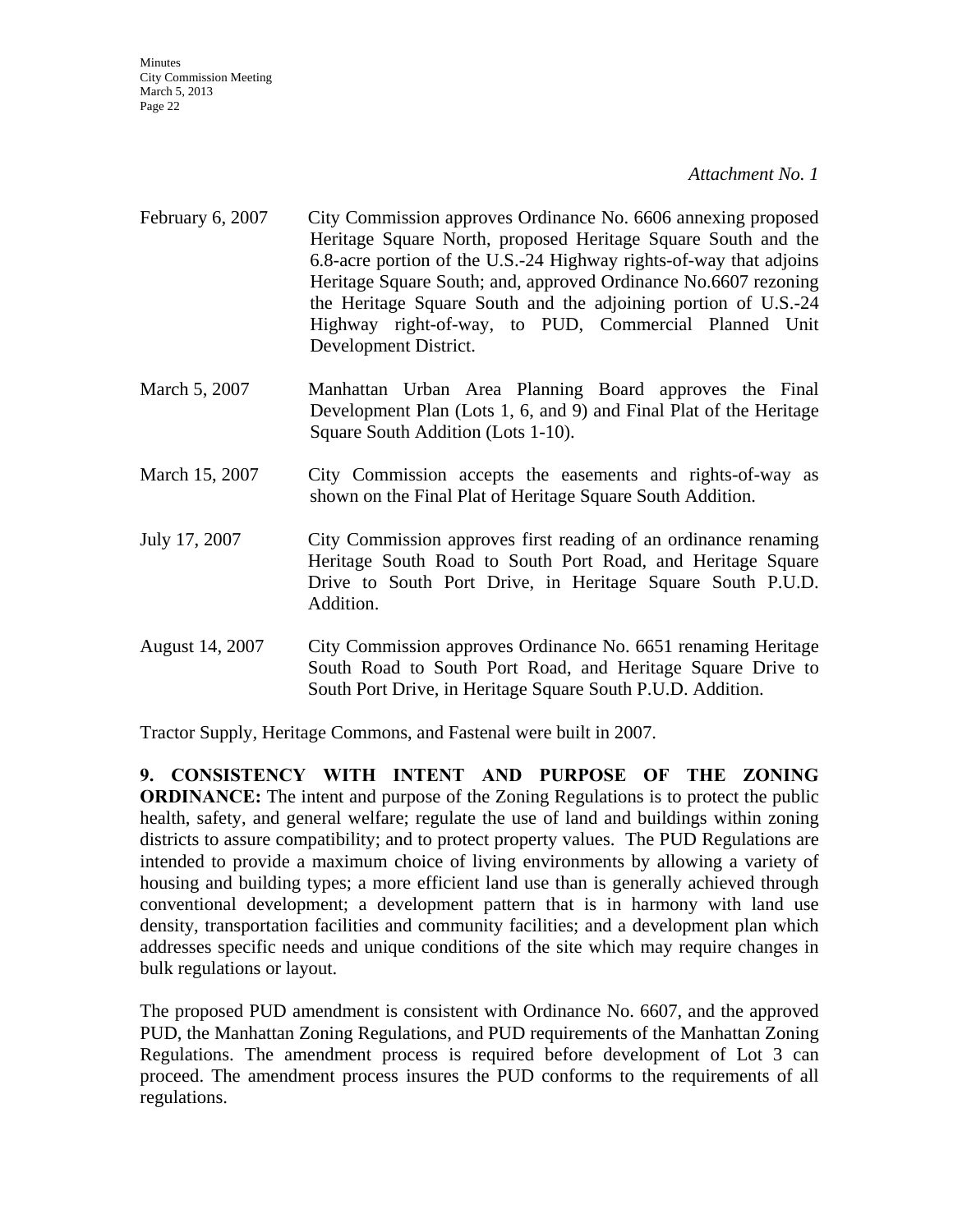Lot 3 is shown of the Preliminary Flood Plain maps in the 100 Year Flood Plain. The lowest enclosed floor will be elevated to at least one-foot above the proposed BFE to conform to future flood plain requirements.

**10. RELATIVE GAIN TO THE PUBLIC HEALTH, SAFETY AND WELFARE THAT DENIAL OF THE REQUEST WOULD ACCOMPLISH, COMPARED WITH THE HARDSHIP IMPOSED UPON THE APPLICANT:** There appears to be no gain to the public that denial would accomplish. Denial of the rezoning may be a hardship to the owner.

**11. ADEQUACY OF PUBLIC FACILITIES AND SERVICES:** Adequate street, sanitary sewer, and water services are available to serve the development.

The dedicated drainage easement along the east side of Lot 3 will be vacated and dedicated as a utility easement in order to allow the parking lot surfacing, which would not be allowed in the drainage easement. A petition was submitted to the Public Works Department to vacate the drainage easement and dedicate a utility easement in which the underground storm water pipe is located. The Public Works Department does not oppose the vacation and dedication, which is subject to a public notice and public hearing process conducted by the City Commission.

**12. OTHER APPLICABLE FACTORS:** There are no other applicable factors.

**13. STAFF COMMENTS:** All provisions of Ordinance No. 6607 that are not in conflict with this amendment shall remain in force.

City Administration recommends approval of the proposed amendment of Ordinance No. 6607, and the approved Preliminary Development Plan of Lot 3, Heritage Square South Commercial Planned Unit Development, to be known as the Final Development Plan of Lot 3, Heritage Square South Commercial Planned Unit Development.

### **ALTERNATIVES:**

1. Recommend approval of the proposed amendment of Ordinance No. 6607 and the approved Preliminary Development Plan of Lot 3, Heritage Square South Commercial Planned Unit Development, to be known as the Final Development Plan of Lot 3, Heritage Square South Commercial Planned Unit Development, stating the basis for such recommendation.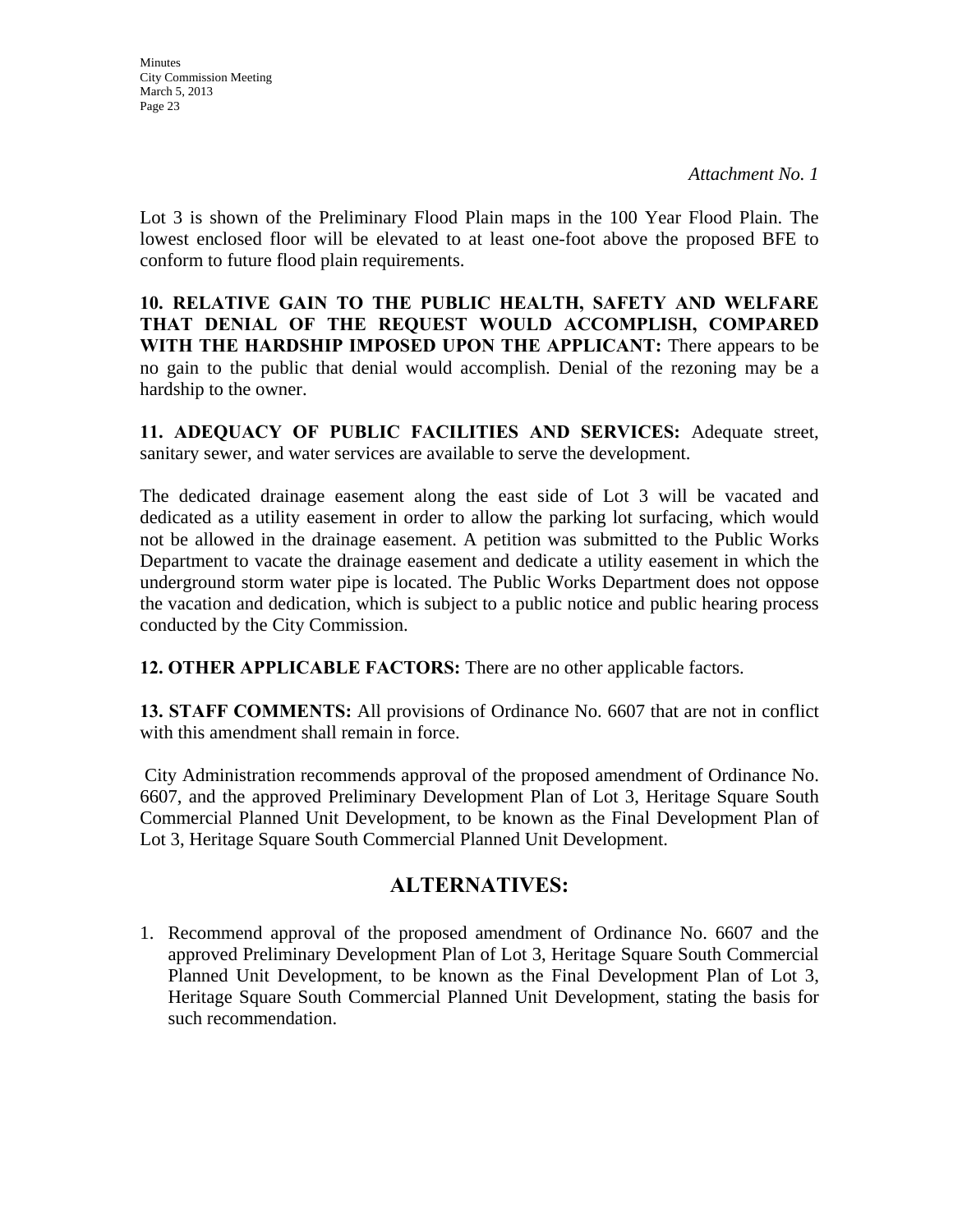- 2. Recommend approval of the proposed amendment of Ordinance No. 6607 and the approved Preliminary Development Plan of Lot 3, Heritage Square South Commercial Planned Unit Development, to be known as the Final Development Plan of Lot 3, Heritage Square South Commercial Planned Unit Development, stating the basis for such recommendation.
- 3. Recommend denial of the proposed amendment of Ordinance No. 6607 and the approved Preliminary Development Plan of Lot 3, Heritage Square South Commercial Planned Unit Development, to be known as the Final Development Plan of Lot 3, Heritage Square South Commercial Planned Unit Development, stating the specific reasons for denial.
- 4. Table the proposed Amendment to a specific date, for specifically stated reasons.

### **POSSIBLE MOTION:**

The Manhattan Urban Area Planning Board recommends approval of the proposed amendment of Ordinance No. 6607 and the approved Preliminary Development Plan of Lot 3, Heritage Square South Commercial Planned Unit Development, to be known as the Final Development Plan of Lot 3, Heritage Square South Commercial Planned Unit Development, based on the findings in the Staff Report.

**PREPARED BY:** Steve Zilkie, AICP, Senior Planner **DATE:** January 17, 2013. 13003}SR}PUDAmendmentLot3HeritageSqSouth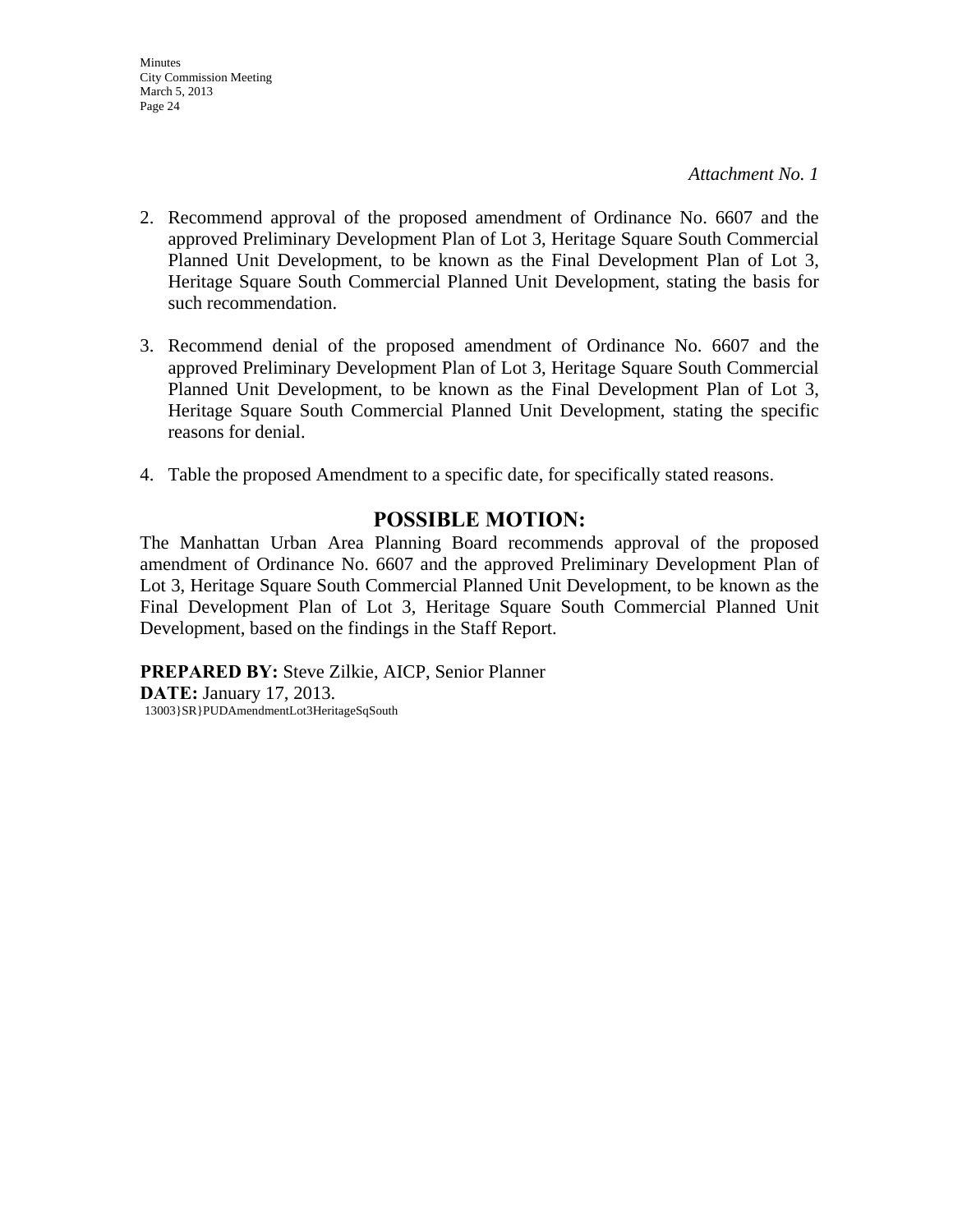

**INTER-OFFICE MEMORANDUM**

**DATE: January 25, 2013 TO: Manhattan Urban Area Planning Board MEETING DATE: February 4, 2013 FROM: Steve Zilkie, AICP, Senior Planner RE: Amend Manhattan Zoning Regulations, Article IV, District Regulations, to Add Cultural Facility as a Permitted Use in the C-3, Aggieville Business District; C-4, Central Business District; and, C-5, Highway Service Commercial District** 

#### **BACKGROUND**

The term Cultural Facility is defined in the Manhattan Zoning Regulations and means,

"A facility operated by a non-profit organization for the providing of activities of a historic, educational, or cultural nature, such as museums, art galleries, or performing arts."

Cultural Facility is a Permitted Use in the C-1, Restricted Business District, and was added to the Manhattan Zoning Regulations to allow the Manhattan Arts Center at 1520 Poyntz Avenue. Cultural Facility is not listed as a Permitted or Conditional Use in any other zoning district. However, the term "Museums" is listed as a Permitted Use in the Ordinance creating the Downtown Entertainment District Commercial PUD, specifically for the Discovery Center.

Mid-West Educational Center Inc, dba Wonder Workshop (*letter attached*), a non-profit children's museum, contacted City Administration about establishing Wonder Workshop at 506 S.  $4<sup>th</sup>$  Street, which is on the south part of the Bethel A.M.E. Church's property. Wonder Workshops' location is proposed in a residential designed structure, which at one time was pastor's home. The church and Wonder Workshop's proposed location are zoned C-5, Highway Service Commercial District.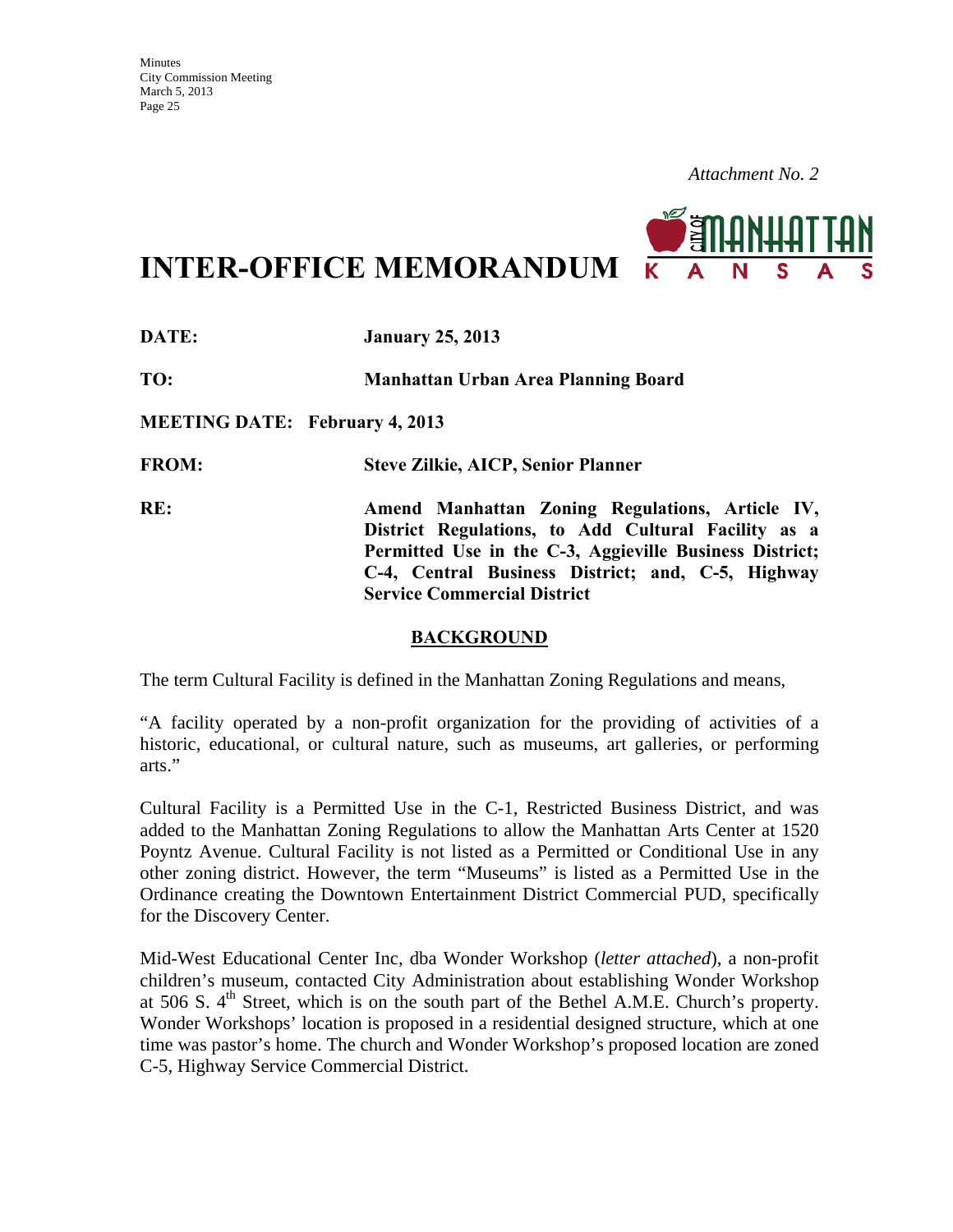*Attachment No. 2* 

No Permitted Use or Conditional Use in C-5 District was applicable to Wonder Workshop. To facilitate Wonder Workshop establishing a non-profit museum at 506 S.  $4<sup>th</sup>$ Street, City Administration recommended a text amendment to add Cultural Facility as Permitted Use in the C-5 District.

Until this request, no inquiry has been made to allow cultural facilities in other zoning districts other than C-1. Since 2003, the Comprehensive Plan has noted "cultural" uses as appropriate in the Central Core land use category (Central Core designation is shown for the Aggieville and Downtown areas). Central Core areas described in the Comprehensive Plan include the C-3 and C-4 Districts. Because Cultural Facility is not listed as a use in either zone, and because the Central Core category is an area in which cultural activities should locate, City Administration added Cultural Facility to the text amendment request and proposed the term added as a Permitted Use in the C-3 and C-4 Districts.

### **AMENDMENTS TO THE TEXT OF THE ZONING REGULATIONS**

When a proposed amendment results in a change to the text of the Zoning Regulations, the report from the Planning Staff shall contain a statement as to the nature and effect of the proposed amendment, and determinations as to the following:

### **WHETHER SUCH CHANGE IS CONSISTENT WITH THE INTENT AND PURPOSE OF THE ZONING REGULATIONS**

The general intent and purpose of the Zoning Regulations is to protect the public health, safety, and general welfare; regulate the use of land and buildings within zoning districts to assure compatibility; and protect property values.

The intent of the C-3, C-4, and C-5 Districts (*District regulations attached*) are:

C-3. Aggieville Business District. This district is designed to provide for a relatively broad range of retail shopping facilities and services which primarily consist of specialty shops and stores.

C-4. Central Business District. This district is the primary commercial center of the community and is designed to provide for a broad range of retail shopping facilities, services, and cultural activities.

C-5. Highway Service Commercial District. This district is designed to provide for businesses offering accommodations, supplies, or services to motorists, and for certain specialized activities which require access to major streets and highways.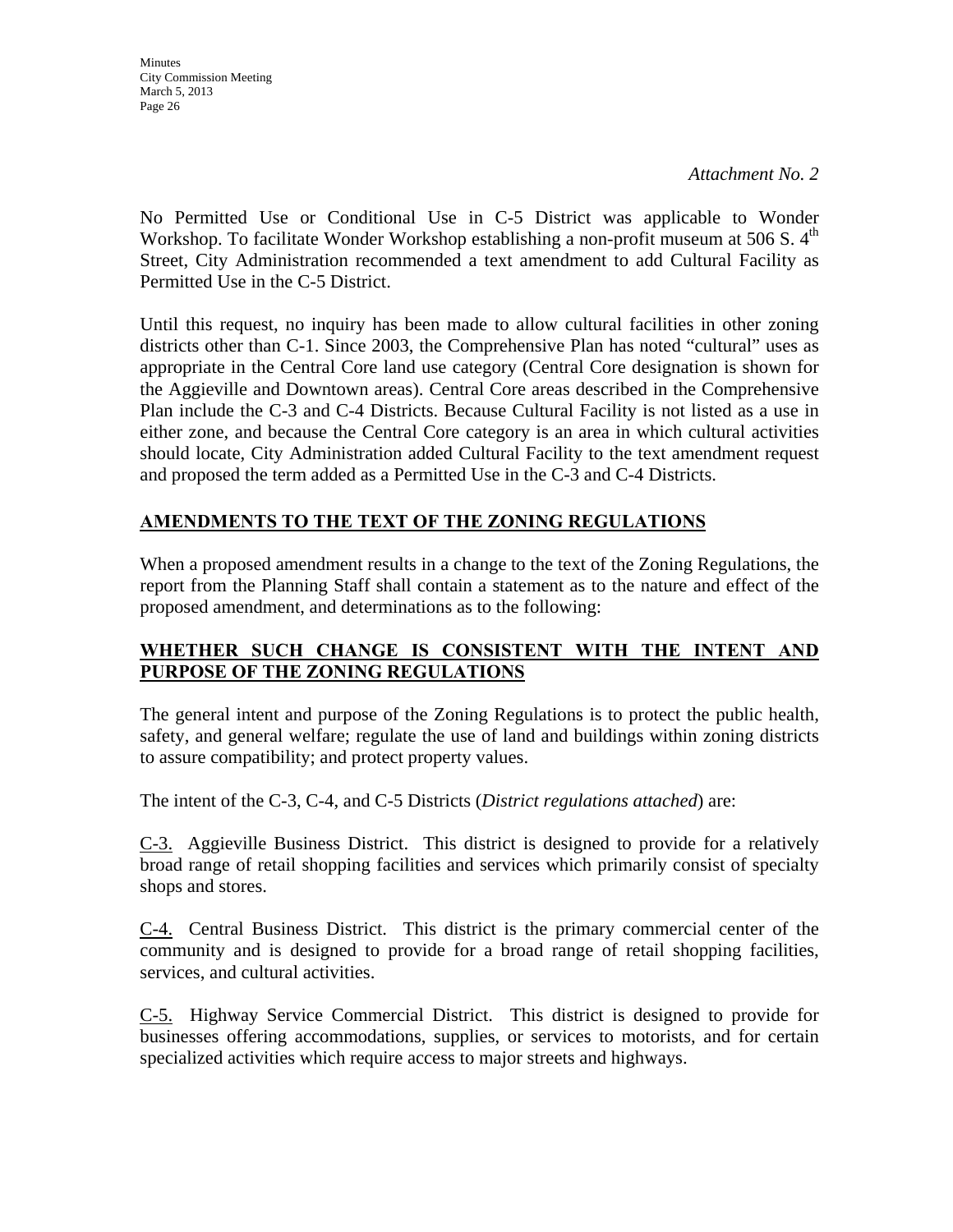#### *Attachment No. 2*

The proposed text amendment is consistent with the general intent and purposes of the Zoning Regulations and adds a land use to allow a broader opportunity for locations within zoning districts. The addition of Cultural Facility in the C-3, C-4, and C-5 Districts expand opportunities to benefit the public welfare, while requiring the land use to meet the district requirements for lot size, off-street parking and other regulations applicable to all permitted uses. There does not appear to be any essential characteristic about a Cultural Facility, which would adversely affect property values in any of the three commercial zoning districts.

The C-3 and C-4 Districts are described in the Comprehensive Plan as the Central Core commercial, civic and cultural areas in the City. The proposed amendment to add Cultural Facility is consistent with the intent of C-3 and C-4 Districts. The C-5 District offers specialized activities, some of which include entertainment value. Locating "museums, art galleries, or performing arts" centers along major streets is consistent with the general character of the C-5 District, intended to serve the motoring public.

### **AREAS WHICH ARE MOST LIKELY TO BE DIRECTLY AFFECTED BY SUCH CHANGE AND IN WHAT WAY THEY WILL BE AFFECTED**

C-3 and C-4 districts located in the Aggieville and Downtown areas, respectively. The C-3 and C-4 Districts are unique zones found only in the two commercial areas in which they are located. The C-5 District, however, is located along major streets including Ft. Riley Boulevard from S.  $17<sup>th</sup>$  Street to the intersection of Seth Child Road and Ft. Riley Boulevard, and including the area in and around the Seth Child Road intersection. C-5 District extends to the north along Seth Child Road to the Anderson Avenue and Seth Child Road intersection area, and in the areas east of the southern part of Tuttle Creek Boulevard, and south of McCall Road.

A permitted use in C-5 is also a permitted use in the LM-SC, Light Manufacturing-Service Commercial District, which for development purposes, extends along the north and south sides of Ft. Riley Boulevard from  $17<sup>th</sup>$  street to the Depot.

No adverse affect on any of the zones is expected. Each zone will have expanded opportunities for cultural activities.

#### **WHETHER THE PROPOSED AMENDMENT IS MADE NECESSARY BECAUSE OF CHANGED OR CHANGING CONDITIONS IN THE AREAS AND ZONING DISTRICTS AFFECTED, OR IN THE CITY PLANNING AREA, GENERALLY, AND IF SO, THE NATURE OF SUCH CHANGED OR CHANGING CONDITIONS**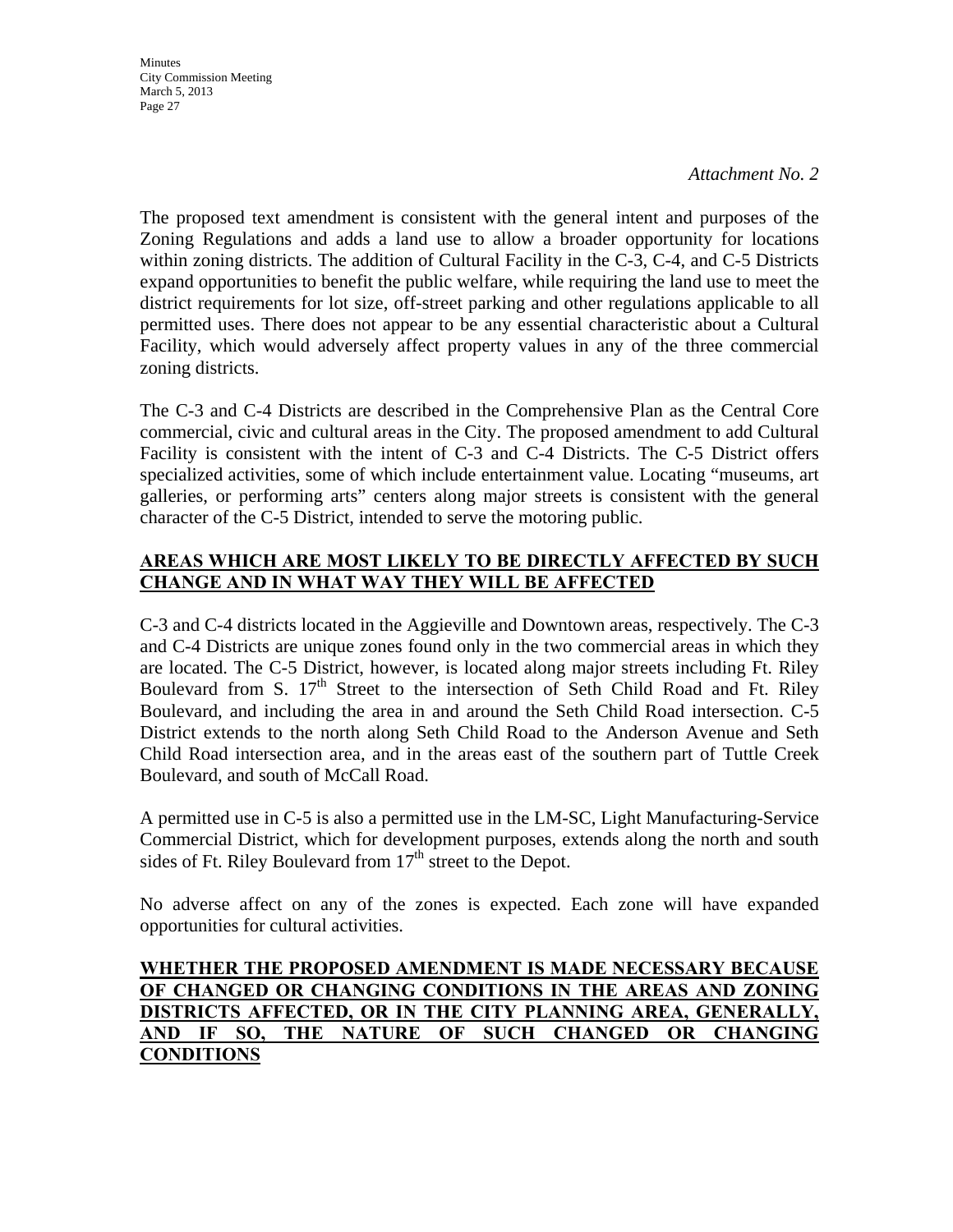*Attachment No. 2* 

The proposed location of Wonder Workshop, a Cultural Facility, as defined in the Manhattan Zoning Regulations cannot be accommodated in the C-5 District because Cultural Facility is not a use allowed in C-5 District. The C-3 and C-4 Districts are intended to allow cultural uses but the land use is not listed in either district and should be a permitted use in both districts.

### **WHETHER SUCH CHANGE IS CONSISTENT WITH THE INTENT AND PURPOSE OF THE POLICY AND GOALS AS OUTLINED IN THE ADOPTED COMPREHENSIVE PLAN OF THE CITY**

The Comprehensive Plan identifies areas zoned C-5 District as Community Commercial (CC), which is generally located at the intersection of one or more major arterial streets. C-5 District may also be located along major street corridors. Land uses in CC are primarily large national chains, grocery, apparel, lumber, appliances and other retail uses. Smaller complimentary uses include restaurants, computer stores, professional offices and health services. The C-5 District allows specific entertainment venues such as amusement parks, theaters, and bowling alleys. Cultural Facility does not appear to be inconsistent with the general nature of "entertainment" options available in C-5 District. With the CC designation located along major streets, the addition of Cultural Facility to C-5 District is in general conformance with the Comprehensive Plan. The proposed Wonder Workshop location is adjacent to the intersection of Ft. Riley Boulevard and S.  $4<sup>th</sup>$  Street, a major arterial street and collector street, respectively.

C-3 and C-3 Districts are categorized as Central Core and intended for cultural, civic, retail, professional office and financial land uses. The addition of Cultural Facility as a permitted use to both C-3 and C-4 districts conforms to the Comprehensive Plan.

### **ALTERNATIVES**

It appears the MUAPB has the following alternatives concerning the issue at hand. The Board may:

- 1. Recommend approval of the proposed amendment to the City Commission.
- 2. Recommend denial of the proposed amendment to the City Commission.
- 3. Modify the proposed amendment and forward the modifications, along with an explanation, to the City Commission.
- 4. Table the public hearing to a specific date, and provide further direction to City Administration.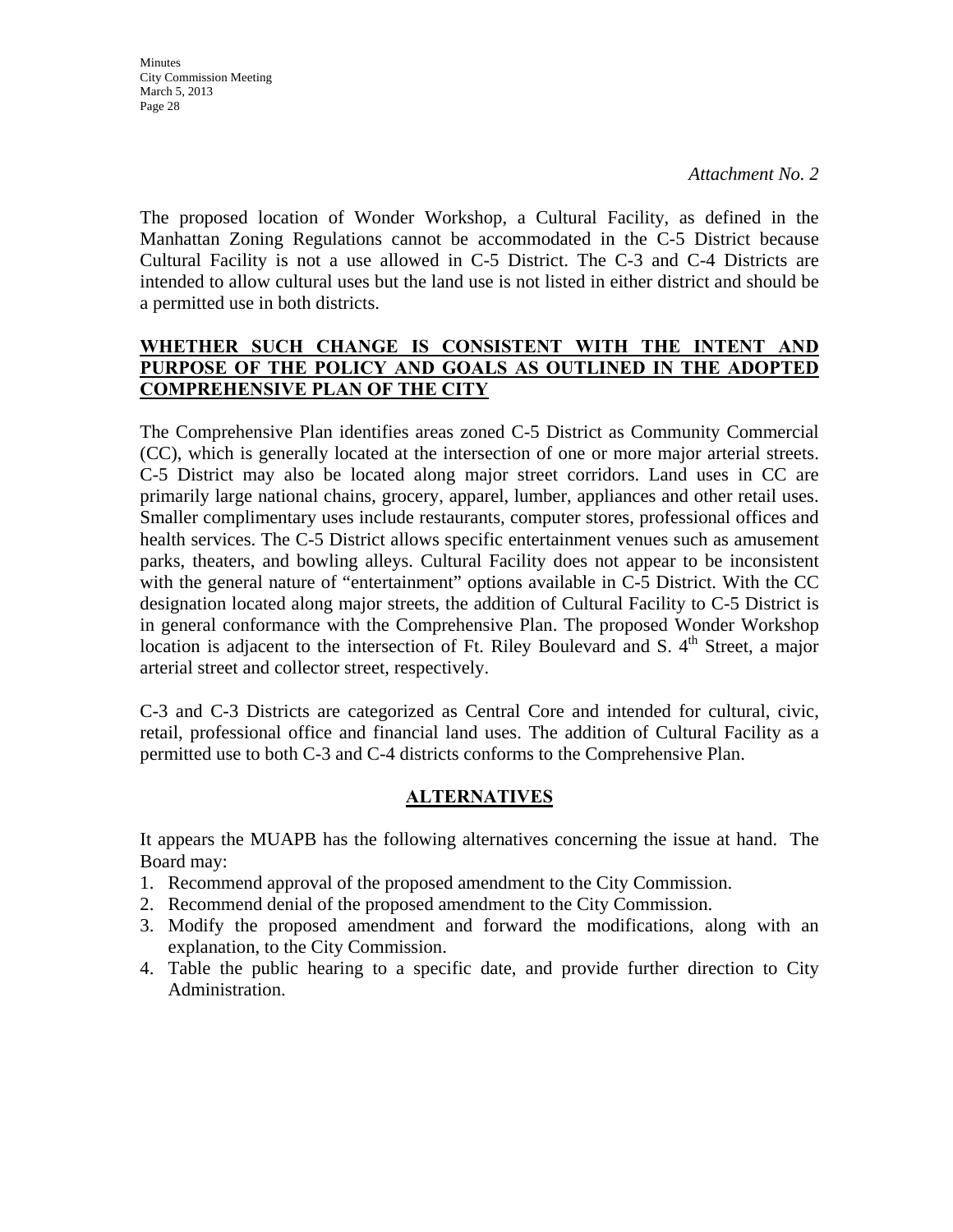*Attachment No. 2* 

#### **RECOMMENDATION**

City Administration recommends approval of the amendment to the Manhattan Zoning Regulations to amend Article IV, District Regulations, to add Cultural Facility as a permitted use to the C-3, Aggieville Business District; C-4, Central Business District; and, C-5, Highway Service Commercial District.

#### **POSSIBLE MOTION**

The Manhattan Urban Area Planning Board recommends approval of the amendment to the Manhattan Zoning Regulations to amend Article IV, District Regulations, to add Cultural Facility as a permitted use to the C-3, Aggieville Business District; C-4, Central Business District; and, C-5, Highway Service Commercial District, based on the findings in the Staff Memorandum.

13008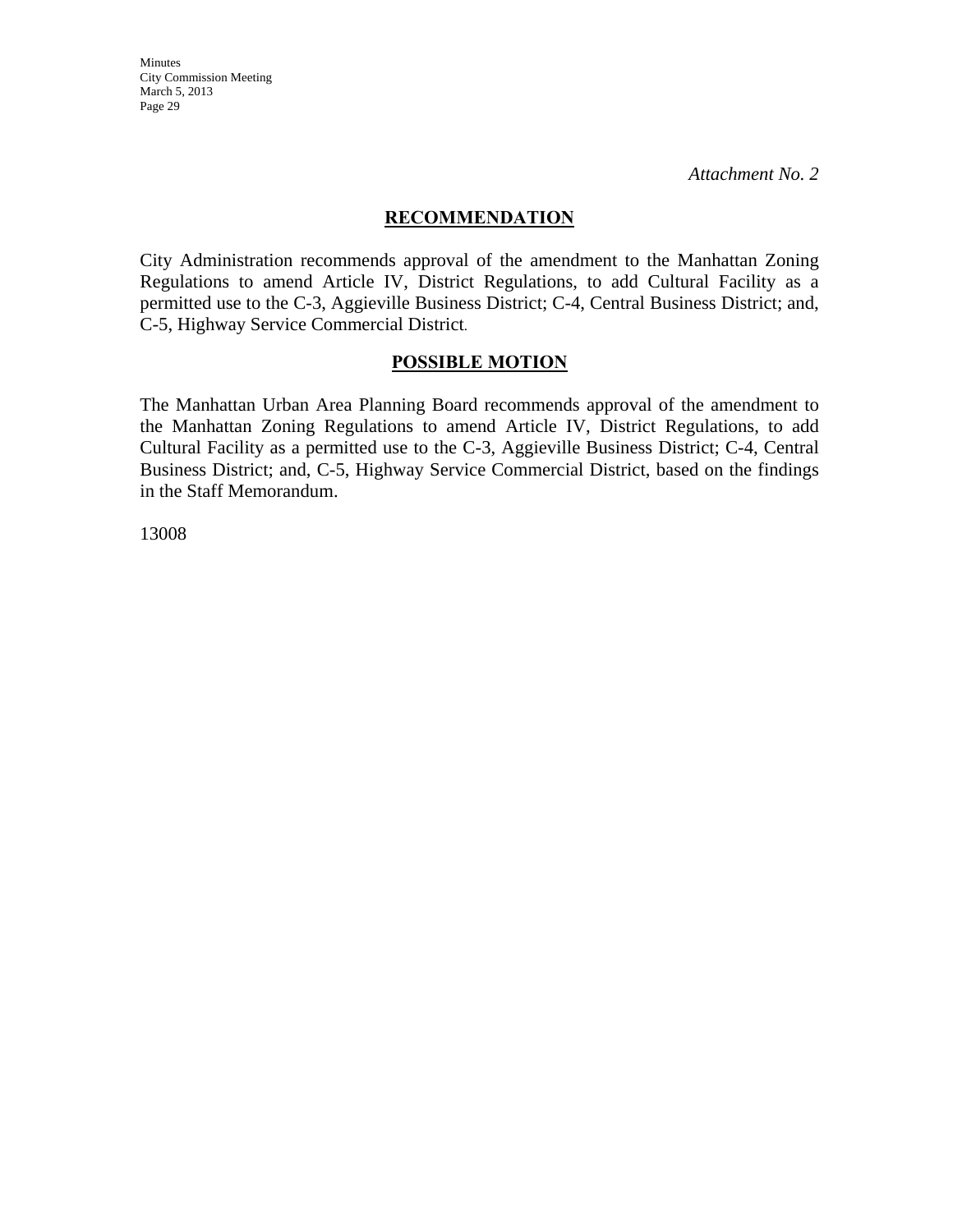### **STAFF REPORT**

### **AMENDMENT OF AN ORDINANCE AND AN APPROVED FINAL DEVELOPMENT PLAN**

**REQUEST:** Amend Ordinance No. 6951 and the approved Final Development Plan of Lot 4, Downtown Entertainment District Commercial PUD.

The applicant and owner has requested an amendment of the approved Final Development Plan of Lot 4, Downtown Entertainment District Commercial PUD, in order to convert the first floor of the approved mixed use commercial and residential building to a residential building only. The ground floor commercial space of the four story building is proposed to be converted to apartments. The approved building has a total of 24 dwelling units (apartments) on floors two through four, consisting of five, one-bedroom apartments and three, two-bedroom apartments, per floor. The proposed building will have a total of 32 apartments with the first floor designed for five, one bedroom apartments, and three, twobedroom apartments, or a total within the building of 20, one-bedroom apartments, and twelve, two-bedroom apartments.

**REASONS FOR THE PROPOSED AMENDMENT:** The proposed changes are considered substantial modifications of the PUD requirements (Article IX, Section 9-108 (C) (1) (2) (1)(2) and (3)):

- *"(C) Substantial modifications shall include:* 
	- *(1) Changes or additions to land use from those approved with the PUD;* The change of use of the first floor converts the 8,887 square feet of first floor commercial space to eight residential dwelling units consisting of five, one-bedroom units and three, two-bedroom dwelling units;
	- *(2) An increase in the net residential density of more than 5%*; Net increase within the approved building is approximately7%.
	- *(3) An increase in floor area of a residential building of more than 10%."* The increase in floor area of a residential floor building is more than 10%. Net floor area increase of residential floor area within the approved building is approximately 28%. When compared to the entire PUD, net residential floor space increase is approximately 17 %.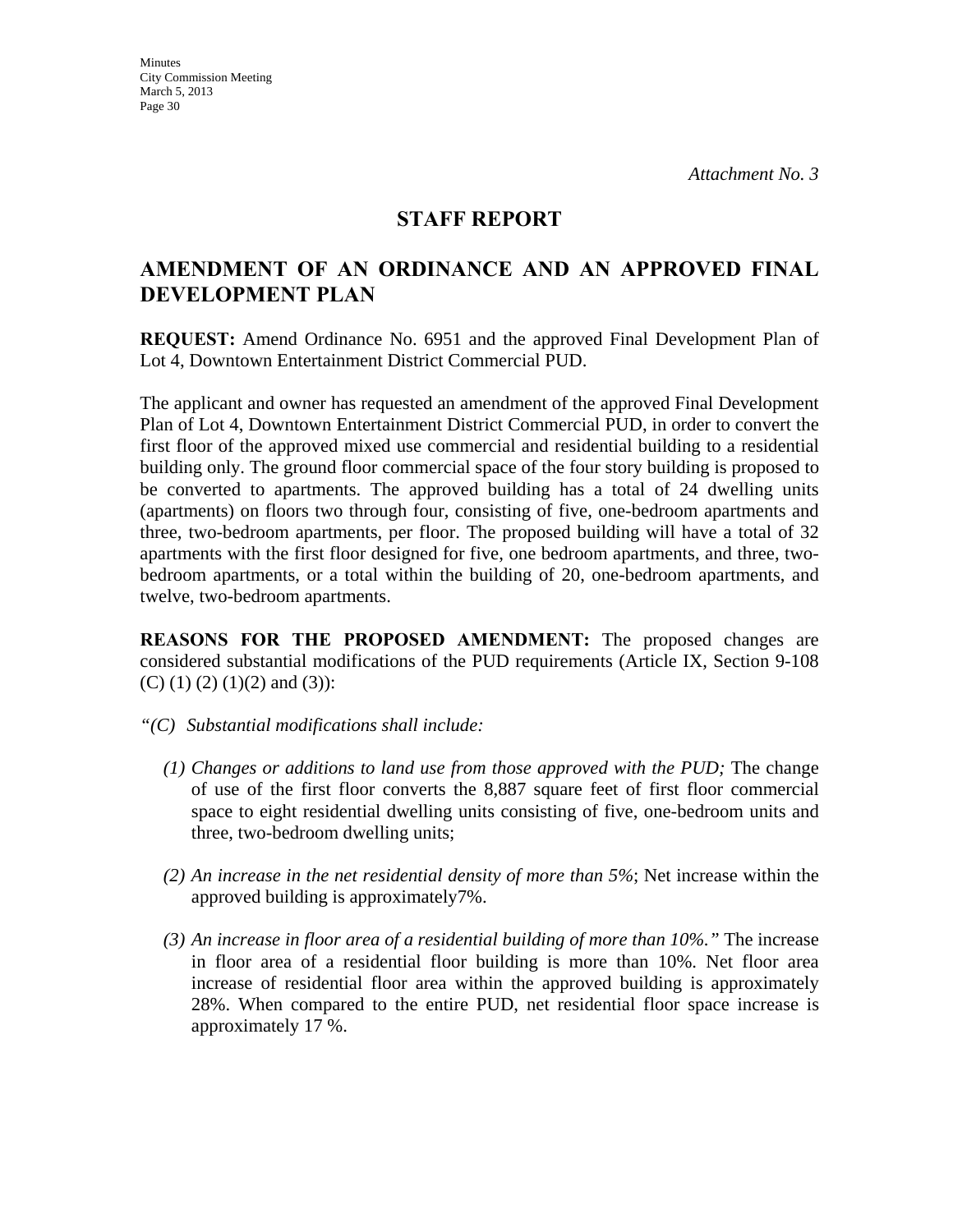**SPECIAL NOTE:** Currently, there is an approved Final Development Plan for Lot 4, Downtown Entertainment District Commercial PUD; however, the legal description of Lot 4 was revised after approval of the Final Development Plan of Lot 4. A Lot Split Plat of Lot 4 was submitted and approved to facilitate refinancing of the Hilton Garden Inn hotel. Lot 4 was split into what is now known as Lot 1and Lot 2, Hilton Garden Inn Downtown Entertainment District Commercial Planned Unit Development.

#### *The proposed Final Development Plan will be known as Lot 1 and Lot 2, Hilton Garden Inn, Downtown Entertainment District Commercial PUD.*

Currently, the improvements on Lot 1 and Lot 2 consist of:

- Lot 1: Existing Hilton Garden Inn, 111 off-street parking spaces, and other improvements such as signs, landscaping, light poles and other improvements such as internal sidewalks.
- Lot 2: Approved undeveloped mixed use building site, 31 off-street parking spaces, parking lot improvements, utility structure, and landscaping.

**APPLICANT/OWNER:** The applicant/owner is HCW-Manhattan, LLC - Richard E. Huffman, Managing Member.

**ADDRESS:** The applicant/owner's address is153 S. Payne Stewart Drive, Branson, MO, 66516.

**LEGAL DESCRIPTION**: Lot 1and Lot 2, Hilton Garden Inn Downtown Entertainment District Commercial Planned Unit Development, an addition to the City of Manhattan, Riley County, Kansas,

**LOCATION:** Together, Lot 1 and Lot 2 are on the southeast corner of S. 4<sup>th</sup> Street and Colorado Street. Lot 1 is furthest from the intersection with Lot 2 at the intersection of the two streets. Lot 2 is an open green space located at the southeast corner of S.  $4<sup>th</sup>$  Street and Colorado Street.

**AREA:** Lot 1 is 105,743 square feet in area or 2.43 acres. Lot 2 is 38,772 square feet in area or 0.89 acres.

**DATE OF NEIGHBORHOOD MEETING:** January 8, 2013.

**DATE OF PUBLIC NOTICE PUBLICATION:** Monday, January 14, 2013.

**DATE OF PUBLIC HEARING: PLANNING BOARD:** Monday, February 4, 2013.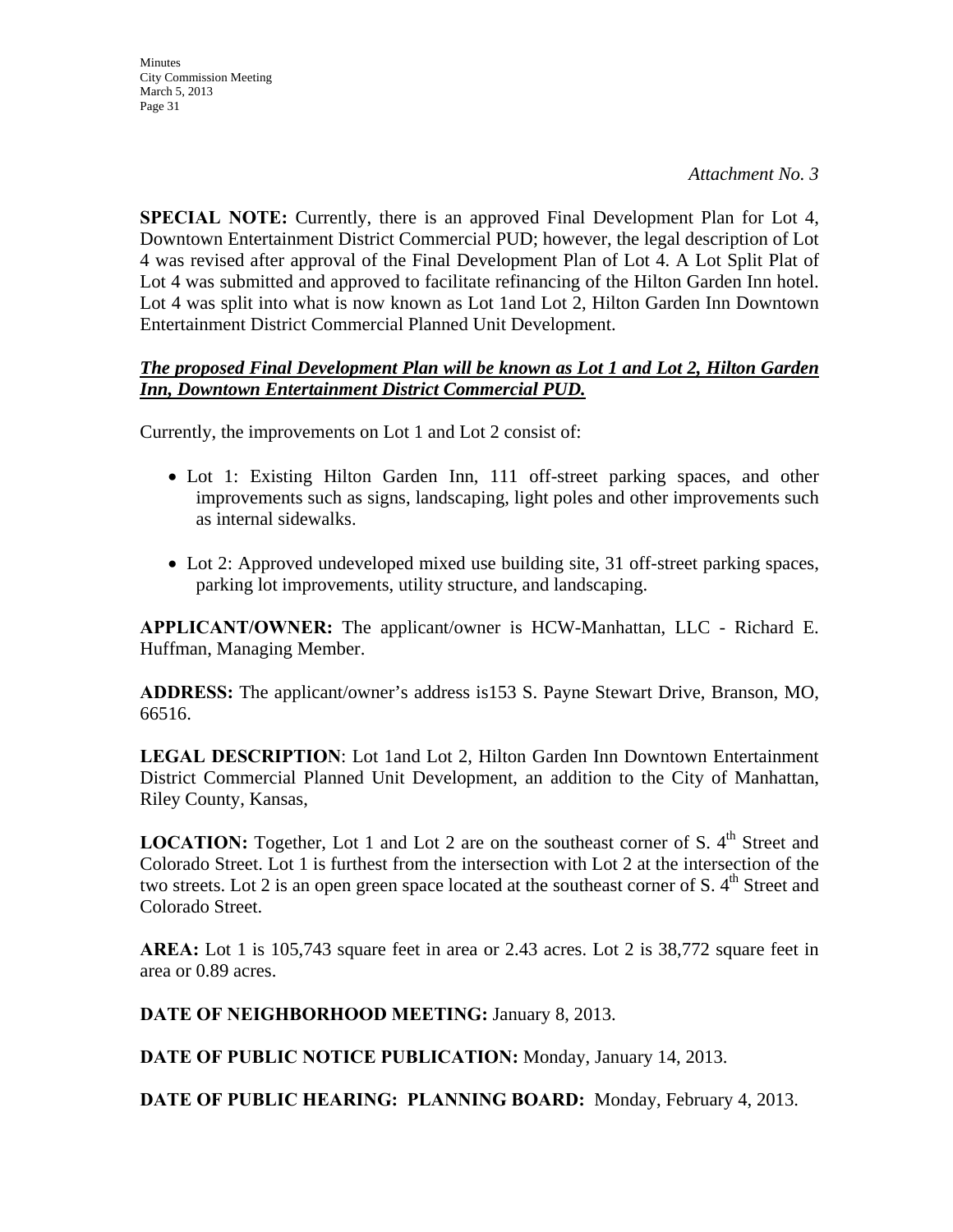**CITY COMMISSION:** Tuesday, February 19, 2013.

# **APPROVED FINAL DEVELOPMENT PLAN FOR LOT 4 AND EXISTING DOWNTOWN ENTERTAINMENT DISTRICT PUD**

#### **PUD Ordinances Affecting the Final Development Plan of approved Lot 4**

Approved Lot 4 is in the Downtown Entertainment District Commercial Planned Unit Development and subject to Ordinance No. 6804, dated December 15, 2009, and Ordinance No. 6951 approved June 19, 2012.

Ordinance No. 6804's conditions of approval:

- 1. Permitted uses shall include all of the Permitted Uses of the C-4, Central Business District, City Park, Museum, Conference Center, and Parking Garage.
- 2. Landscaping and irrigation shall be provided pursuant to a Landscaping Performance Agreement between the City and the owner, which shall be entered into prior to issuance of a building permit. Except that, if the City is also the owner of the property, landscaping, and irrigation shall be provided in compliance with the process established by the governing body to develop the property.
- 3. All landscaping and irrigation shall be maintained in good condition.
- 4. Signage shall be provided as proposed in the application documents, and shall allow for exempt signage described in Article VI, Section 6- 104 (A)(1),(2),(4),(5),(7) and (8); and Section 6-104 (B)(2), of the Manhattan Zoning Regulations.
- 5. Signage for Lot 5 and Lot 6 shall conform to the requirements of the C-4, Central Business District, of the Manhattan Zoning Regulations.
- 6. The hotel's canopy, which extends over South  $3<sup>rd</sup>$  Street right-of-way, shall be permitted subject to the Uniform Building Code, as adopted by the City of Manhattan.
- 7. A dense hedge row shall be planted at a minimum height of 30-inches at the time of planting along the hotel's South 4<sup>th</sup> Street and Colorado Street parking lot frontages.
- 8. Provide landscape trees and vegetated screen along Fort Riley Boulevard on the south side of the parking garage.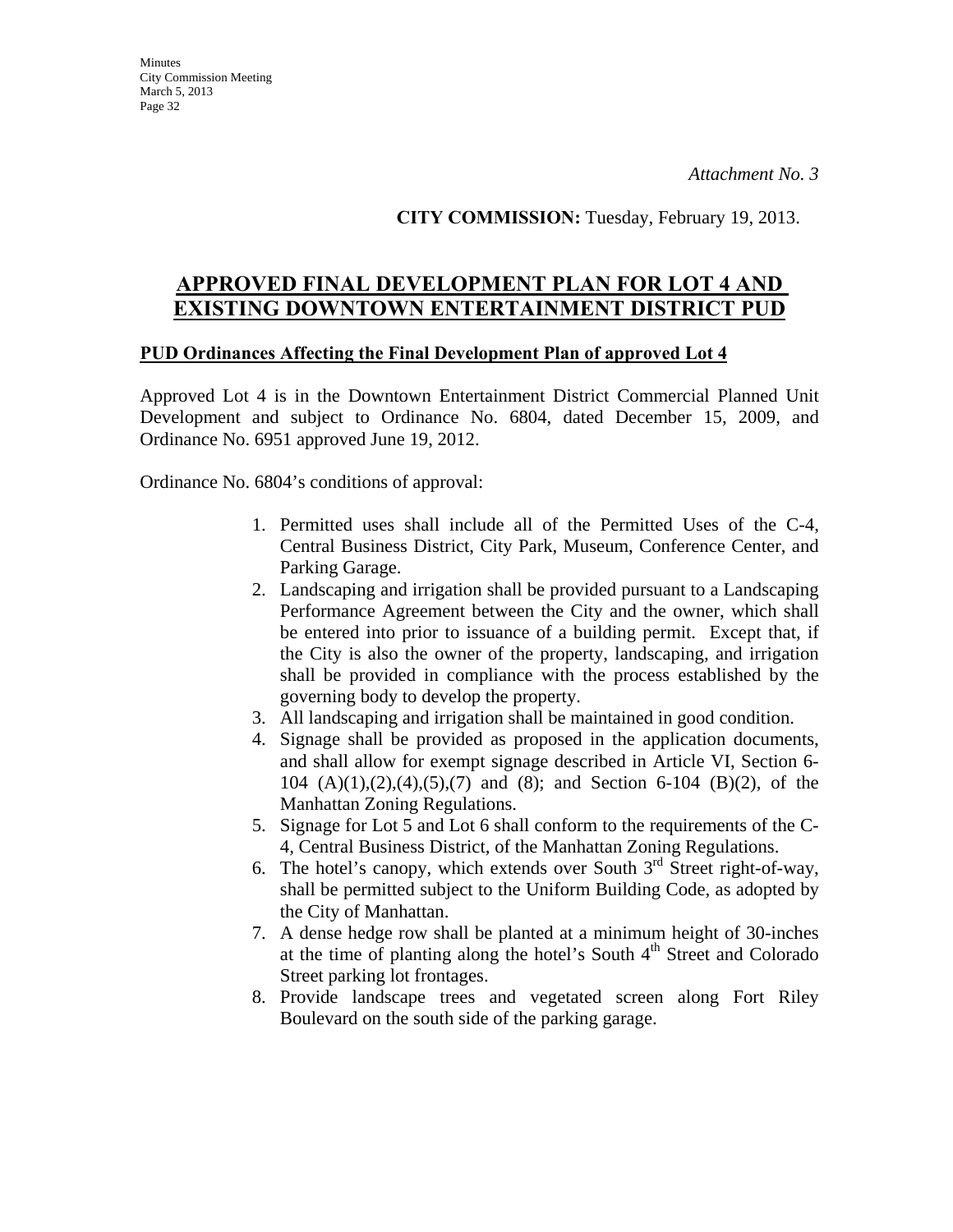Ordinance No. 6951's conditions of approval:

1. Signs shall be provided as proposed in the application documents, and shall allow for exempt signage described in Article VI, Section 6-104  $(A)(1),(2),(4),(5)$ ,and  $(7)$ ; and, Section 6-104  $(B)(2)$  and  $B(5)$ , of the Manhattan Zoning Regulations.

The amendment site is within the South Project Area of the Downtown Redevelopment Plan. The Downtown Redevelopment-Entertainment District Design Guidelines (*attached*) apply to the proposed development.

### **Original Approved Uses and Buildings on Lot 4**

The existing use and structure on Lot 4 is a four-story Hilton Gardens Inn approximately 46 feet in height fronting on S. 3rd Street between Colorado Street and the Conference Center. Exterior materials are a combination of brick, limestone veneer and EFIS; and an n approved mixed use residential/commercial building. The hotel's main entrance is off S.  $3<sup>rd</sup>$  Street with a second entrance off the west side of the hotel adjacent to the hotel's parking lot. Current room count is 133 rooms with a future expansion on the north end of the hotel for 48 +/- rooms. The hotel floor space includes a dining room, fitness area, meeting rooms, and administrative and mechanical rooms. The parking lot located to the west of the hotel has curb cuts off Colorado Street and S.  $4<sup>th</sup>$  Street and 142 constructed off-street parking spaces, which it shares with the approved four story mixed use building. Pedestrian walkways and sidewalks connect to the hotel entrances from all streets.

### **Amended Final Development Plan Lot 4**

The approved amended Final Development Plan for Lot 4 consists of the existing 133 room Hilton Garden hotel, and a mixed use, four-story, ground floor commercial, with floors two through four for 24 apartment, and 142 off-street parking spaces serving the combined hotel and mixed use building.

#### **Permitted Uses and Existing and Future Development/Construction in the Downtown Entertainment District PUD**

The Permitted Uses of the PUD include all of the Permitted Uses of the C-4, Central Business District (C-4 District allows a broad range of retail, services and residential uses), a City Park, Conference Center, Parking Garage, and Museum. A drive-in restaurant, restricted to a coffee and bakery restaurant use, is permitted in the east end of the mixed-use building on Lot 3, Downtown Entertainment District PUD, Unit Three.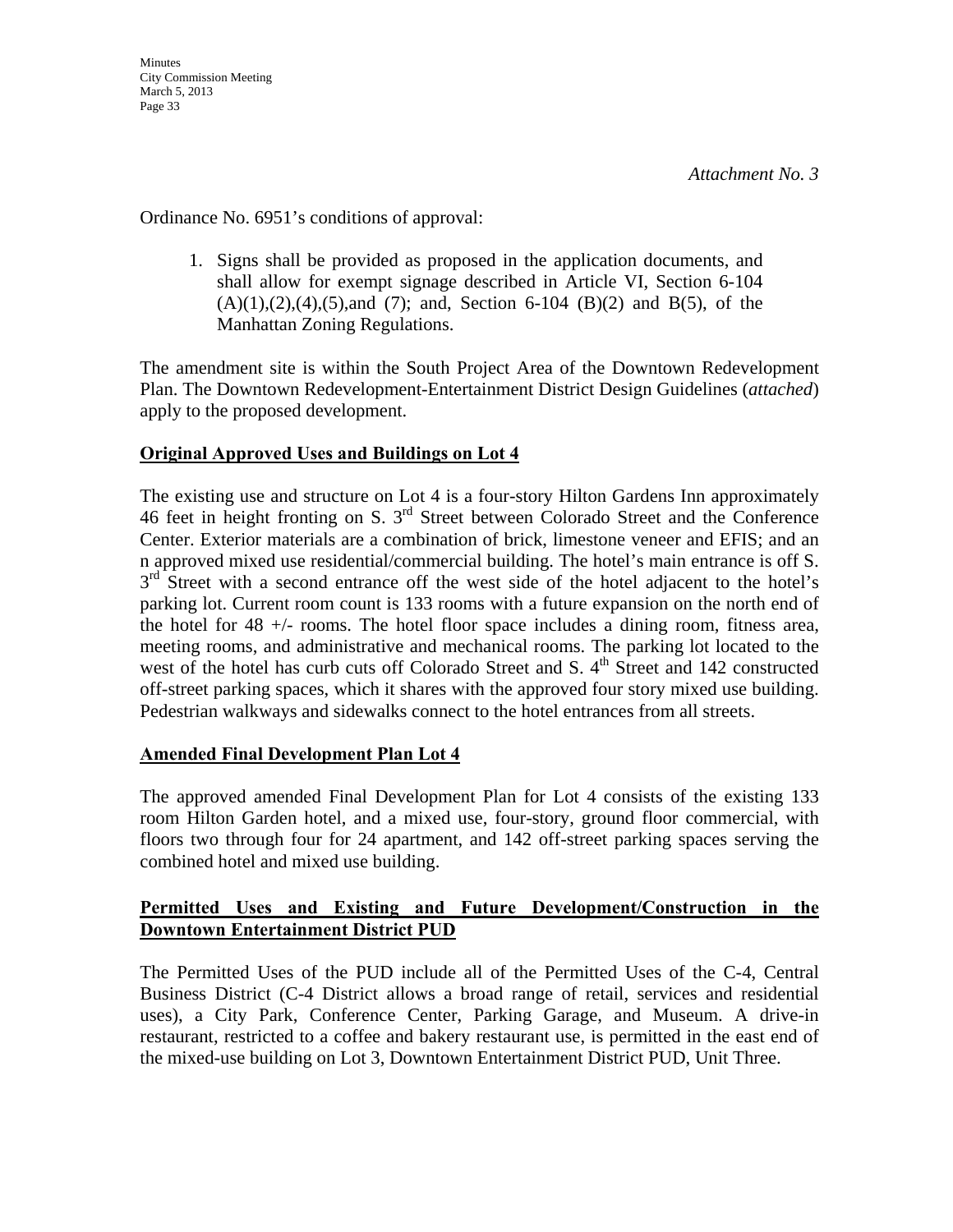*Attachment No. 3* 

Existing development in the PUD includes the Hilton Garden hotel, conference center, parking garage, Discover Center, Blue Earth Park, and an office building at S. 4<sup>th</sup> Street and Pierre Street. Two mixed use commercial/residential buildings are proposed, one yet to be approved by Final Development Plan at Colorado Street and S. 4th Street, and the second at Blue Earth Place and S. 3<sup>rd</sup> Street (building permit was issued January 25, 2013.) Of the two hotels approved with the amendment of Lot 9, the Comfort Suite hotel is under construction. The Holiday Inn is future construction subject to a Final Development Plan approval. Additional improvements in the entire PUD include public and private off-street, landscaping, signage and other improvements.

### **PROPOSED AMENDMENT**

#### **Proposed Use and Building:**

Lot 1. No changes to the hotel. One hundred ten off-street parking spaces are on Lot 1 and will serve the hotel only.

Lot 2. As described above under **REQUEST** and **REASONS FOR THE PROPOSED AMENDMENT**, changes in land use on the first floor from commercial to residential for eight additional dwelling units; an increase in net density of dwelling units within the building; and, an increase in residential floor area. The proposed four-story residential building is generally along the S.  $4<sup>th</sup>$  Street and Colorado Street frontages and is set back 25 feet from the S.  $4<sup>th</sup>$  Street property line due to a 25 foot utility easement and set back 35 feet from the Colorado Street property line due to a 35 foot utility easement.

The building is approximately 46 feet in height to the roof cornice with an additional three and one-half feet of height for loft height for  $4<sup>th</sup>$  floor units. Exterior materials are brick, a mixture of metal and composite metal panels on the second through fourth floors, stucco and cast stone bands. Each dwelling unit has a balcony with extensive window space and a patio area for first floor apartments.

Large landscaped yards are on the north, west, and east sides of the building, with a shallower landscape yard on the south side of the building. Landscaping is also proposed behind the edge of the sidewalks. The landscape/green space on the east side of the building is an area to walk pets.

A bike rack is located opposite the southwestern entrance to the residential stairwell.

**PROPOSED SIGNS:** Two internally illuminated approximate 36 square foot wall signs are proposed on the north and south facades of the building to identify the name of the building, "4th Street Lofts."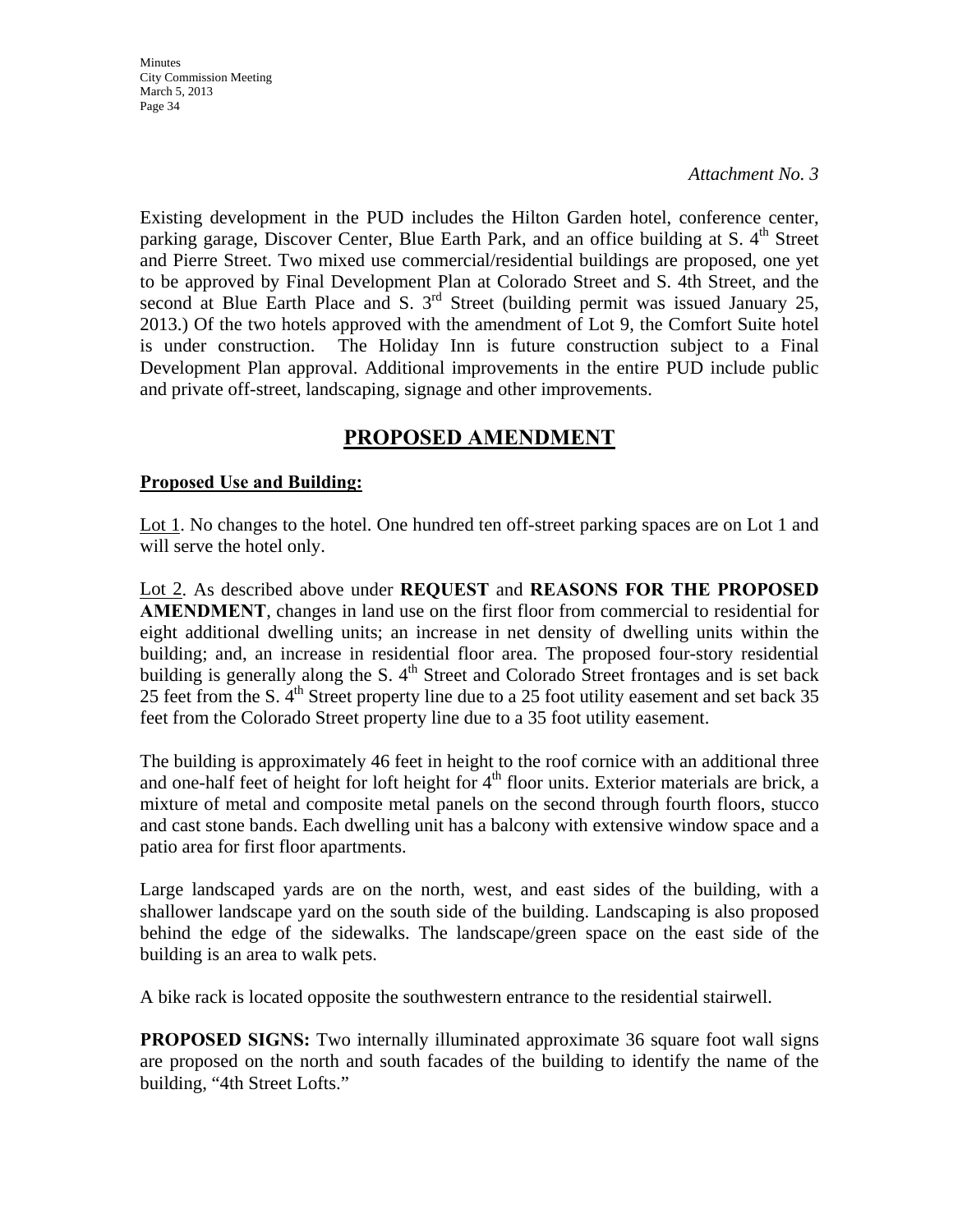**PROPOSED LIGHTING:** Exterior lights are wall luminaries on the first floor with the balance of lighting from existing parking lot lights.

#### **Design Guidelines for Downtown Redevelopment**

The proposed Final Development Plan is within the South Project Area of the Downtown Redevelopment Plan. The Downtown Redevelopment-Entertainment District Design Guidelines (*attached*) apply to the proposed development.

The Design Guidelines for Downtown Redevelopment set out policy, intent, and conditions; site guidelines; building guidelines; supplemental guidelines for large format retail design and small scale residential guidelines; and, checklists for site and building guidelines. The Guidelines are not regulations. The Guidelines are for developers, architects, owners and decision makers for reviewing and evaluating proposals and design quality. Exceptions to the Guidelines may be considered if the overall intent of the Guidelines has been met.

A letter (attached) from Patrick Schaub, AIA, LEED AP BD&C, Bowman Bowman Novick Inc., dated January 28, 2013, is a review of the amendment based on the Design Guideline with comments.

The Guidelines are generally intended to provide a mix of uses and a pedestrian and bicycle friendly commercial area with connection to the downtown core and residential neighborhoods; increase the economic and cultural vitality of the downtown; incorporate sustainable design; and, other development intents.

Overall, the intent of the Guidelines is met. In response to the five comments, the building placement is limited by a 25 foot utility easement on S.  $4<sup>th</sup>$  Street and a 35 foot utility easement on Colorado Street. Building orientation and facades are limited in meeting Design Guidelines due to the utility easement. The applicant modified the landscape plan to create a "street wall" of landscaping along the two streets, primarily shrubs, which will grow and create a short wall. The proposed approximate 36 square foot wall signs, approximately 72 square feet in total, are less than the square footage requirements of the C-4 District, which may allow as little as a total of 110 square feet of signage, and conform to the requirements of the C-4 District.

# **MATTERS TO BE CONSIDERED WHEN AMENDING A PLANNED UNIT DEVELOPMENT**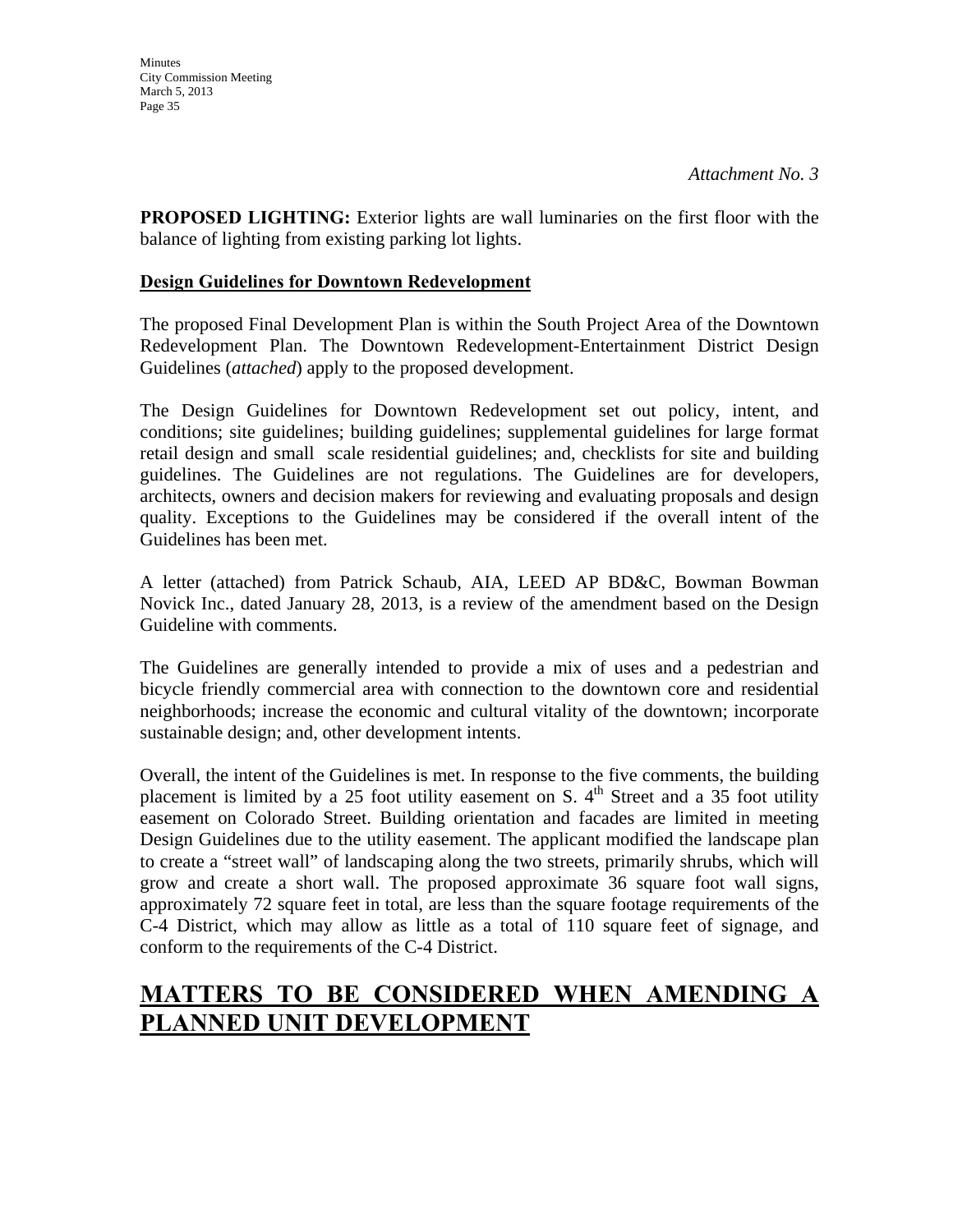*Attachment No. 3* 

**1. WHETHER THE PROPOSED AMENDMENT IS CONSISTENT WITH THE INTENT AND PURPOSE OF THE APPROVED PUD, AND WILL PROMOTE THE EFFICIENT DEVELOPMENT AND PRESERVATION OF THE ENTIRE PUD:** The proposed amendment is consistent with the intent and purpose of the approved PUD, which envisions an extension of the C-4 District with a broad range of mixed use retail and residential buildings, free standing retail and residential buildings, professional offices, museum, conference center, parking garage, and hotels. The proposed amendment will promote the efficient development and preservation of the entire PUD by allowing a more efficient and economically beneficial use of off-street parking spaces for the existing hotel and proposed residential apartment building than the approved Final Development Plan of Lot 4, which, as approved, allows for the sharing of 142 off-street parking spaces between the hotel, 24 apartment units, and commercial floor space. The amendment also adds a quality building and landscaping consistent with the Design Guidelines for the Downtown Entertainment District.

**2. WHETHER THE PROPOSED AMENDMENT IS MADE NECESSARY BECAUSE OF CHANGED OR CHANGING CONDITIONS IN OR AROUND THE PUD, AND THE NATURE OF SUCH CONDITIONS:** The applicant indicates that, "The proposed change is due to the economy. The owners have tried since the original approval to lease the retail space on the main floor without success. Therefore the change from retail to residential on the main floor which will bring additional patrons to the Downtown District on a daily basis."

**3. WHETHER THE PROPOSED AMENDMENT WILL RESULT IN A RELATIVE GAIN TO THE PUBLIC HEALTH, SAFETY, CONVENIENCE OR GENERAL WELFARE, AND IS NOT GRANTED SOLELY TO CONFER A SPECIAL BENEFIT UPON ANY PERSON:** The proposed amendment should result in a relative gain to the public health, safety, convenience or general welfare by providing additional residential apartment units in the downtown area. No special benefit is conferred by the proposed amendment as the public at large will benefit from the additional residential apartments in the downtown area.

# **ADDITIONAL MATTERS TO BE CONSIDERED WHEN AMENDING A PLANNED UNIT DEVELOPMENT**

**1. LANDSCAPING:** Landscaping consists primarily of foundation and border shrubs and perennials, ornamental trees, and fescue sod spaces. Underground irrigation will be provided for watering landscape space. "Street wall" landscaping is proposed along S. 4<sup>th</sup> Street and Colorado Street consisting primarily of shrubs, which will grow to create a short wall.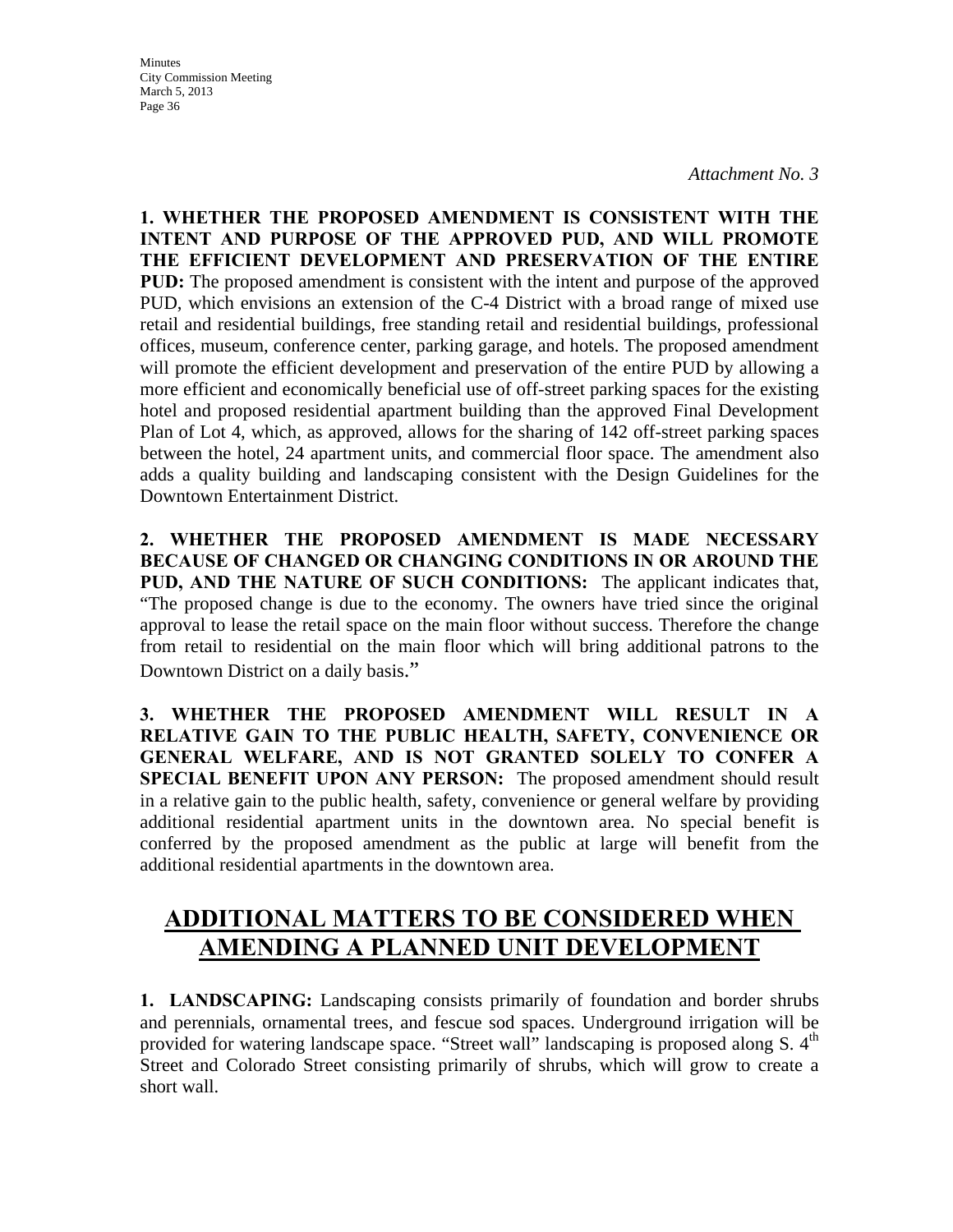**2. SCREENING:** A six foot four inch gated trash enclosure is proposed near the northeast corner of the building constructed of brick and cast stone with metal gates matching the buildings color.

**3. DRAINAGE:** The site is proposed to drain to the south to the Kansas River through existing storm inlets and storm water sewer pipe improvements. Adequate inlets and improvements will be provided to assure the drainage system is functional. A comprehensive drainage plan for the entire PUD, the Downtown Entertainment District Drainage Impact Study, was reviewed and accepted by the City Engineer with the rezoning to PUD in December, 2009.

**4. CIRCULATION:** The proposed internal circulation plan provides for safe, convenient and efficient movement of goods, motorists, and pedestrians. Conflicts between motorists, bicyclists

and pedestrians are minimized. Sidewalks within the amendment site connect to public sidewalks. The site will be accessed from the surrounding street system and a curb cut off S. 4<sup>th</sup> Street and Colorado Street and public sidewalk from the surrounding neighborhood.

#### Off-Street Parking

Currently, there are 142 off-street parking spaces constructed and intended to serve the hotel and approved mixed use building, with one parking space intended for each of the 24 apartment units, and the balance, 118, for the hotel and first floor commercial uses in the mixed use building. The proposed modification to the mixed use building, proposes one parking space per apartment (as did the previously approved amendment) or 32 off-street parking spaces, and the balance 110, exclusively for the hotel.

The approved Final Development Plan of Lot 4 recognized that there are an additional 436 parking spaces available in the parking garage within the PUD that can be used. It was found that there will be times when peak demand exceeds existing parking within the PUD. Parking is also available on adjoining public streets and in public parking lots located in the surrounding area to the northwest at S,  $5<sup>th</sup>$  Street and Pierre Street, recently constructed parking on the southwest corner of Houston Street and S.  $4<sup>th</sup>$  Street, and at the Manhattan Town Center parking lot. Some overflow during peak times may encroach to the west into what is largely a commercial neighborhood between S.  $4<sup>th</sup>$  Street and S.  $5<sup>th</sup>$ Street, and it is less likely that overflow would extend onto Colorado Street west of S.  $4<sup>th</sup>$ Street because the street is one way east from S.  $5<sup>th</sup>$  to S.  $4<sup>th</sup>$  Streets.

Using Manhattan Zoning parking ratios for the existing hotel and proposed residential building would generate the following standard parking spaces: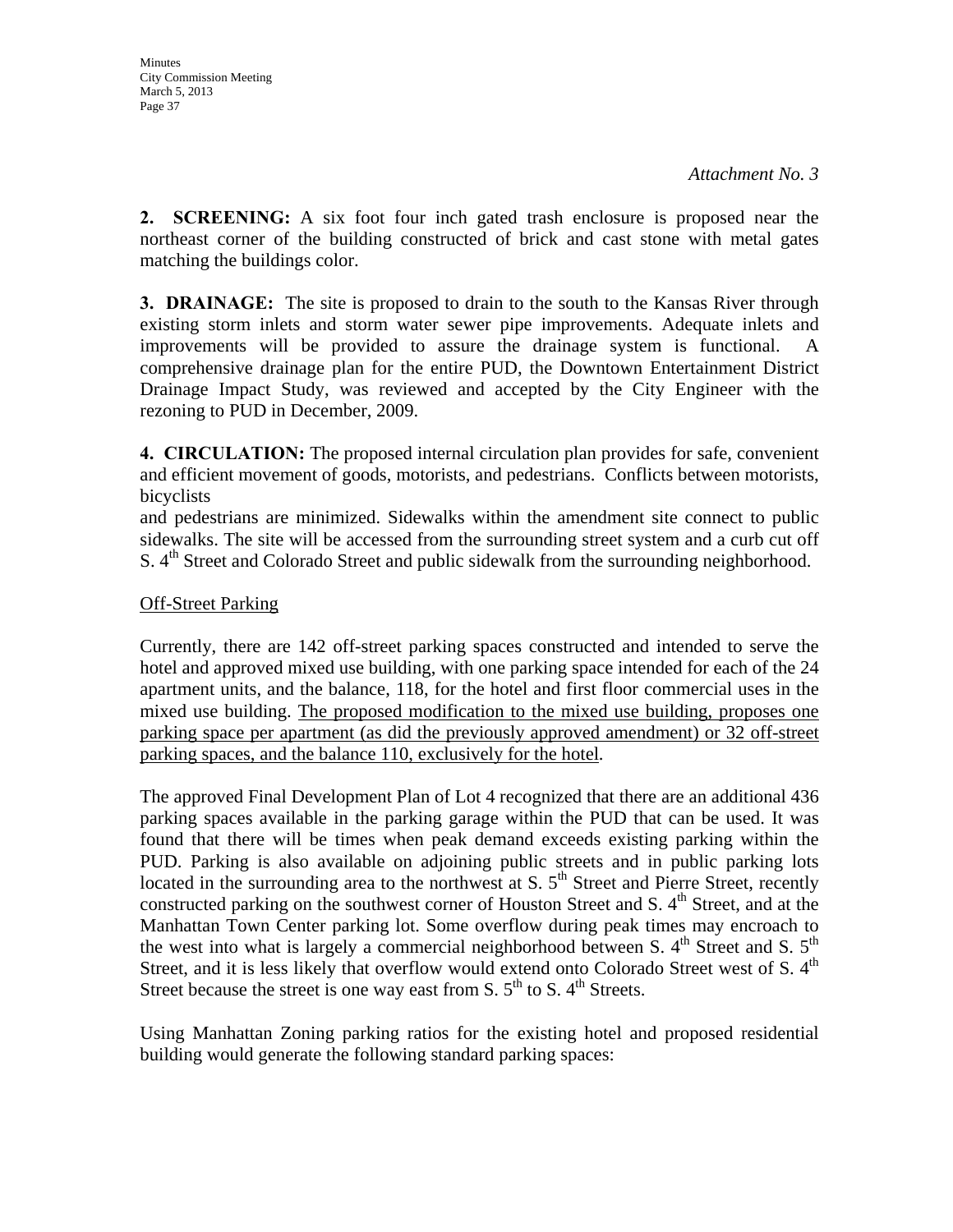- Hotel 133 rooms: 1 per room plus 2 or 135 required off-street parking spaces.
- 20, one bedroom units: 2 per unit or 40 required off-street parking spaces.
- 12, two bedroom units: 3 per unit or 36 required off-street parking spaces.

### **Staff Analysis**

The Manhattan Zoning Regulations do not require off-street parking for any use in the C-4 Central Business District. The standard ratios would require 211 off-street parking spaces for the hotel and proposed residential building. The approved amendment of Lot 4 allowed 142 off-street parking spaces for the hotel, and mixed use building. The hotel and commercial floor space shared demand for the approved 118 off-street parking spaces, which may have demanded 179-180 off-street parking spaces for the two uses. As proposed, the hotel will have exclusive use of the 110 off-street parking spaces. Off-street parking should be adequate for the hotel and the proposed 32 unit apartment building, which is consistent with the previous approval of the Final Development Plan of Lot 4, which maximized parking on the amendment site.

**5. OPEN SPACE/LANDSCAPED AND COMMON AREA:** The owner will be responsible for maintenance of landscaped and open space around the building and in the parking lot.

**6. CHARACTER OF THE NEIGHBORHOOD:** Lot 1 and Lot 2 are within a predominately commercial area commonly known as the Downtown Entertainment District in which a conference center, parking garage, a city park, museum, hotels, and mixed use commercial-residential ground level and upper floor residential uses are located. Major street corridors are nearby including Ft. Riley Boulevard to the south and S.  $3<sup>rd</sup>$  Street to the east. Further south are commercial and industrial uses. To the west of S. 4th Street is a mix or single-family, two-family, multiple-family, including two 47 dwelling unit, four and five story apartment buildings, service commercial and retail uses further to the northwest and southwest. Residential uses increase to the west of S.  $5<sup>th</sup>$ Street. To the north are Pierre Street and a mix of uses including a hotel, Manhattan Town Center and Manhattan's C-4 District.

## **MATTERS TO BE CONSIDERED WHEN REZONING**

**1. EXISTING USE:** An open green space within the approved Final Development Plan of Lot 4, subject to Ordinance No. 6951.

**2. PHYSICAL AND ENVIRONMENTAL CHARACTERISTICS:** Generally flat with existing drainage to the east and south to storm sewer inlets. The site is located in a 500 Year Flood Plain and is not subject to flood plain development regulations. Lot 2 is grass covered with landscaping shrubs on the northern and western property lines and several trees on the perimeter of the site. Lot 1 is the Hilton Garden hotel, off-street parking, landscaping and other improvements.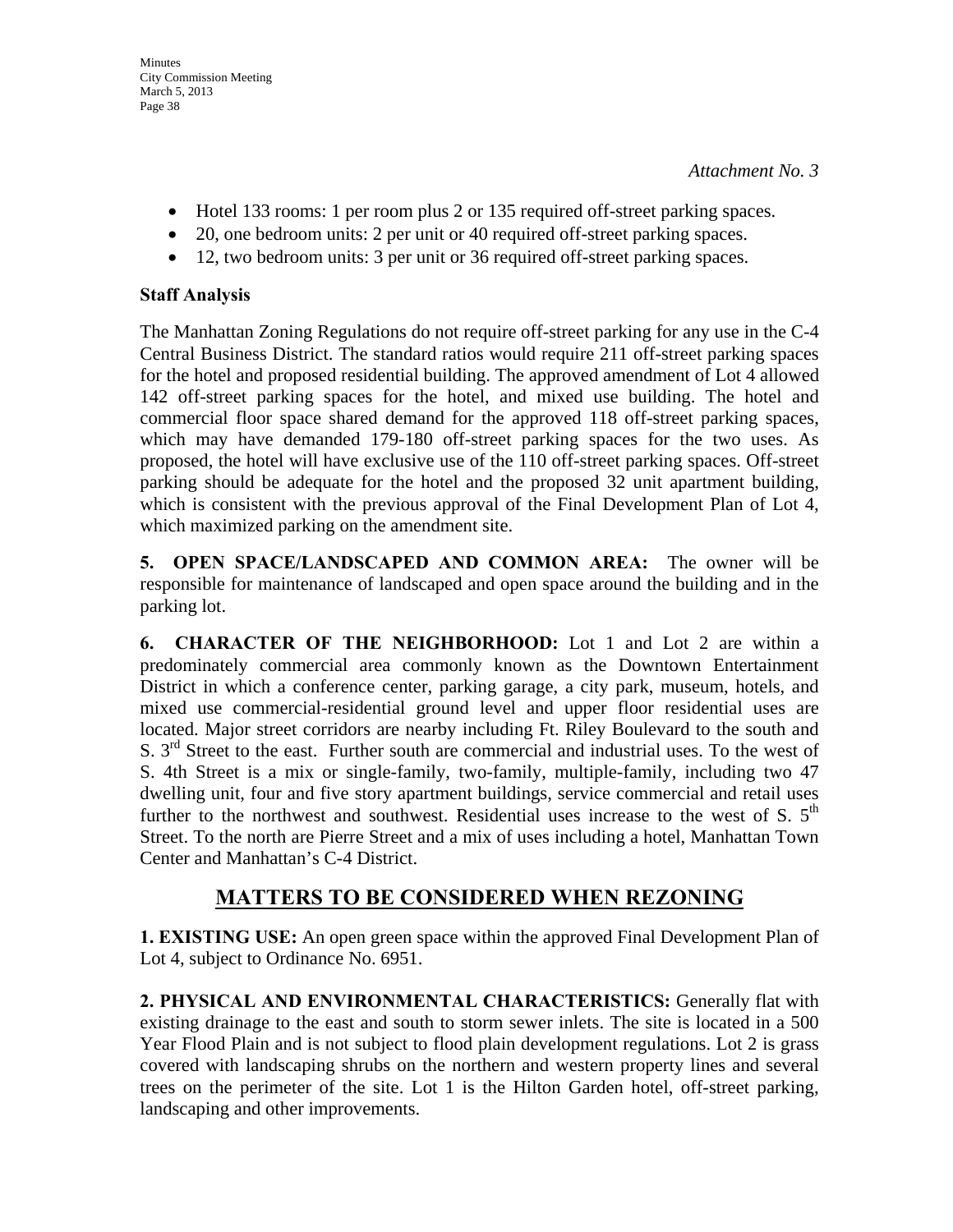#### **3. SURROUNDING LAND USE AND ZONING:**

**(a.) NORTH:** Colorado Street, hotel, Pierre Street, Manhattan Town Center and the Central Business District.; C-5, Highway Business District with RDO, Redevelopment District Overlay and C-4 District.

**(b.) SOUTH:** Conference center, parking garage, retail and Ft. Riley Boulevard; Downtown Entertainment District Commercial PUD, and LM-SC, Light manufacturing Service Commercial District.

**(c.) EAST:** Hilton Garden hotel, parking lot, S. 3rd Street, Discovery Center, Blue Earth Park, public parking lot, hotels, mixed use building; Downtown Entertainment District Commercial PUD.

**(d.) WEST:** S. 4<sup>th</sup> Street, single-family, two family and multiple-family buildings (a four story and five story apartment building with 47 dwelling units per building), auto sales and service, and other service commercial uses; PUD, R-M, Four-Family Residential District, and C-5, Highway Service Commercial District, C-4 District.

**4. GENERAL NEIGHBORHOOD CHARACTER:** See above under Review Criteria for Planned Unit Development, number **6, CHARACTER OF THE NEIGHBORHOOD**.

**5. SUITABILITY OF SITE FOR USES UNDER CURRENT ZONING:** Lot 1 and Lot 2 are suitable for the approved Hilton Garden Inn, an approved mixed use building, and 142 off-street parking spaces to be shared by all of the uses.

**6. COMPATIBILITY OF PROPOSED DISTRICT WITH NEARBY PROPERTIES AND EXTENT TO WHICH IT MAY HAVE DETRIMENTAL AFFECTS:** The proposed amendment and Final Development Plan are consistent with the commercial and residential nature of the approved PUD and developed properties in the PUD. Expected increases in traffic, light, and noise will be consistent with the predominately commercial and residential character of the neighborhood. Residential properties to the west of Lot 1 and Lot 2 are the smallest part of the neighborhood to the west, which is separated by S.  $4<sup>th</sup>$  Street, a major two-way north/south street. Minimal impacts on adjacent properties are anticipated and detrimental effects are not expected. Some overflow parking may occur in the largely commercial neighborhood to the west during peak event times in the PUD, but should not be the common occurrence.

Historic property potentially impacted by the proposed project is the Downtown Manhattan Historic District was administratively reviewed by City Administration (attachment), who reviewed and contacted the State Historic Preservation Officer (SHPO).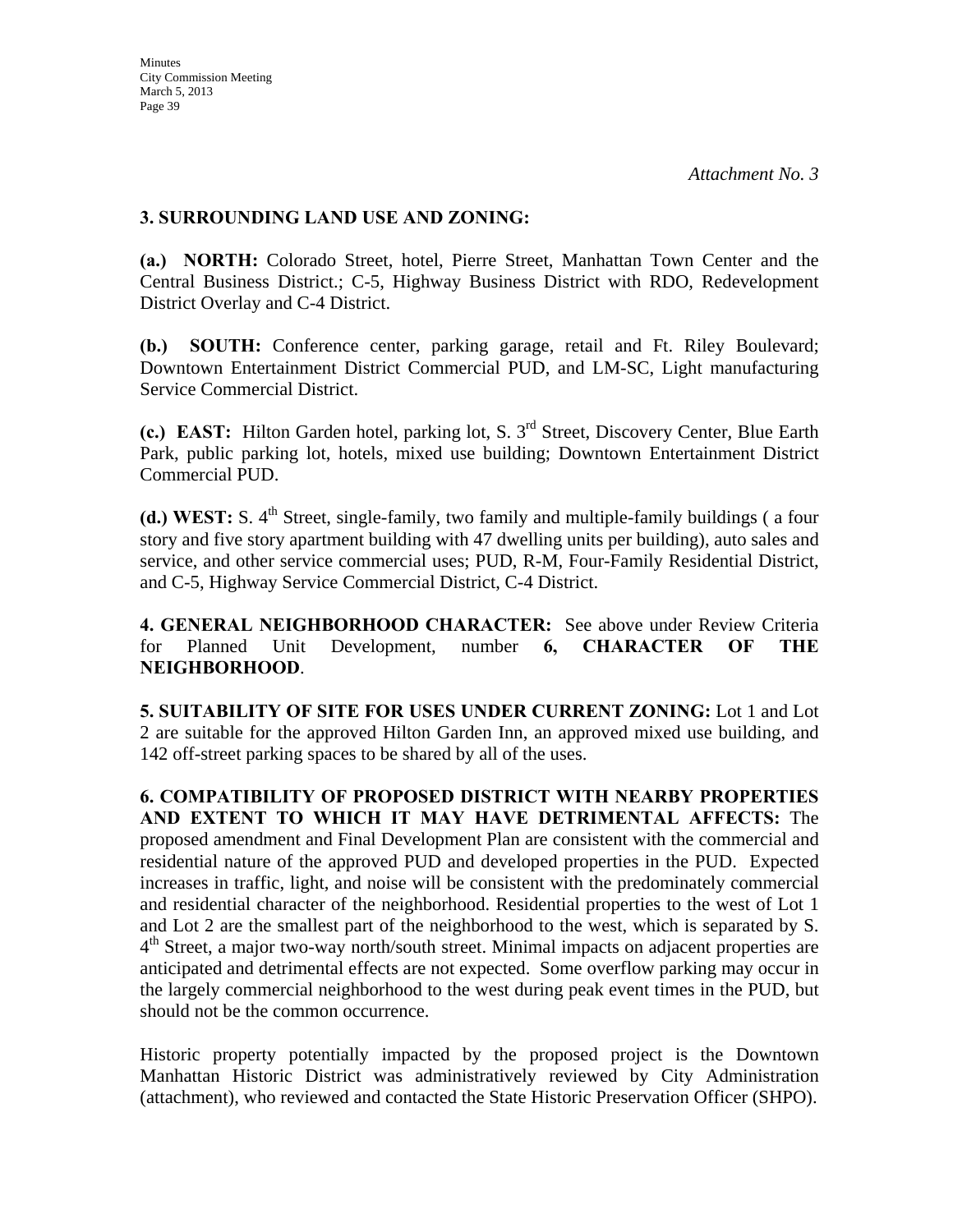The SHPO states in a letter (attached), dated January 18, 2013, that, "The SHPO has determined the proposed project will not encroach upon, damage, or destroy any listed historic property or its environs. As far as this office is concerned, the project may proceed." No detrimental effects on historic properties are expected, based on local and state review of the proposed rezoning.

**7. CONFORMANCE WITH COMPREHENSIVE PLAN:** The Manhattan Urban Area Comprehensive Plan shows the site as Central Core District (CCD), which is a special purpose designation for the Downtown Core. The amendment site is also designated as a primary redevelopment area for expansion of the Central Business District, in Downtown Tomorrow – A Redevelopment Plan for Downtown Manhattan, Kansas, adopted in May 2000.

The proposed amendment conforms to the Comprehensive Plan.

### **8. ZONING HISTORY AND LENGTH OF TIME VACANT AS ZONED:**

- November 6, 2009: Manhattan Urban Area Planning Board conducts the public hearing on the proposed Downtown Entertainment District from C-4, Central Business District; C-5, Highway Service Commercial District with RDO, Redevelopment District Overlay; and, LM-SC, Light Manufacturing-Service Commercial District, to PUD, Commercial Planned Unit Development District, with eight conditions of approval. The Planning Board recommended approval of the rezoning on a vote of 7-0. In a separate action, the Planning Board approved the Final Plat of the Downtown Entertainment District Addition on a vote of 7-0.
- December 1, 2009 City Commission approves first reading of an ordinance rezoning the proposed Downtown Entertainment District from C-4, Central Business District; C-5, Highway Service Commercial District with RDO, Redevelopment District Overlay; and, LM-SC, Light Manufacturing-Service Commercial District, to PUD, Commercial Planned Unit Development District.
- December 15, 2009 City Commission approves Ordinance No. 6804 rezoning the proposed Downtown Entertainment District from C-4, Central Business District; C-5, Highway Service Commercial District with RDO, Redevelopment District Overlay; and, LM-SC, Light Manufacturing-Service Commercial District, to PUD, Commercial Planned Unit Development District; and accepts the easements and rights-of-way as shown on the Final Plat of the Downtown Entertainment District Addition.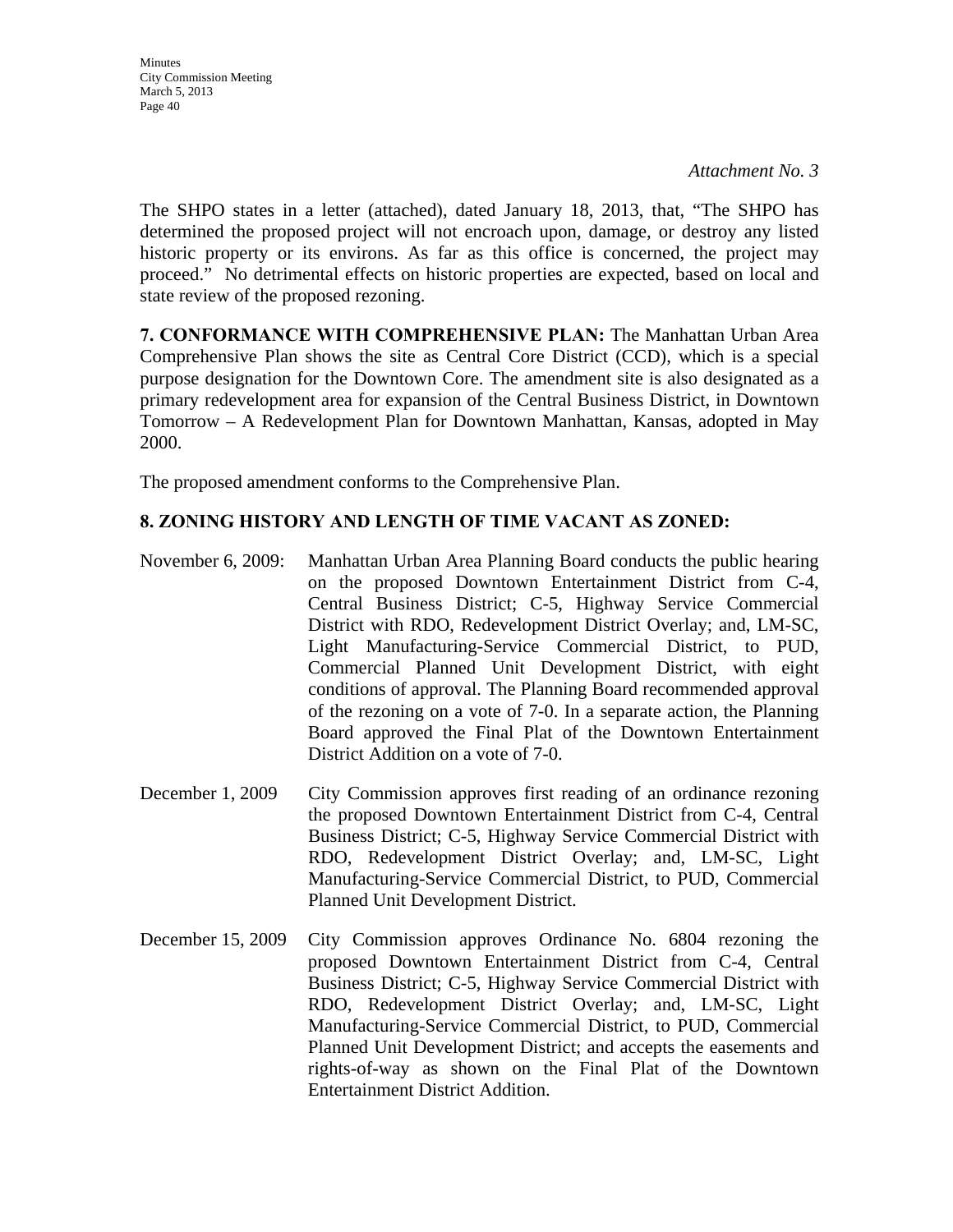*Attachment No. 3* 

- January 20, 2010 Manhattan Urban Area Planning Board approves the Final Development Plan for Lots 1-4 of the Downtown Entertainment District Commercial PUD on a vote of 4-0.
- February 18, 2010 Manhattan Urban Area Planning Board sets aside the Final Plat approved on November 6, 2009, and approves the revised Final Plat of the Downtown Entertainment District Addition.
- February 23, 2010 City Commission accepts the rights-of-ways and easements of the Downtown Entertainment District Addition.
- August 2, 2011 City Commission and HCW-Manhattan LLC sign agreement to delay construction of the entire off-street parking lot for the Hilton Garden hotel.
- May 7, 2012 Manhattan Urban Area Planning Board recommends approval, on a vote of 7-0, of proposed amendments of Ordinance No. 6804 and the Final Development Plan of Lot 4 for modifications to the existing Hilton Garden Inn's off-street parking lot including reduction of the number of off-street parking spaces and landscape plan and the addition of a proposed four-story mixed use building.
- June 5, 2012 City Commission approves first reading of an ordinance amending Ordinance No. 6804 and the Final Development Plan of Lot 4 for modifications to the existing Hilton Garden Inn's off-street parking lot including reduction of the number of off-street parking spaces and landscape plan and the addition of a proposed four-story mixed use building.
- June 19, 2012 City Commission approves Ordinance No. 6951 amending Ordinance No. 6804 and the Final Development Plan of Lot 4, Downtown Entertainment District Commercial Planned Unit Development District, based on the findings in the Staff Report, with the one condition recommended by the Manhattan Urban Area Planning Board.
- Nov. 28, 2012 Lot Split Plat of Lot 1 and Lot 2, Hilton Garden Inn, Downtown Entertainment District Commercial Planned Unit Development, approved by City Administration.

The building permit for the Hilton Garden hotel was issued on August 26, 2010, and the Certificate of Occupancy was issued on December 20, 2011.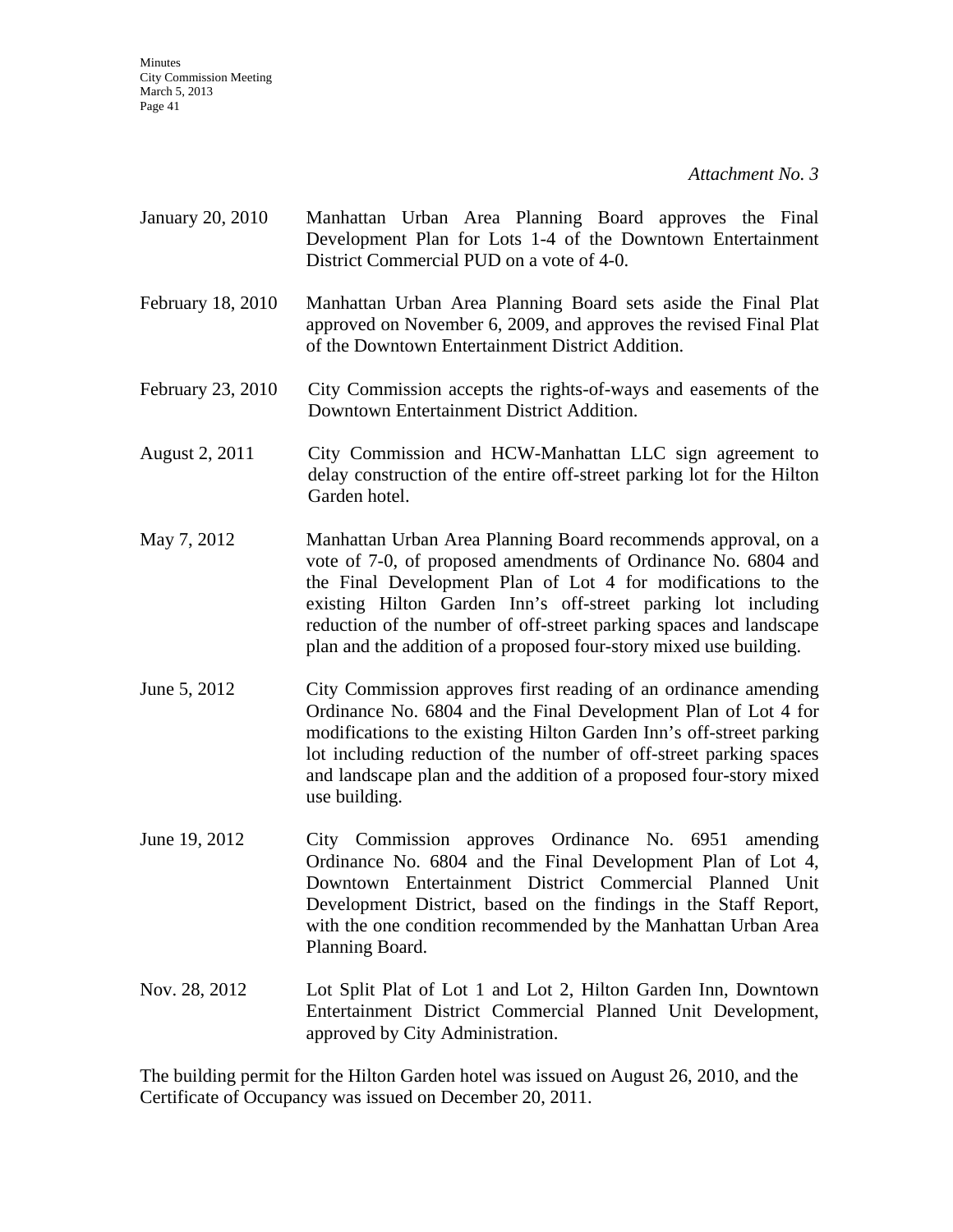*Attachment No. 3* 

**9. CONSISTENCY WITH INTENT AND PURPOSE OF THE ZONING ORDINANCE:** The intent and purpose of the Zoning Regulations is to protect the public health, safety, and general welfare; regulate the use of land and buildings within zoning districts to assure compatibility; and to protect property values. The PUD Regulations are intended to provide a maximum choice of living environments by allowing a variety of housing and building types; a more efficient land use than is generally achieved through conventional development; a development pattern that is in harmony with land use density, transportation facilities and community facilities; and a development plan which addresses specific needs and unique conditions of the site which may require changes in bulk regulations or layout. The proposed amendment and Final Development Plan are consistent with the intent and purposes of the Zoning Regulations, and the intent of the PUD Regulations.

The PUD is an extension of the C-4 District, which is the primary commercial center of the community and is designed to provide for a broad range of retail shopping facilities, services, and cultural activities, including residential with no off-street parking requirements.

#### Proposed Amendment

The proposed changes are consistent with the Downtown Entertainment District and consistent with the intent and purpose of the Manhattan Zoning Regulations and the Downtown Entertainment PUD.

**10. RELATIVE GAIN TO THE PUBLIC HEALTH, SAFETY AND WELFARE THAT DENIAL OF THE REQUEST WOULD ACCOMPLISH, COMPARED WITH THE HARDSHIP IMPOSED UPON THE APPLICANT:** There appears to be no relative gain to the public that denial would accomplish. Minimal impact on the public is expected as a result of traffic generated by the residential building, as well as storm water due to increase in impervious surface of the already approved building. Although overall a minimal, an increase in green space will occur on Lot 2. Denial of the amendment would be a hardship on the owner because no adverse effects on the public are expected.

**11. ADEQUACY OF PUBLIC FACILITIES AND SERVICES:** Adequate public streets, sanitary sewer and storm sewer, fire hydrants, streets, and sidewalks are provided.

**12. OTHER APPLICABLE FACTORS:** There are no other applicable factors.

**13. STAFF COMMENTS:** All provisions of Ordinance No. 6804 and Ordinance no. 6951, are not in conflict with this amendment shall remain in force.